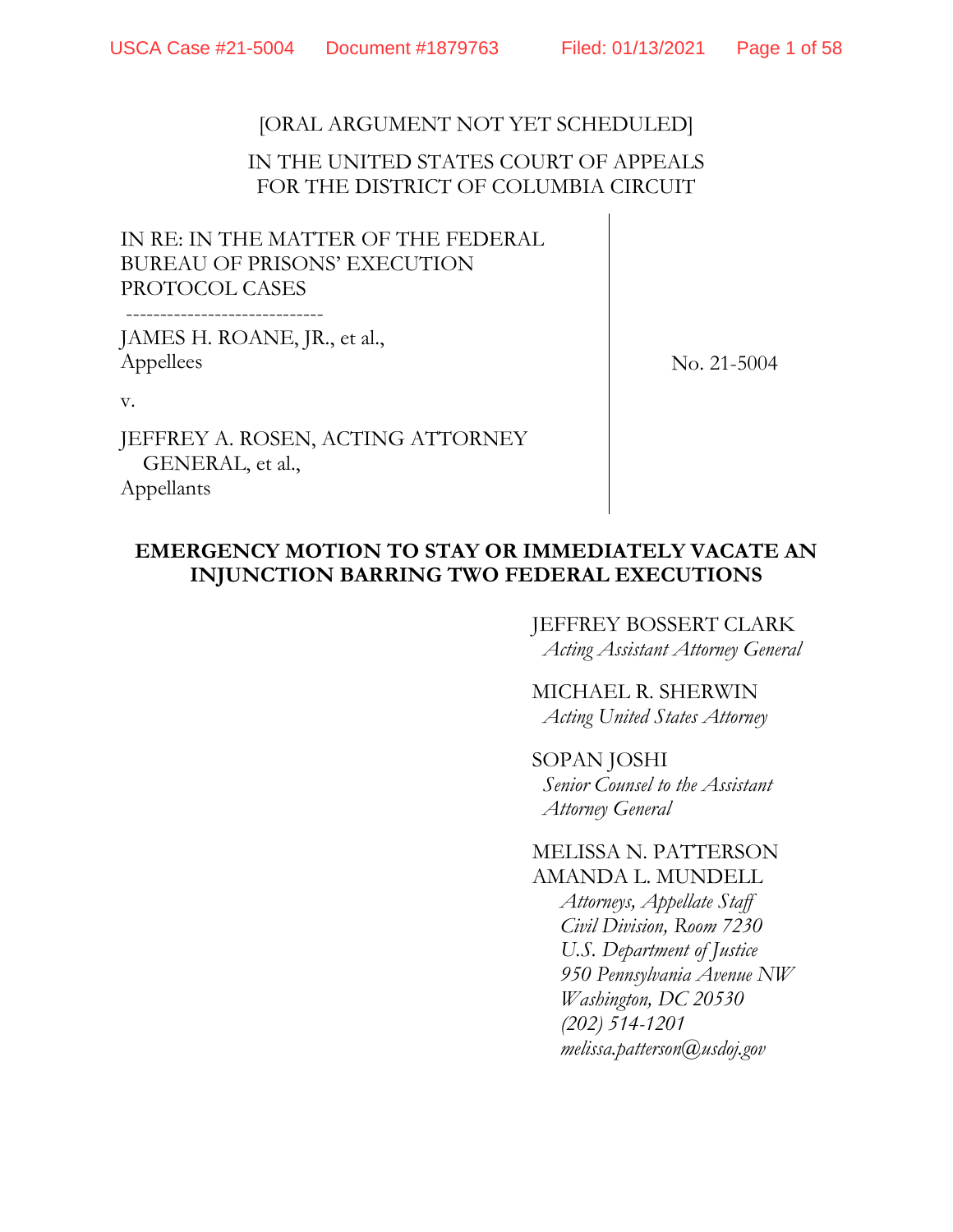## **INTRODUCTION AND SUMMARY**

Just over 48 hours before the first of two executions scheduled for Thursday and Friday of this week, the district court issued its sixth injunction against the federal lethal-injection protocol, halting both executions on the ground that the condemned inmates' infection with COVID-19 nearly a month ago will likely cause an as-applied Eighth Amendment violation. The court's previous five protocol-based injunctions have all been vacated by either this Court or the Supreme Court, and this unfounded and untimely last-minute injunction should be vacated as well.

The district court's injunction is legally deficient for multiple reasons. First, the Supreme Court held last July that the district court erred in imposing a "last-minute" preliminary injunction on Eighth Amendment grounds based on nothing more than "competing expert testimony" about whether the protocol's dose of pentobarbital would cause an inmate to suffer the effects of pulmonary edema while sensate. *Barr v. Lee*, 140 S. Ct. 2590, 2591 (2020). The district court here reprised that very error in entering yesterday's last-minute preliminary injunction on an as-applied Eighth Amendment challenge by Corey Johnson and Dustin Higgs. The dueling expert evidence on novel and heavily contested scientific issues—especially the key question whether COVID-19's effect on the lungs will cause pulmonary edema to occur so much more quickly that Higgs and Johnson, unlike their co-plaintiffs, will clearly still be sensate when it develops—is far too equivocal for the district court to permissibly conclude that executing plaintiffs under the federal protocol is "*sure or very likely* to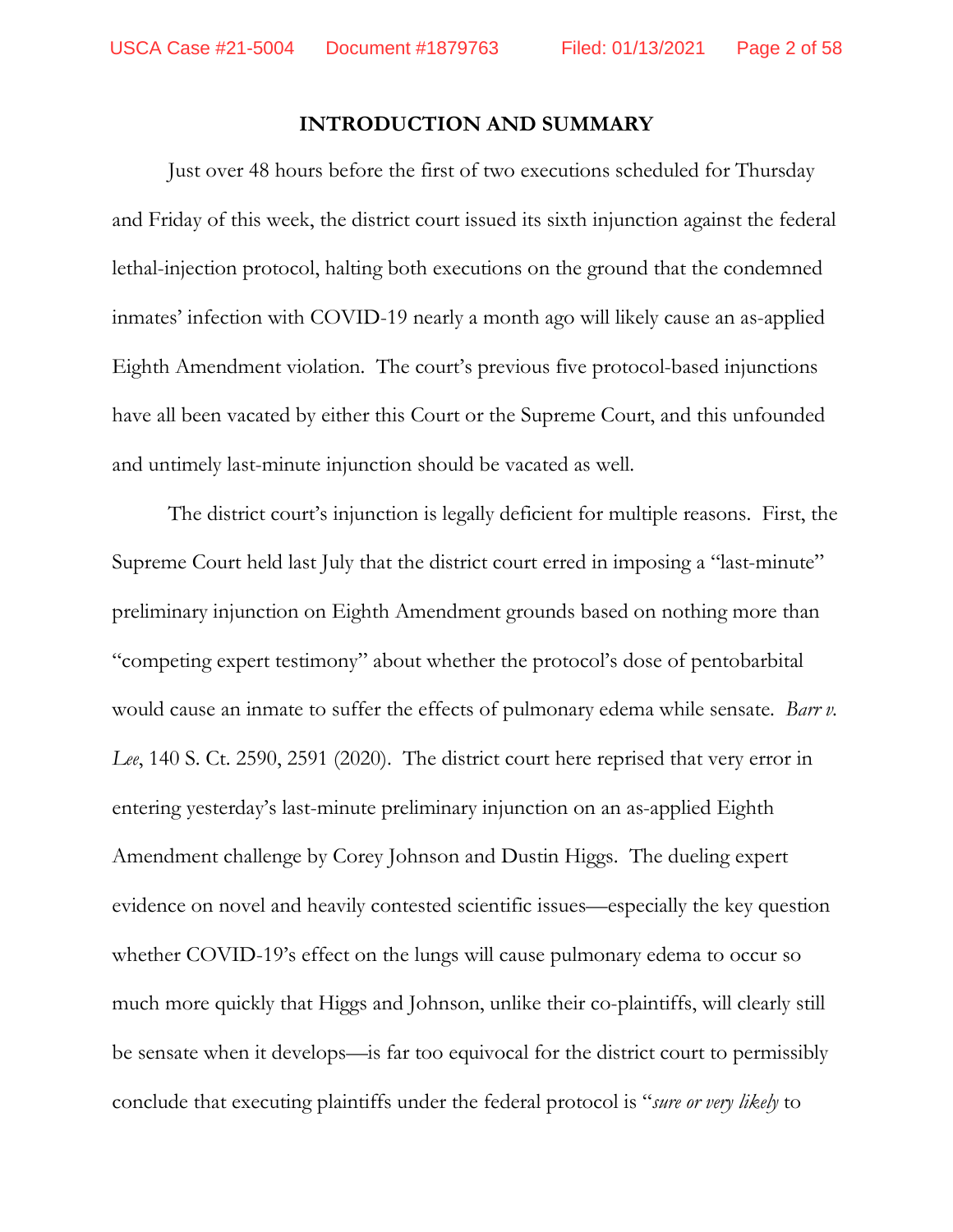cause … needless suffering." *Glossip v. Gross*, 576 U.S. 863, 877 (2015) (citation omitted) (emphasis added). The speculative evidence by presented by plaintiffs particularly Johnson, who produced no meaningful individualized evidence about the condition of his lungs—therefore falls far short of the "exceedingly high bar" for lastminute injunctive relief. *Lee*, 140 S. Ct. at 2591.

Moreover, even assuming that the district court correctly credited plaintiffs' experts' predictions regarding the coronavirus's effects during a pentobarbital-based execution over the evidence provided by the government's experts, plaintiffs still cannot establish a likelihood of success. Plaintiffs allege that they will feel pain from pulmonary edema beginning shortly after their lethal injection begins. But plaintiffs agreed below that pentobarbital affects the inmate's brain within 30 to 60 seconds. By their own account, then, the sense of suffocation plaintiffs allege they will experience will be felt for less than one minute. The district court erred in concluded that eliminating that brief period (or even the two-and-a-half-minute interval the district court adopted without support) would so "*significantly* reduce a substantial risk of severe pain" that the Constitution demands an alternative method be adopted, given the Supreme Court's instruction that a "minor reduction in risk is insufficient; the difference must be clear and considerable." *Bucklew v. Precythe*, 139 S. Ct. 1112, 1130 (2019) (emphasis added). That is especially true given by comparison to the pain caused by execution methods such as hanging, which have been "uniformly regarded as constitutional for centuries," *Lee*, 140 S. Ct. at 2591, even though they "caused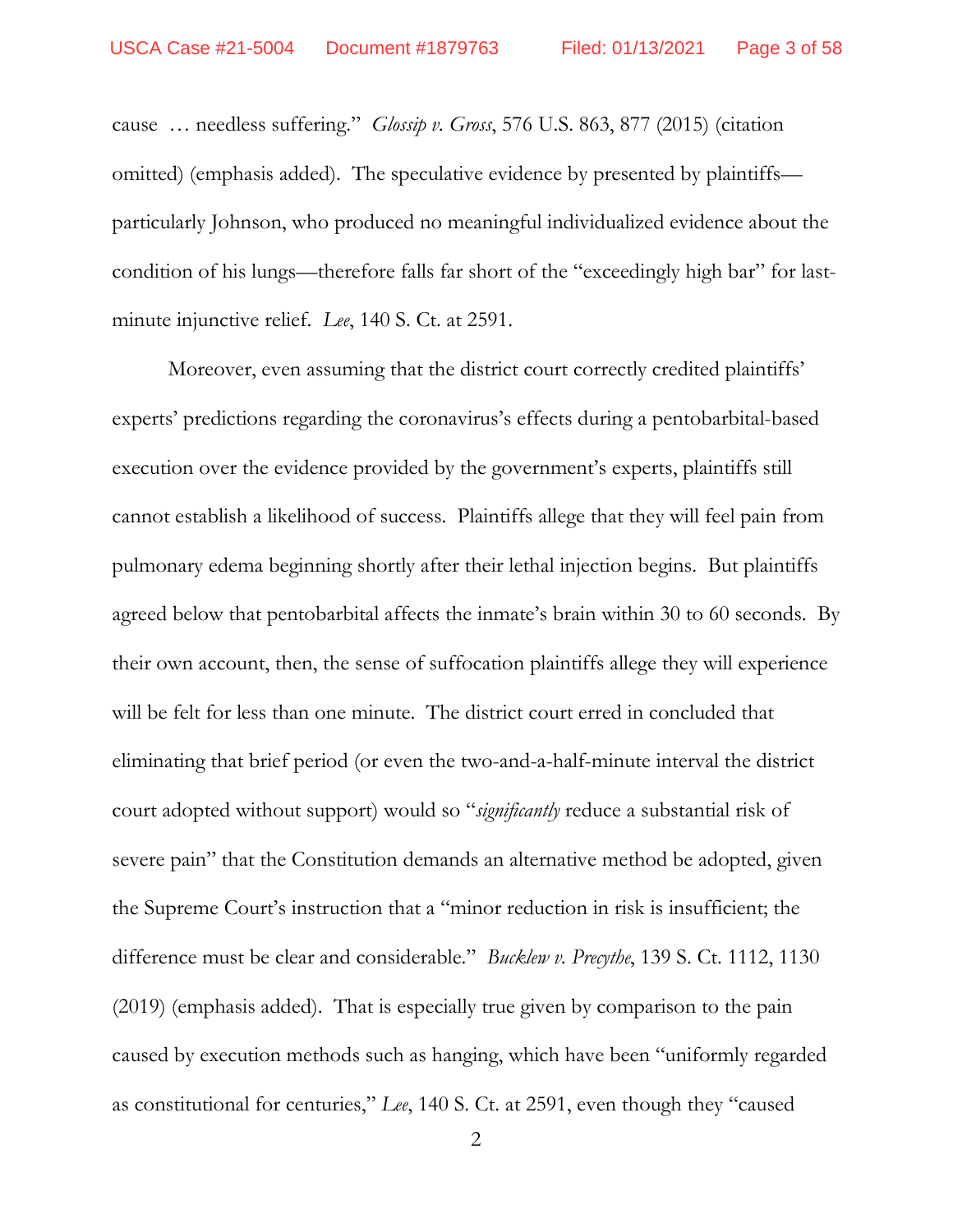death slowly," sometimes through "suffocation, which could take several minutes," *Bucklew*, 139 S. Ct. at 1134 (citation omitted).

The district court likewise seriously erred in concluding that the government is violating the Eighth Amendment in declining to switch from the well-vetted, singledrug pentobarbital protocol to a never-used, two-drug regime or the firing squad to eliminate the risk of pain before pentobarbital reaches the inmate's brain. The Supreme Court has instructed that courts may not become "boards of inquiry" regarding execution "best practices" by mandating a "marginally safer alternative" to an existing drug protocol to carry out a lethal injection. *Baze v. Rees*, 553 U.S. 35, 51 (2008) (plurality opinion). Here, by imputing constitutional significance to the brief period of pain plaintiffs allege will result from their unique medical conditions before pentobarbital anesthetizes them, the district court did just that, "substantially intrud[ing] on the role" of the Executive Branch in carrying out lawful death sentences in a humane manner. *Id.* As the Supreme Court did in *Lee*, this Court should stay or immediately vacate the injunction barring plaintiffs' executions on Eighth Amendment grounds.<sup>[1](#page-3-0)</sup>

 $\overline{a}$ 

<span id="page-3-0"></span> $<sup>1</sup>$  Given the time constraints, the government intends to file a similar</sup> application for a stay in the Supreme Court absent prompt action by this Court. If the Court chooses to vacate rather than stay the injunction, the government requests that it issue its mandate forthwith.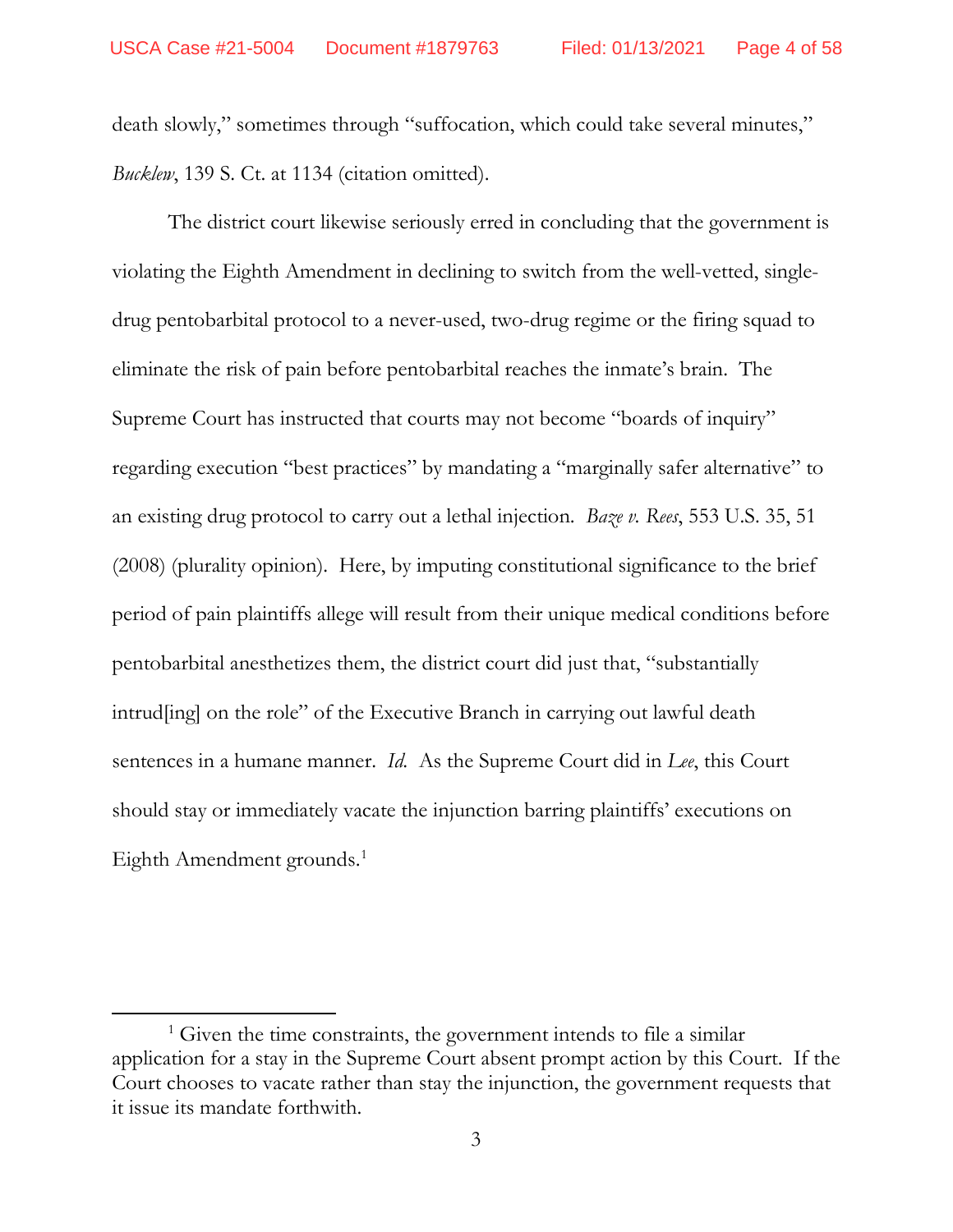## **STATEMENT**

# **1. The Supreme Court And This Court Conclude That Preliminary Injunctive Relief Is Unavailable On Plaintiffs' Facial Eighth Amendment Claim.**

The district court's most recent injunction is its sixth attempt to enjoin use of the federal execution protocol and its second injunction predicated on the theory that the pentobarbital lethal-injection protocol violates the Eighth Amendment. The first five injunctions were vacated by this Court or the Supreme Court, including the one entered on Eighth Amendment grounds arising out of a facial challenge to the protocol. The district court concluded that use of pentobarbital would cause the plaintiffs to suffer unconstitutional levels of pain from pulmonary edema while still sensate. Dkts. 135, 136. A few hours after this Court denied relief, the Supreme Court vacated the district court's injunction. *Lee*, 140 S. Ct. at 2591.

After the district court dismissed plaintiffs' facial Eighth Amendment claim based on *Lee*, Dkts. 193, 205, this Court reversed, holding that the amended complaint satisfied Federal Rule of Civil Procedure 12(b)(6). *In re Federal Bureau of Prisons' Execution Protocol Cases*, 980 F.3d 123, 134 (D.C. Cir. 2020) (*Protocol Cases II*). This Court observed that its determination to "open the courthouse doors to the Plaintiffs" at the pleading stage "is a far distant inquiry from Lee's request that a court take the extraordinary step of affirmatively proscribing a party's behavior before adjudicating its rights." *Id.* And despite remanding for continued litigation on the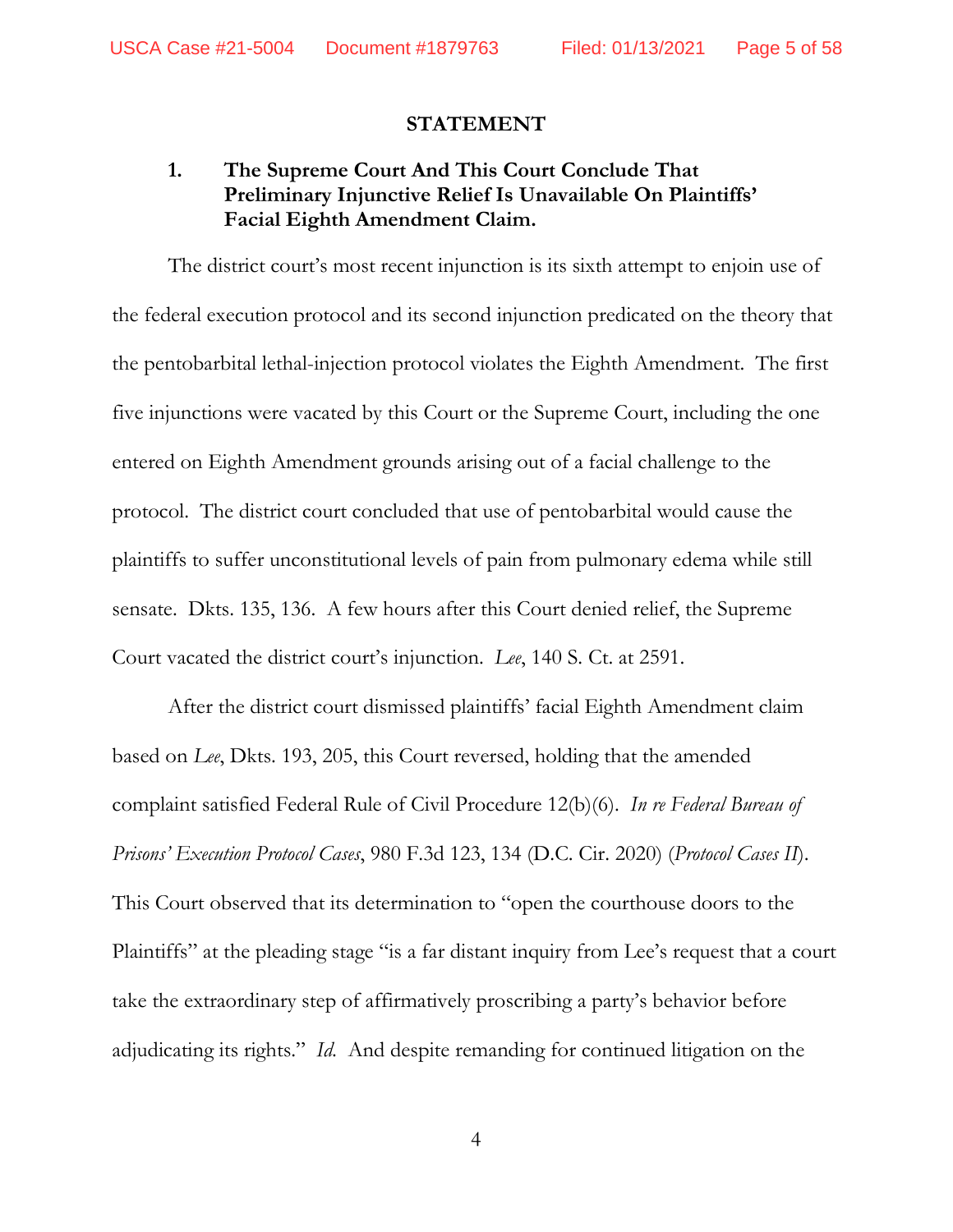facial Eighth Amendment claim, the Court denied several plaintiffs' requests for stays of execution on Eighth Amendment grounds. *See id.* at 135.

# **2. The District Court Grants Preliminary Injunctive Relief On Plaintiffs' As-Applied Eighth Amendment Claims.**

Johnson's and Higgs's executions are scheduled for January 14, 2021, and January 15, 2021, respectively. Dkt. 330. On December 16, 2020, they tested positive for COVID-19. Dkt. 380-4, at 16, 121. They neither developed severe symptoms nor required hospitalization. *See generally*, Dkt. 380-4. Higgs complained of a stuffy nose, intermittent headache, cough, sore throat, and occasional shortness of breath, although his temperature and oxygen saturation were normal. *See, e.g.*, Dkt. 380-4, at 57-75; Dkt. 389, at 86. Johnson's temperature and oxygen saturation were also within normal ranges, and his medical records reveal that he complained only of an intermittent headache and cough. *See, e.g.*, Dkt. 380-4, at 132-49. After ten days, Higgs and Johnson "were medically clear[ed] from isolation." Dkt. 380-4, at 17, 122. Since then, Johnson's medical records indicate that he has not reported any body aches or fatigue, and instead has reported a cough and intermittent sore throat. *See*  Dkt. 380-4, at 118-62; Dkt. 389, at 74-77; Dkt. 388-2. Higgs told his provider that he "was short of breath sometimes" but that he was "fine." Dkt. 380-4, at 13. Higgs underwent a chest x-ray on December 30; the radiology report indicated "clear lungs" with only a "right apical reticular nodular density" that was "unchanged" compared to a 2018 x-ray. *Id.* at 107.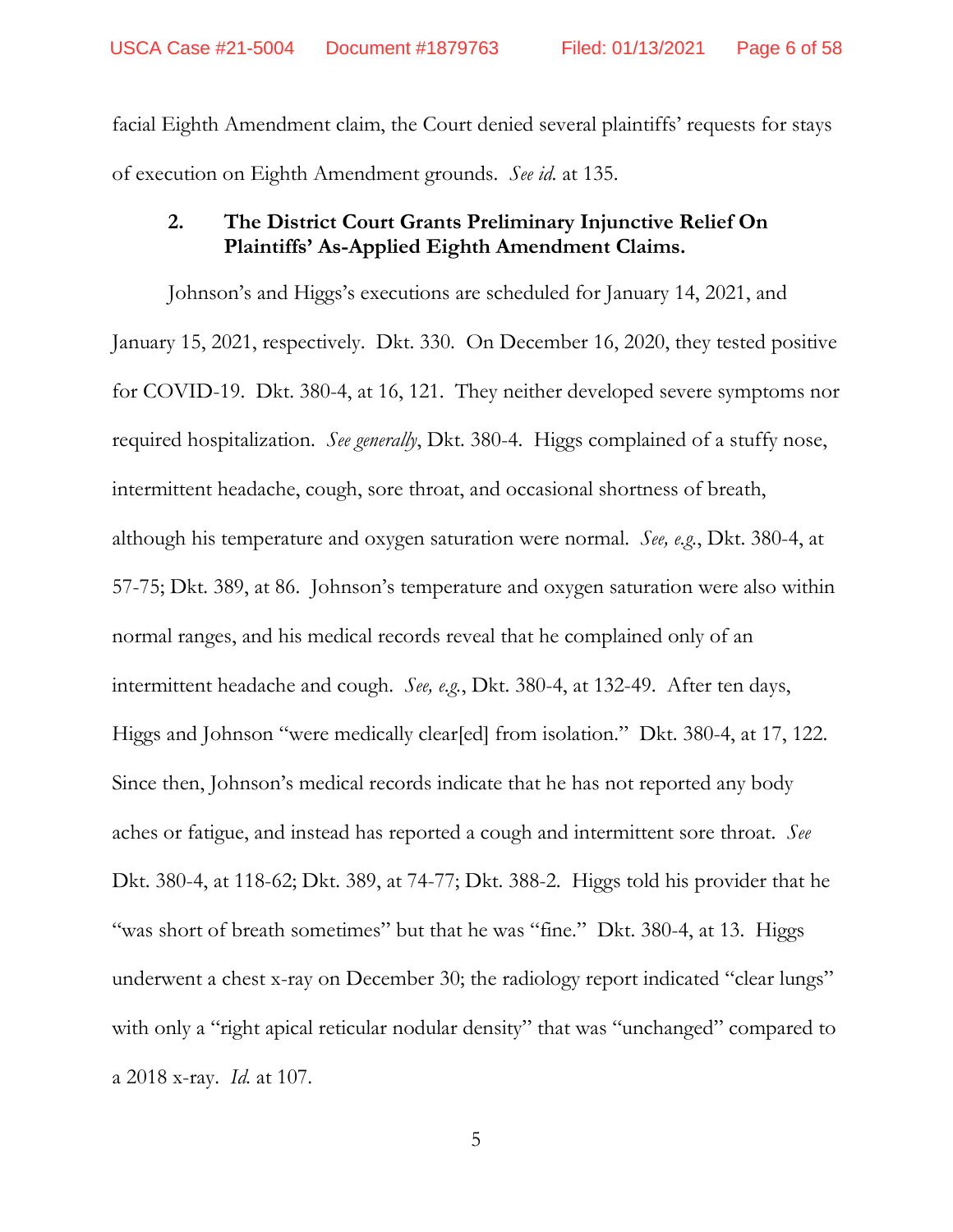Notwithstanding their mild and improving symptoms, Higgs and Johnson each filed amended and supplemental complaints and preliminary injunction motions, alleging that the government's execution protocol violates the Eighth Amendment due to their COVID-19 infections. Dkts. 370, 371, 374, 375. The district court held an evidentiary hearing on plaintiffs' as-applied Eighth Amendment claims on January 4 and 5, 2021. On January 12, 2021, just two days before the executions were scheduled to begin, the district court yet again enjoined the government. The court concluded that both plaintiffs were likely to succeed on their as-applied challenges because "they have demonstrated that as a result of their COVID-19 infection, they have suffered significant lung damage such that they will experience the effects of flash pulmonary edema one to two seconds after injection and before the pentobarbital has the opportunity to reach the brain"—a result that "could be avoided were Defendants to ... administer[] a pre-dose analgesic or carry[] out the execution by firing squad." A3.

In reaching this conclusion, the court afforded more weight to the testimony of plaintiffs' experts than to government's, including on such matters as the precise timing of pentobarbital's effects on coronavirus-damages lungs, and the probability that plaintiffs had the relevant type of lung damage. A9-18. With respect to Higgs, the court found plaintiffs' expert's interpretation of Higgs's chest x-rays more persuasive than the interpretations offered by two other doctors—the radiologist who interpreted the x-rays and the government's expert—who agreed those x-rays did not

6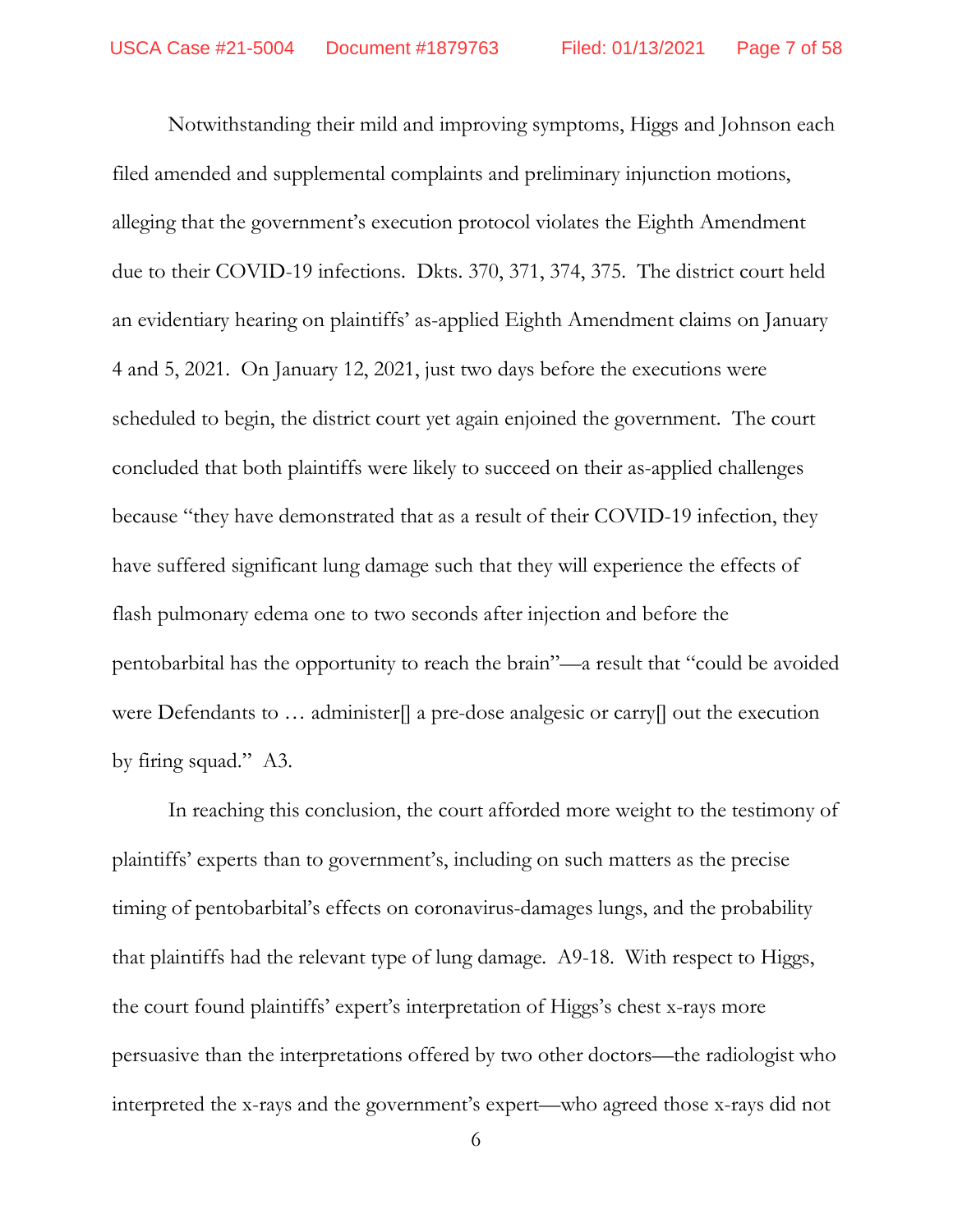show any COVID-19-related lung damage. A13-14. As for Johnson, because of "the lack of x-ray evidence," the district court relied solely on "the testimony proffered for Higgs" to "infer … that Johnson has suffered COVID-19 related lung damage." A17-18. The court accorded a separate objective measurement of Johnson's lung function—his pulse oximetry readings—"minimal weight." A18.

The court further concluded that plaintiffs had "identified two available and readily implementable alternative methods of execution that would significantly reduce the risk of serious pain: a pre-dose of opioid pain or anti-anxiety medication, or execution by firing squad." A21-26. Accordingly, after finding in favor of plaintiffs on the remaining injunction factors, the district court entered an injunction effective until March 16, 2021, to give plaintiffs time to further recover from their COVID-19 infections before execution. A29-31[.2](#page-7-0)

## **ARGUMENT**

Under the familiar standards for equitable relief pending appeal, *see Nken v. Holder*, 556 U.S. 418, 426 (2009) (quotation omitted), this Court should afford the government immediate relief given (1) the overwhelming likelihood that the district court's Eighth Amendment analysis will not withstand appellate review, and (2) the

 $\overline{a}$ 

<span id="page-7-0"></span><sup>&</sup>lt;sup>2</sup> Another impediment to Higgs' execution currently exists. Higgs's sentencing court concluded it lacked authority to designate a new state's law to govern the manner of execution under 18 U.S.C. § 3596(a) in light of Maryland's post-sentencing abolishment of capital punishment; the government has a request pending in the Supreme Court for relief. *See United States v. Higgs*, No. 20-927 (S. Ct.).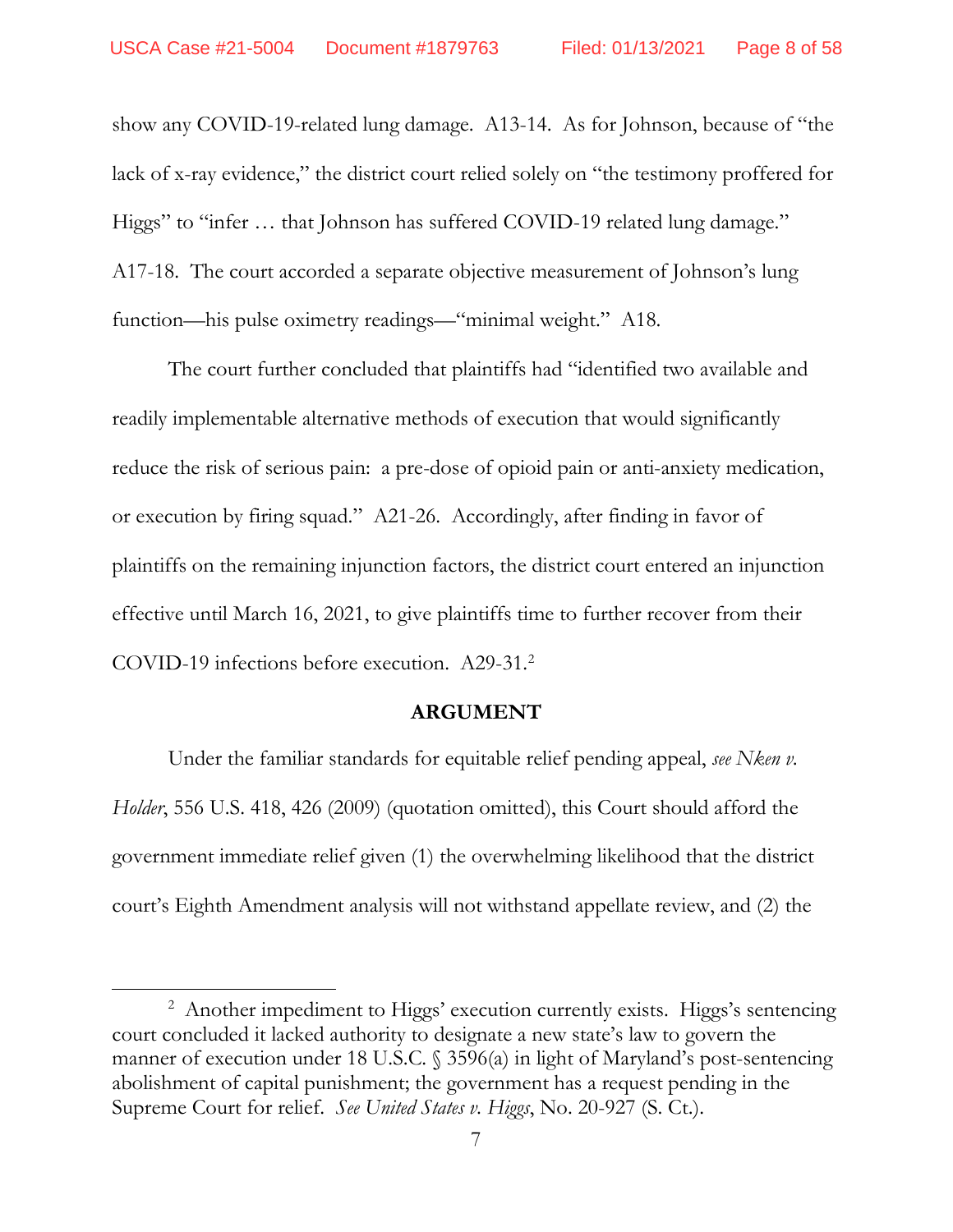profound public interest in implementing plaintiffs' lawfully imposed sentences, scheduled to begin tomorrow, without further delay.

# **I. Plaintiffs Cannot Succeed On The Merits Of Their As-Applied Eighth Amendment Challenges.**

The Supreme Court has offered extensive guidance on the "exceedingly high bar" that a method-of-execution Eighth Amendment challenges face, reiterating that it very recently rejected such an as-applied challenge by a "prisoner with a unique medical condition that could only have increased any baseline risk of pain associated with pentobarbital as a general matter." *Lee*, 140 S. Ct. at 2591 (citing *Bucklew*, 139 S. Ct. 1112)).

Importantly, the question in plaintiffs' facial challenge—whether a massive dose of pentobarbital will generally render inmates unresponsive but not insensate, leaving them capable of experiencing pain while only appearing unconscious—is not at issue here, and for good reason: *Lee* already vacated a preliminary injunction entered on that basis, and the district court subsequently made factual findings refuting that claim. *See* A8 (distinguishing that issue from plaintiffs' as-applied, COVID-19-related claim); Dkt. 261, at 39 (finding that "the evidence in the record does not support Plaintiffs' contention that they are likely to suffer flash pulmonary edema while still conscious").

Rather, the court rested its injunction solely on plaintiffs' allegations that COVID-19 so hastens the effects of pentobarbital on the lungs that these inmates—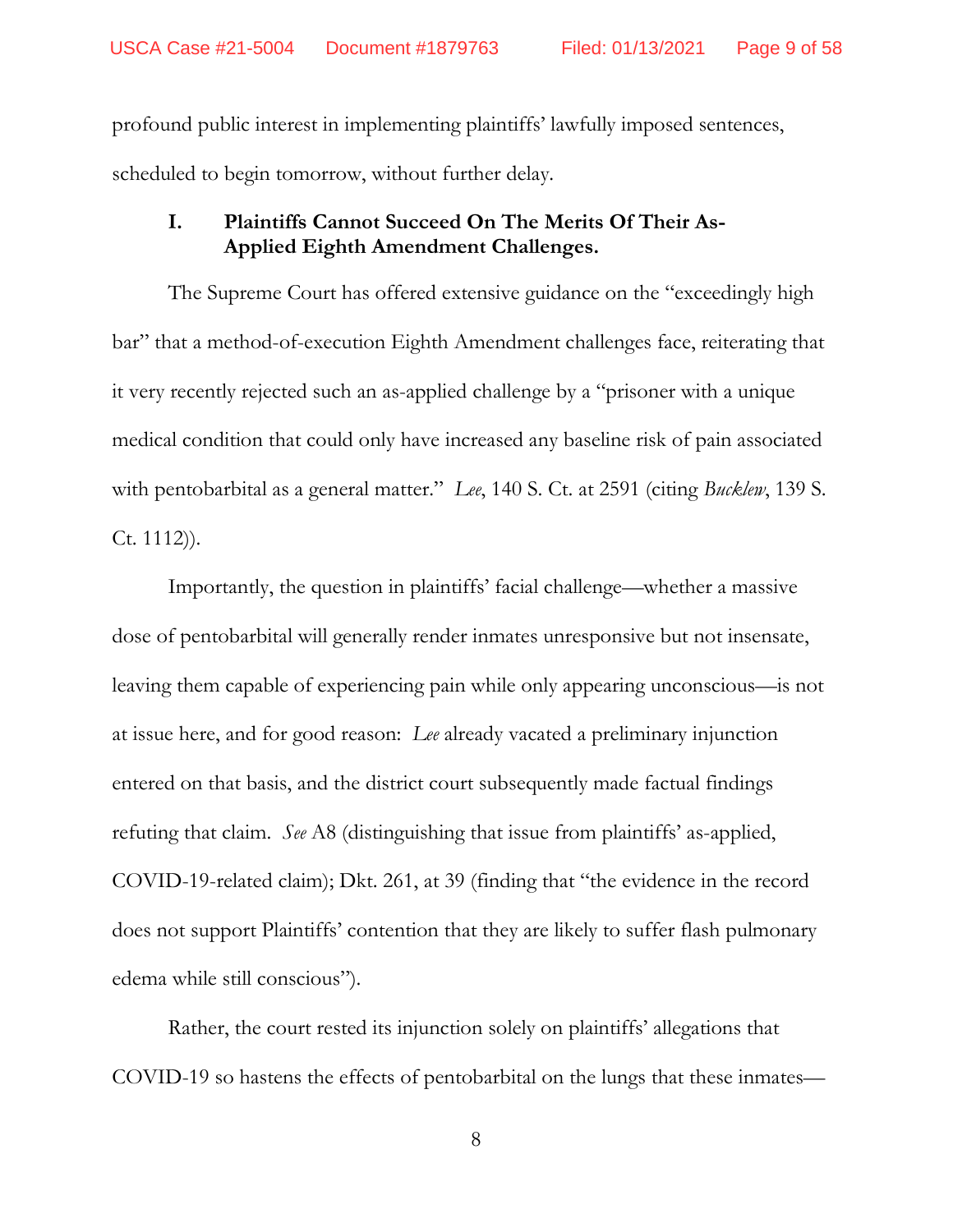unlike their co-plaintiffs—will experience a period of pulmonary edema before pentobarbital reaches their brains. *See* A10-11. Plaintiffs cannot succeed in establishing that the well-established pentobarbital lethal-injection regime will likely be deemed cruel and unusual as-applied to them based on these contested allegations.

## **A. The Eighth Amendment Imposes A High Bar On Method-Of-Execution Challenges.**

**1.** A death-row inmate bringing an Eighth Amendment challenge must show that the challenged method poses "an objectively intolerable risk of harm." *Glossip*, 576 U.S. at 877 (quotation marks omitted). The Eighth Amendment does not "demand the avoidance of all risk of pain in carrying out executions" or "guarantee a prisoner a painless death—something that, of course, isn't guaranteed to many people." *Bucklew*, 139 S. Ct. at 1124-25 (quotation marks omitted). Rather, the Constitution prohibits the "'superadd[ition]' of 'terror, pain, or disgrace'" to a capital sentence. *Id.* at 1124 (citation omitted).

Even if an inmate does show an intolerable risk of severe harm, the Eighth Amendment analysis is "a necessarily comparative exercise," *Bucklew*, 139 S. Ct. at 1126, so an inmate must also "plead and prove a known and available alternative," *Glossip*, 576 U.S. at 880, that is "feasible, readily implemented, and in fact significantly reduce[s] a substantial risk of severe pain" relative to the challenged method, *id.* at 877. Further, a plaintiff must demonstrate that the government has refused to adopt the proposed alternative "without a legitimate penological reason." *Bucklew*, 139 S. Ct.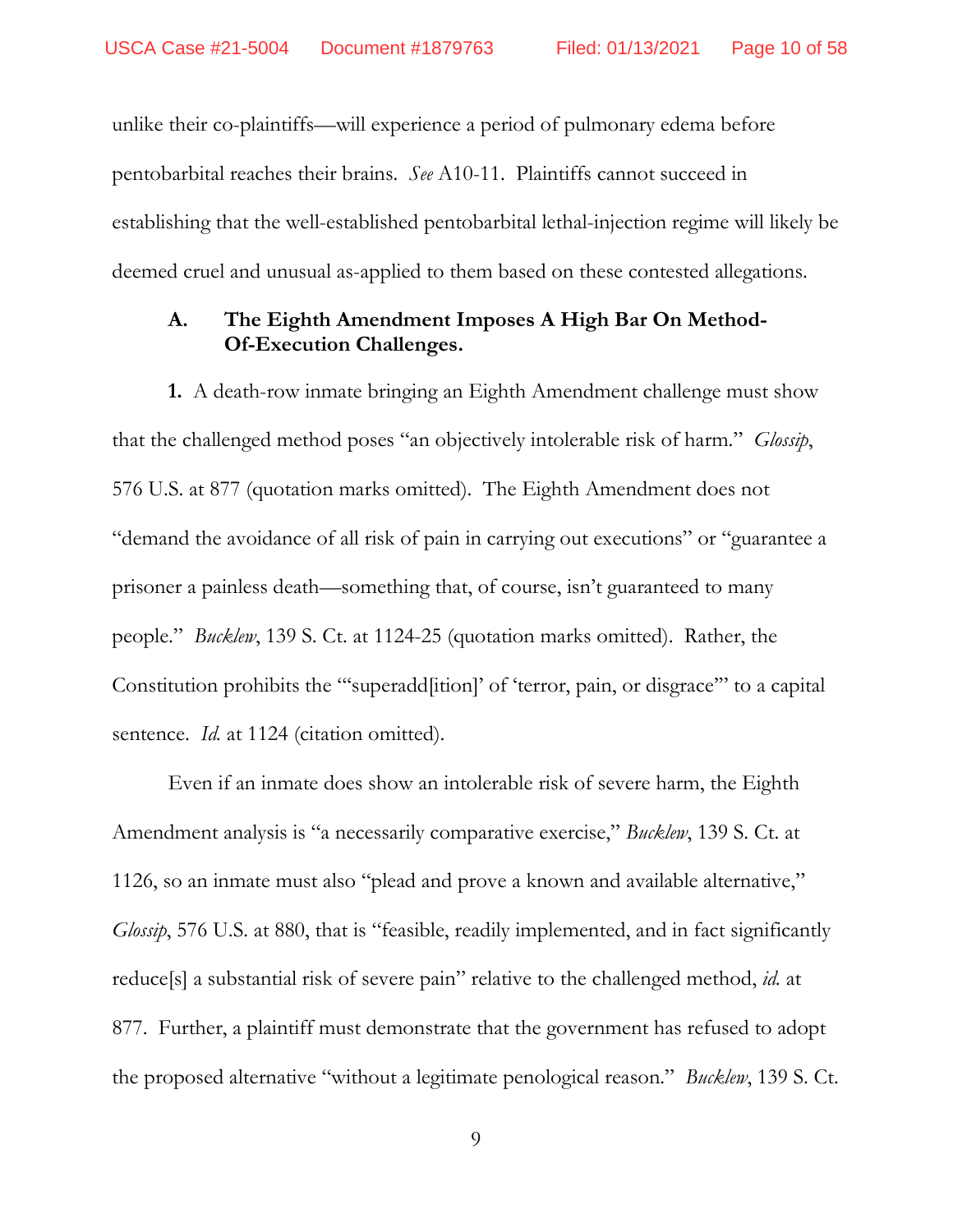at 1125. These standards govern both facial Eighth Amendment challenges and asapplied claims that a unique medical condition increases the pain an inmate may experience during a particular execution protocol. *See Bucklew*, 139 S. Ct. at 1122-29.

**2.** These standards' application to the single-drug, pentobarbital lethalinjection protocol does not come on a blank slate. "Courts across the country have held that the use of pentobarbital in executions does not violate the Eighth Amendment." *Glossip,* 576 U.S. at 871. Just last summer, in this very case, the Supreme Court observed that the single-dose pentobarbital protocol challenged here "has become a mainstay of state executions," explaining that pentobarbital "[h]as been used to carry out over 100 executions, without incident," "[h]as been repeatedly invoked by prisoners as a *less* painful and risky alternative to the lethal injection protocols of other jurisdictions," and "[w]as upheld by [the Supreme] Court last year, as applied to a prisoner with a unique medical condition that could only have increased any baseline risk of pain associated with pentobarbital as a general matter." *Lee*, 140 S. Ct. at 2591.

"Against this backdrop," the Supreme Court explained, the plaintiffs could not establish a likelihood of success on their Eighth Amendment claim by proffering contested evidence that "pentobarbital causes prisoners to experience 'flash pulmonary edema,'" potentially "temporarily produc[ing] the sensation of drowning or asphyxiation." *Lee*, 140 S. Ct. at 2591*.* Accordingly, the Court held that plaintiffs

10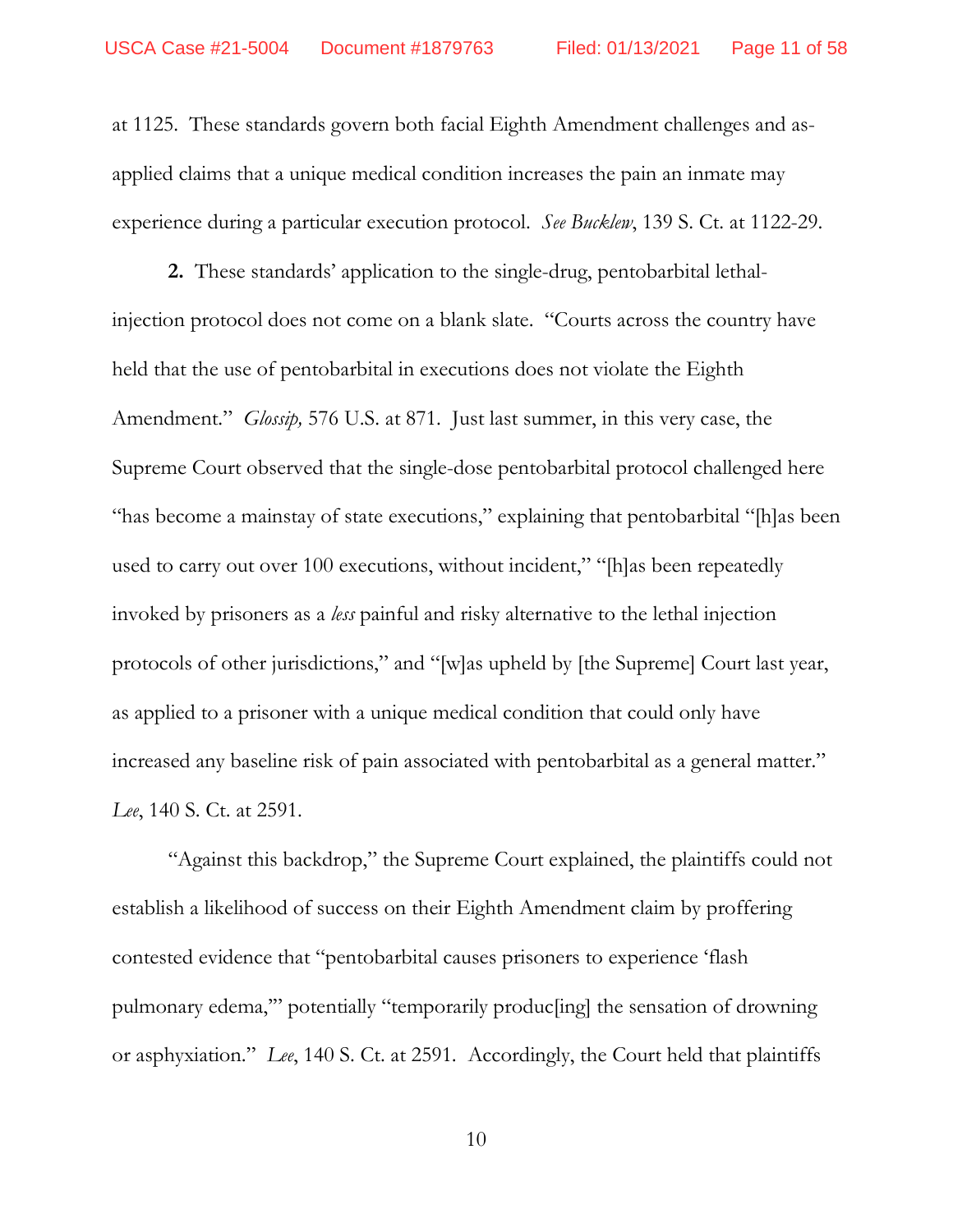failed to make "the showing required to justify last-minute intervention" to stop a lawful execution. *Id.*

Since *Lee*, this Court has held that plaintiffs' allegations suffice at the pleading stage, while emphasizing the difference between permitting continued litigation and "tak[ing] the extraordinary step of affirmatively proscribing a party's behavior before adjudicating its rights" by issuing a preliminary injunction. *Protocol Cases II*, 980 F.3d at 134; *see id.* at 135 (declining to enjoin executions during litigation on the remanded facial claim). And this Court explained that "if all that Plaintiffs can produce at summary judgment is a scientific controvers[y] between credible experts battling between marginally safer alternative[s], [plaintiffs'] claim is likely to fail on the merits." *Id.* (quotations omitted). The Court observed that the Supreme Court's precedents "collectively mark out the difficult task ahead for Plaintiffs on the merits" of an Eighth Amendment claim. *Id.* 

# **B. The District Court Applied The Incorrect Standard In Weighing The Parties' Competing Expert Testimony.**

The district court rested its decision to enjoin plaintiffs' executions on its conclusions that plaintiffs' experts had testified more persuasively than the government's regarding the possible effects of pentobarbital on someone diagnosed with coronavirus. *See* A10-18. But the court failed to determine whether inmates have carried their burden of providing evidence that the challenged method "is *sure or very likely* to result in needless suffering." *Glossip*, 576 U.S. at 881 (emphasis added).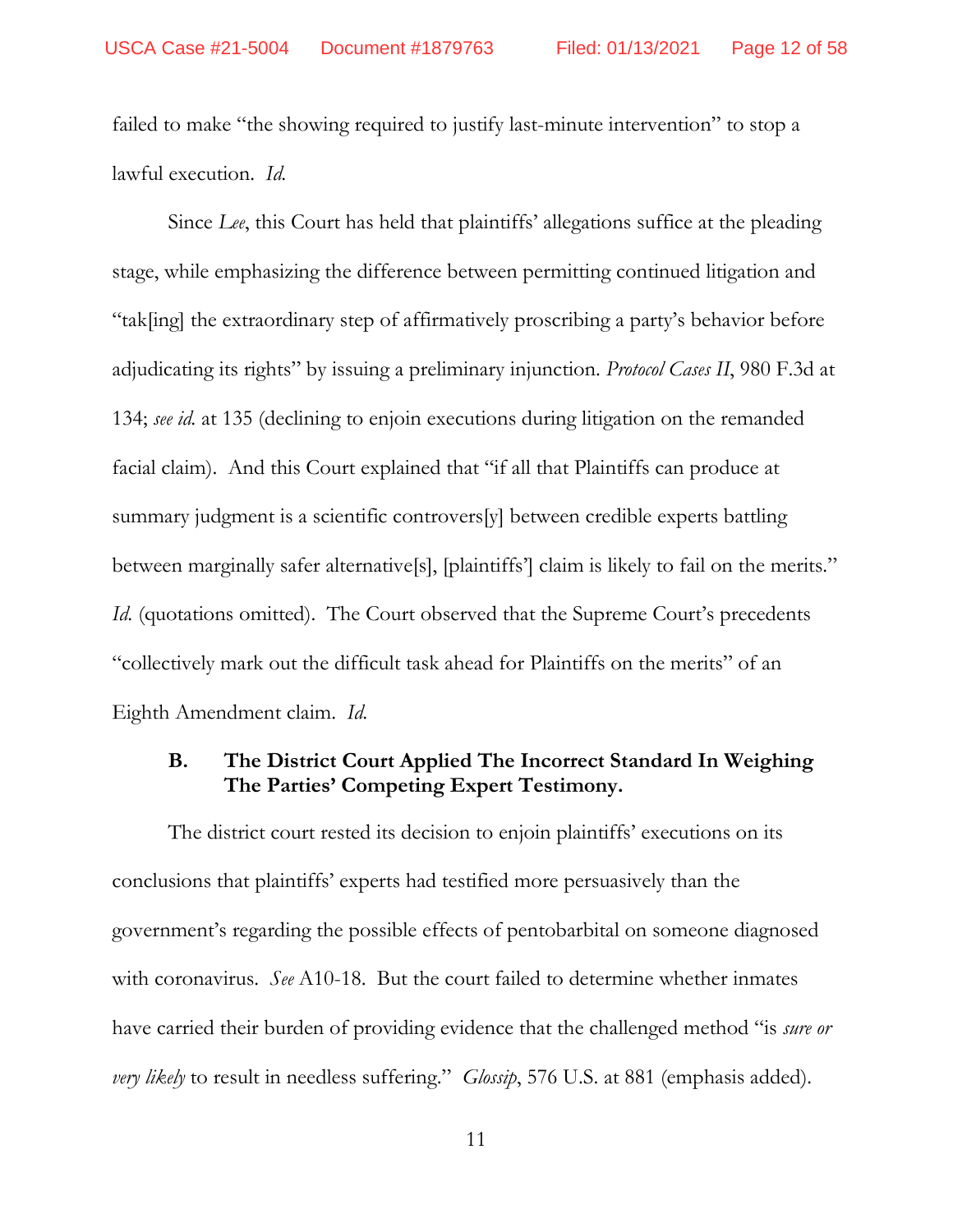As the Court has warned, "challenges to lethal injection protocols test the boundaries of the authority and competency of federal courts," and in assessing an Eighth Amendment challenge, "federal courts should not 'embroil [themselves] in ongoing scientific controversies beyond their expertise." *Glossip*, 576 U.S. at 882 (quoting *Baze*, 553 at 51 (plurality opinion)). Hence, a court must conclude not merely that it is more likely than not that the inmates' evidence establishes "a substantial risk of severe pain," it must find that it is "sure or very likely" in a way that avoids the need for judicial pronouncements regarding matters still in scientific debate. *Id.* at 881-82. Indeed, *Lee* vacated a preliminary injunction despite the district court's conclusion that "Plaintiffs have the better of the scientific evidence" and reliance on an expert's opinion that their alleged suffering was a "virtual medical certainty." Dkt. 135, at 11- 12; *see Lee*, 140 S. Ct. at 2591.

Here, despite agreeing that coronavirus was not yet well-understood, the parties' experts disagreed about whether Higgs and Johnson will develop pulmonary edema so much faster because of COVID-19 that they—unlike other plaintiffs—will remain sensate long enough to experience lung-related pain Plaintiffs' expert asserted that pulmonary edema would occur sooner in individuals infected with COVID-19, Dkt. 374-1, at 1, but never identified with specificity (*i.e.*, seconds or minutes) how much sooner it would occur. Dkt. 389, at 177. At the evidentiary hearing, plaintiffs' expert opined for the first time, without citing any objective evidence for her opinion, that pulmonary edema will occur "virtually instantaneous[ly]," Dkt. 389, at 161, within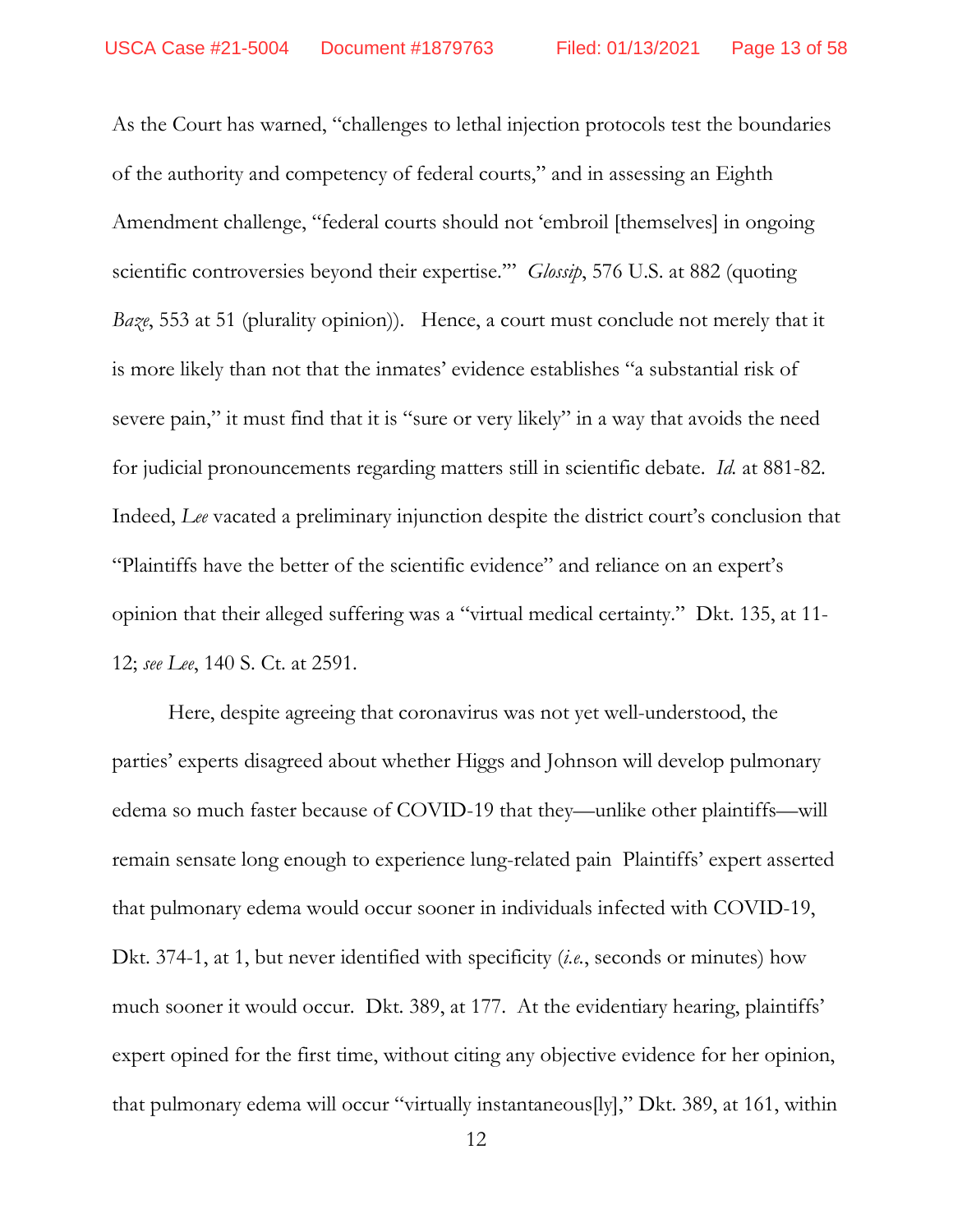one or two seconds of injection, *id.* at 192, for inmates with COVID-19. The government's expert asserted that plaintiffs' expert's opinion was "speculative," explaining that there is "no evidence that asymptomatic or mildly symptomatic Covid-19 patients have increased propensity for pulmonary edema when administered lethal doses of pentobarbital," and opining that Higgs and Johnson "are not at increased risk of developing pulmonary edema … prior to … unconsciousness." Dkt. 380-2, at 2, 3.

Indeed, the parties' experts disagreed even regarding subsidiary scientific issues. They disputed whether there was any evidence to support plaintiffs' contentions that they have incurred COVID-19 lung damage at all. [3](#page-13-0) They disputed whether Higgs' chest x-ray was "clear," as the radiologist with whom BOP contracted had deemed it, Dkt. 380-[4](#page-13-1), at 107, or in fact showed coronavirus-related damage.<sup>4</sup> And they disputed whether Johnson could establish any such damage, despite his mild symptoms and the lack of objective clinical indicators (including images) that he personally had suffered significant lung damage.<sup>[5](#page-13-2)</sup>

In light of the competing expert opinions, the court did not find—and could not have found—that the scientific evidence was so clear that plaintiffs had

l

<span id="page-13-1"></span><span id="page-13-0"></span><sup>3</sup> *Compare, e.g.*, Dkt. 374-1, at 1; Dkt. 374-7, at 4, *with, e.g.*, Dkt. 380-2, at 1; Dkt. 380-1, ¶ 12; *id.* ¶ 13.

<sup>4</sup> *Compare* Dkt. 380-4, at 107, *and* Dkt. 389, at 59, 87, *with id.* at 95.

<span id="page-13-2"></span><sup>5</sup> *Compare* Dkt. 380-1 ¶ 12, *with* Dkt. No. 374-3, at 3.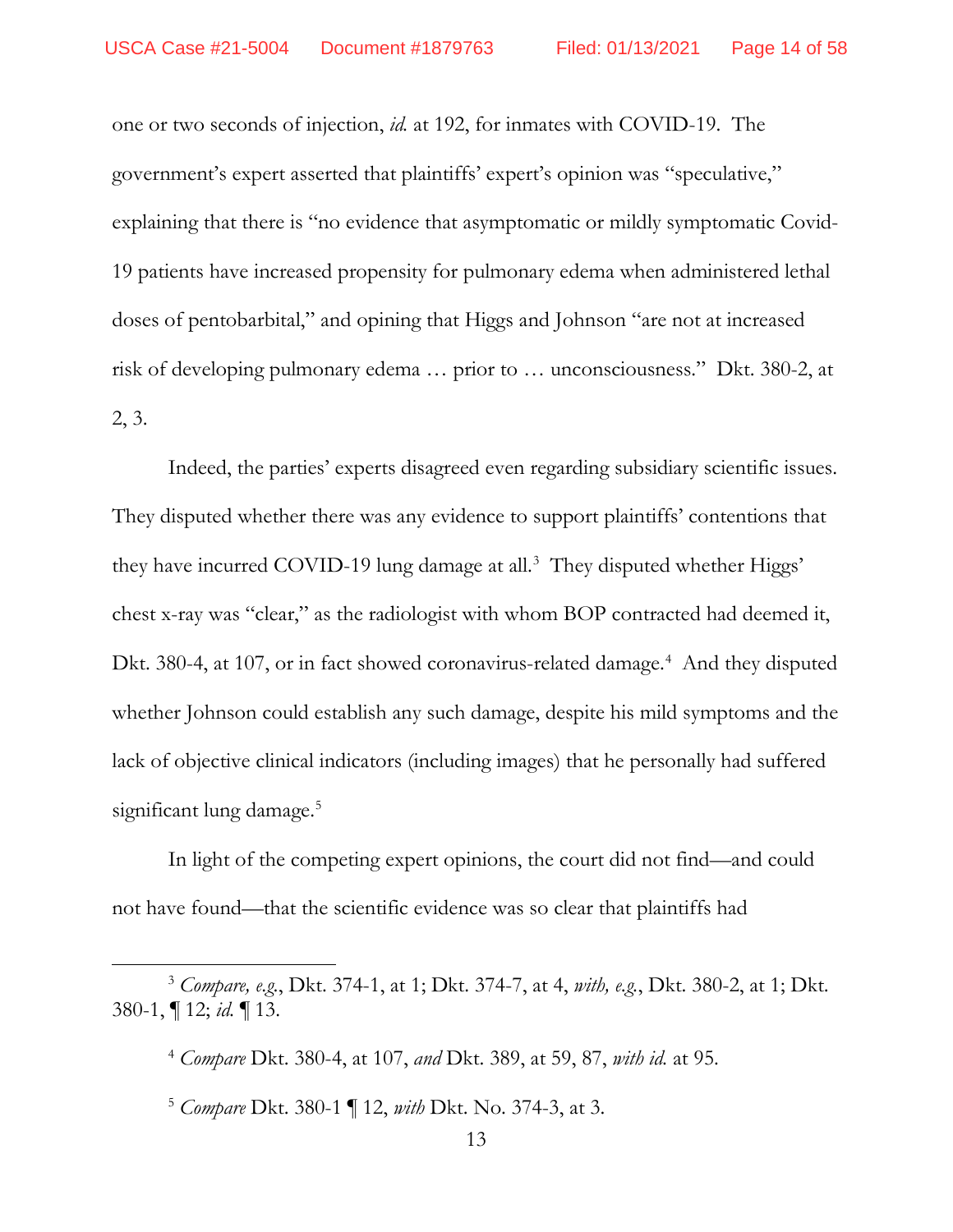established with the requisite certainty that they would suffer the excruciating pain on which their as-applied claim turns. Rather, the court appears to have applied something much closer to "the preponderance-of-the-evidence standard generally applicable in civil actions," *Herman & MacLean v. Huddleston*, 459 U.S. 375, 390 (1983), simply finding plaintiffs' experts more "persuasive," A11, A13. Such findings that one party's showing edged out the other's in a battle of experts is simply not that the type of scientific consensus regarding the possible implications of plaintiffs' COVID-19 infections that "establish[es] the sort of 'objectively intolerable risk of harm'" that the Constitution prohibits. *Baze*, 553 U.S. at 50 (plurality opinion).

# **C. Plaintiffs Cannot Establish That The Widely Used Pentobarbital Protocol Creates An Unconstitutional Risk Of Pain As Applied To Them.**

Even had the district court made sustainable findings that plaintiffs' earlier coronavirus infections would prompt a period of pulmonary edema before they are anesthetized, plaintiffs' as-applied challenge is likely to fail. As *Bucklew* recently reiterated, the Eighth Amendment "does not demand the avoidance of all risk of pain in carrying out executions." 139 S. Ct. at 1125 (citing *Baze* and *Glossip*). There, Bucklew alleged that Missouri's single-drug pentobarbital protocol would cause him severe pain due to his unique medical condition. *Id.* at 1120. An expert testified that Bucklew's extensive vascular tumors would cause him to experience a "sense of suffocation" before pentobarbital rendered him insensate, thereby experiencing "prolonged feelings of suffocation and excruciating pain." *Id.* at 1131.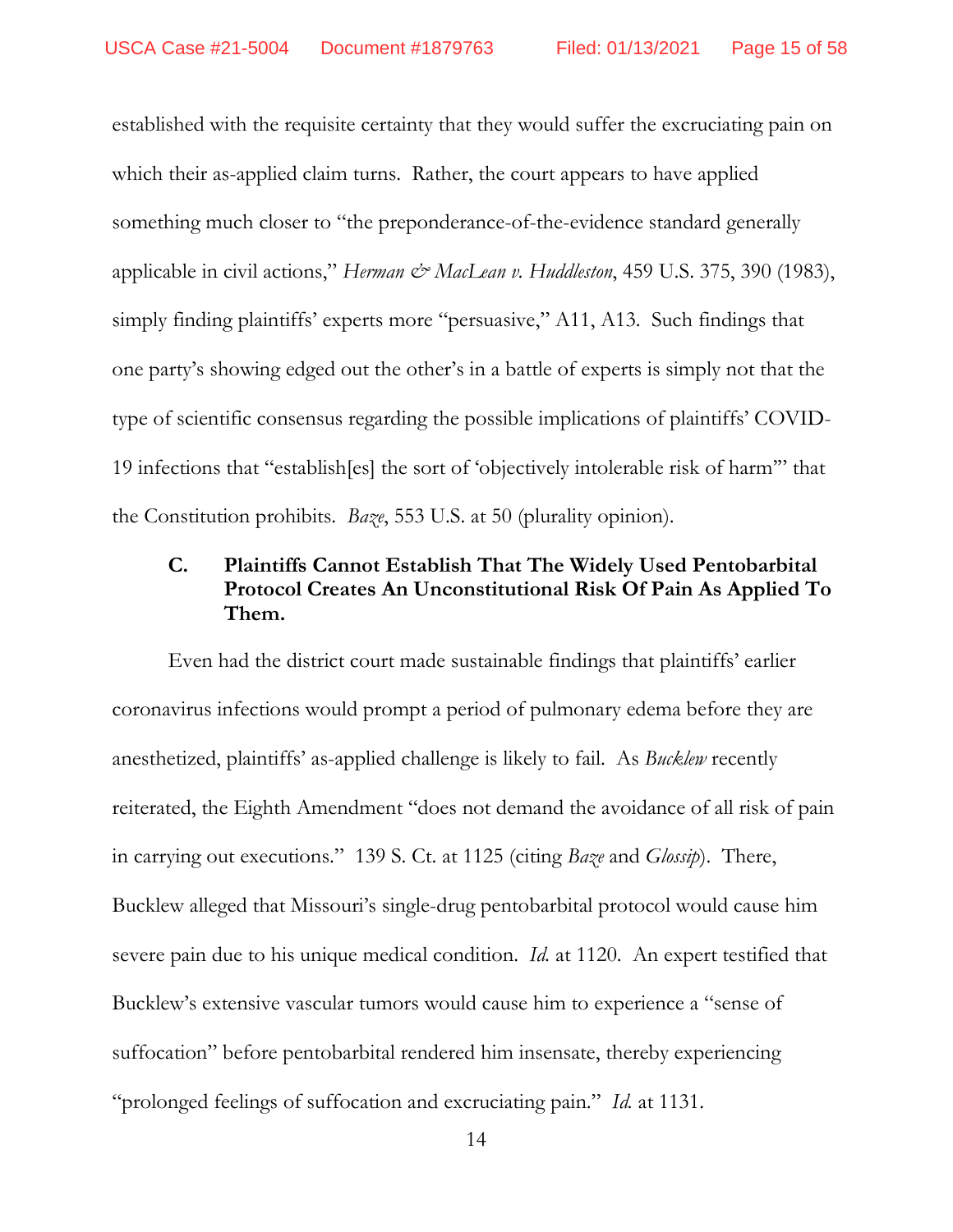The Supreme Court nevertheless upheld the use of the single-drug pentobarbital protocol in those circumstances, explaining that the key inquiry "when it comes to determining whether a punishment is unconstitutionally cruel because of the pain involved" in either a facial and as-applied challenge is "whether the punishment 'superadds' pain well beyond what's needed to effectuate a death sentence," a query that requires the inmate to "prove an alternative method of execution" that would "*significantly* reduce<sup>[]</sup> a substantial risk of pain." *Id.* at 1126-30 (emphasis added). The Court emphasized that a "minor reduction in risk is insufficient; the difference must be clear and considerable." *Id.* at 1130. That constitutionally significant reduction in alleged suffering may not "rest on speculation unsupported … by the evidence" in the record. *Id.* 

Here, as in *Bucklew*, plaintiffs' as-applied Eighth Amendment claim rests—at best—on a brief period of alleged pain before pentobarbital renders them unconscious. Even assuming the district court was correct to credit plaintiffs' expert's conclusion that pentobarbital will reach their lungs and cause pulmonary edema within 1-2 seconds, plaintiffs *agreed* below that the evidence before the district court showed that pentobarbital will *also* begin affecting the brain within 30-60 seconds. [6](#page-15-0)

l

<span id="page-15-0"></span><sup>6</sup> *See* Dkt. 383, at 12-13 (plaintiffs' reply in support of an injunction, citing the opinion of their expert, Dr. Stevens, Dkt. 344-1, at 2 ¶ 8 ("Pentobarbital has an onset of action time of 30 seconds to 1 minute")); Dkt. 352-1, at 6  $\P$  17 & Ex. B (government expert Dr. Antognini opining that pentobarbital's onset time at a lethal dose is 20-30 seconds); *Bucklew*, 138 S. Ct. at 1132-33 (crediting testimony that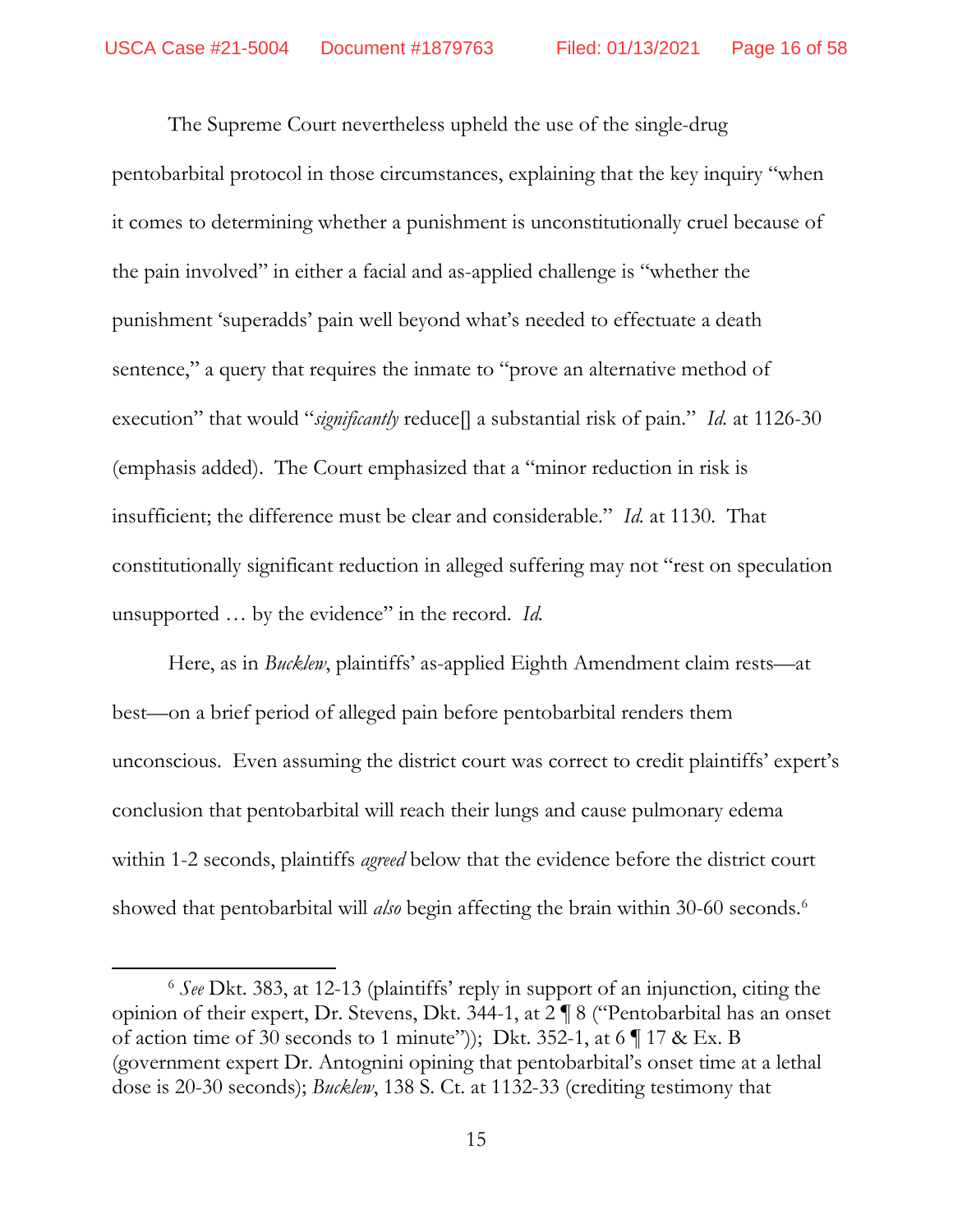Plaintiffs' expert later testified without support that this interval could be up to twoand-a-half minutes, which the district court clearly erred in seizing on. A11 (citing Dkt. 389, at 150). But even if sustainable, plaintiffs' as-applied claim would hinge on 150 additional seconds of coronavirus-related lung pain that they assert that they will experience above and beyond the other plaintiffs in this case.

Eliminating the possibility of that brief period simply does not amount constitute the type of "clear and considerable" reduction in suffering that the Eighth Amendment obliges the government to undertake. *Bucklew*, 139 S. Ct. at 1130. As the Supreme Court emphasized in rejecting a similar as-applied challenge, the Court has "time and time again" rejected the proposition that "executions must always be carried out painlessly because they can be carried out painlessly most of the time." *Id.* at 1127. And in constitutionalizing the type of "slight[] or marginal[]" improvement in safety urged here, *id.* at 1130, the district court assumed precisely the role the Supreme Court has warned against, acting as a "board[] of inquiry" dictating "'best practices' for executions," using an Eighth Amendment methodology under which "each ruling [will be] supplanted by another round of litigation touting a new and improved methodology." *Baze*, 553 U.S. at 51 (plurality opinion); *accord Bucklew*, 139 S. Ct. at 1125.

l

pentobarbital would render the inmate "fully unconscious and incapable of experiencing pain within 20 to 30 seconds").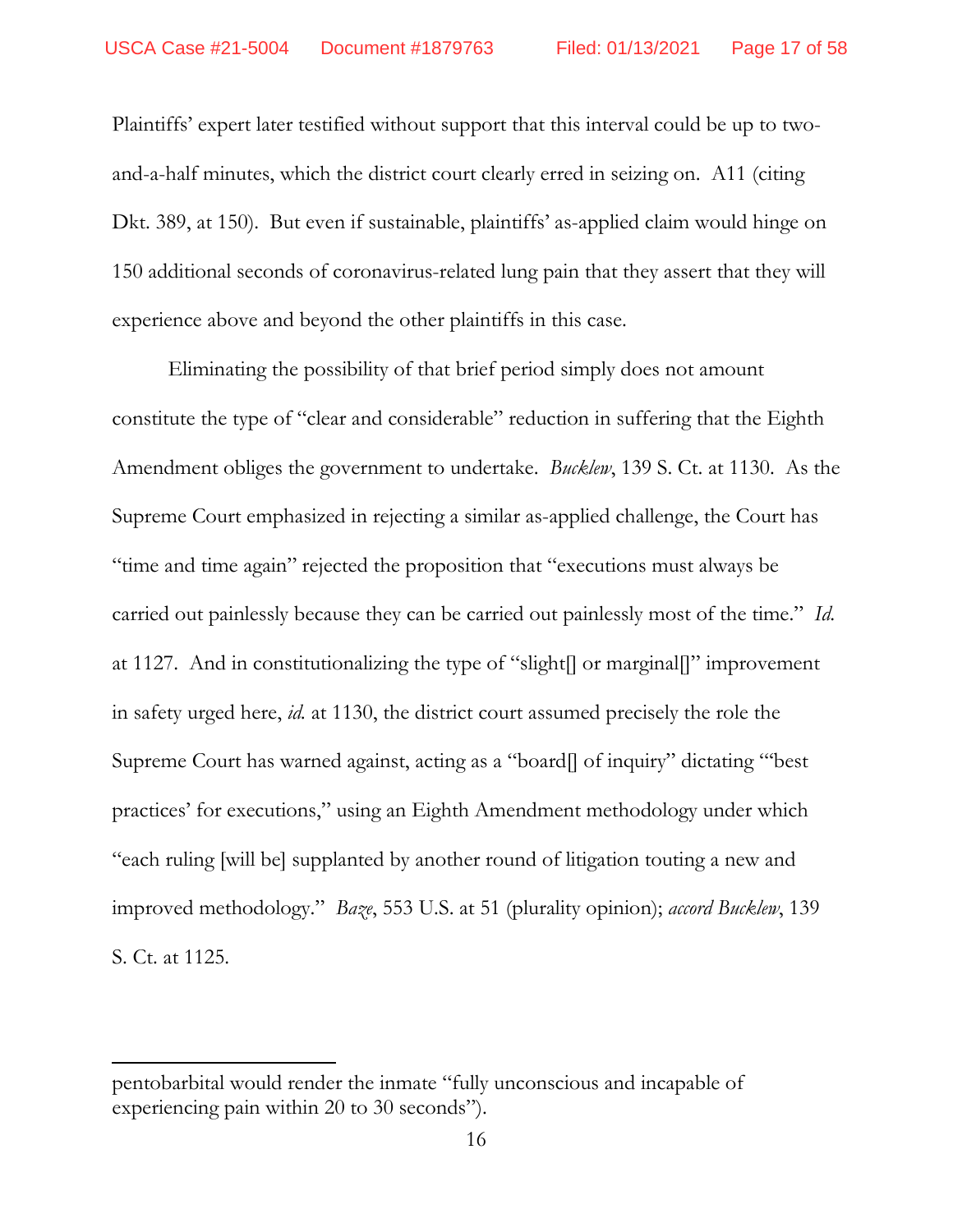Resting an Eighth Amendment violation on the seconds or minutes before the massive dose of pentobarbital reaches the brain is moreover difficult to square with the Supreme Court "instructive" comparisons with what the Eighth Amendment "was understood to permit," such as hanging, which is "no guarantee of a quick and painless death." *Bucklew*, 139 S. Ct. at 1124. As the Supreme Court reiterated earlier in this litigation, hanging has been "uniformly regarded as constitutional for centuries," *Lee*, 140 S. Ct. at 2591, even though it "caused death slowly," sometimes through "suffocation, which could take several minutes," *Bucklew*, 139 S. Ct. at 1134 (citation omitted); *see also In re Ohio Execution Protocol Litigation*, 946 F.3d 287, 290 (6th Cir. 2019) (holding that the risk of pain due to pulmonary edema during lethal injection was not the type of "constitutionally cognizable," "severe" pain that could support an Eighth Amendment claim under *Bucklew*). Given the Supreme Court's observations about the significant—but not unconstitutional—possibility of minutes of pain attending other constitutional methods of execution, the district court erred in finding an Eighth Amendment violation based on a comparable or shorter period.

## **D. Plaintiffs Cannot Establish A Feasible Alternative That The Government Lacks A Legitimate Reason Not To Employ.**

Even if plaintiffs were able to show that pentobarbital creates a constitutionally cognizable risk of severe pain relative to one of their proposed alternatives, they are unlikely to succeed in establishing an alternative method to significantly reduce that alleged pain that is "feasible and readily implemented," and "that the [government]

17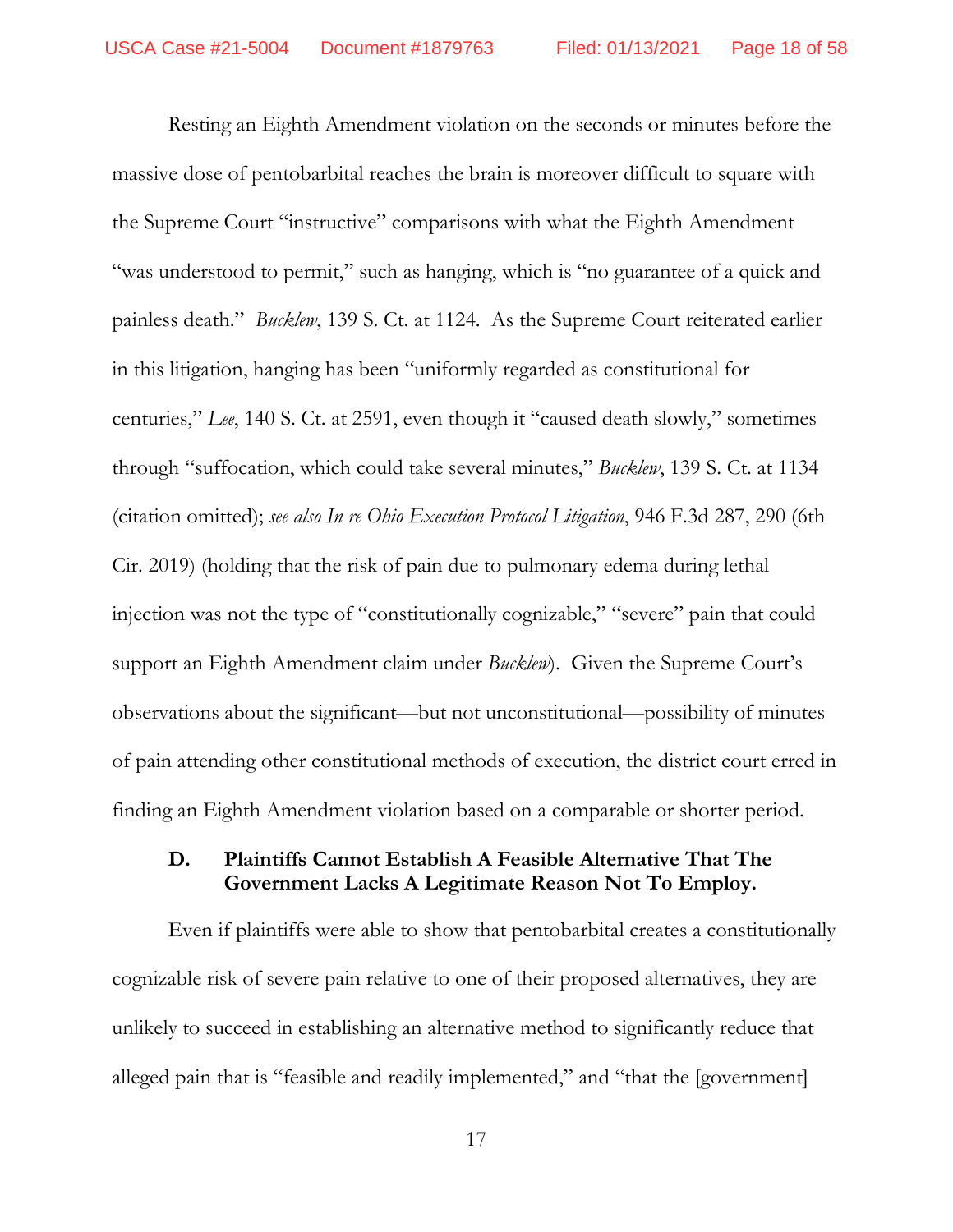has refused to adopt [this method] without a legitimate penological reason." *Bucklew*, 139 S. Ct. at 1125, 1130.

**1.** First, the district court concluded that the combination of pentobarbital with an opioid such as fentanyl is a viable alternative method of execution. No State, however, adds an opioid to an execution protocol using pentobarbital. This Court has concluded that plaintiffs can satisfy their burden to identify an alternative at the pleading stage by pointing to the possibility of this two-drug protocol, observing that various jurisdictions have previously used or still use "[t]he combination of drugs as part of lethal injection protocols." *Protocol Cases II*, 980 F.3d at 133. But this Court had no occasion to then decide whether plaintiffs can ultimately succeed in establishing that the novel drug protocol they press—fentanyl added to the existing pentobarbital dose—"would be as effective and humane as the [government's] existing" drug protocol. *Bucklew*, 139 S. Ct. at 1130 (citing *Baze*, 553 U.S. at 57).

Nor could the Court make such a determination about the likelihood of success on the ultimate merits absent evidence offered by the plaintiff to support such a conclusion with respect to the *specific combination* of drugs they propose; it may not rely on the use elsewhere of multi-drug protocols in general. Where the particular drug protocol an inmate proposes in lieu of the existing drug protocol has not been adopted by any other jurisdiction, and "petitioners proffered no study showing that it is an equally effective manner of imposing a death sentence," the proposed alternative "is not so well established that [a government's] failure to adopt it constitutes a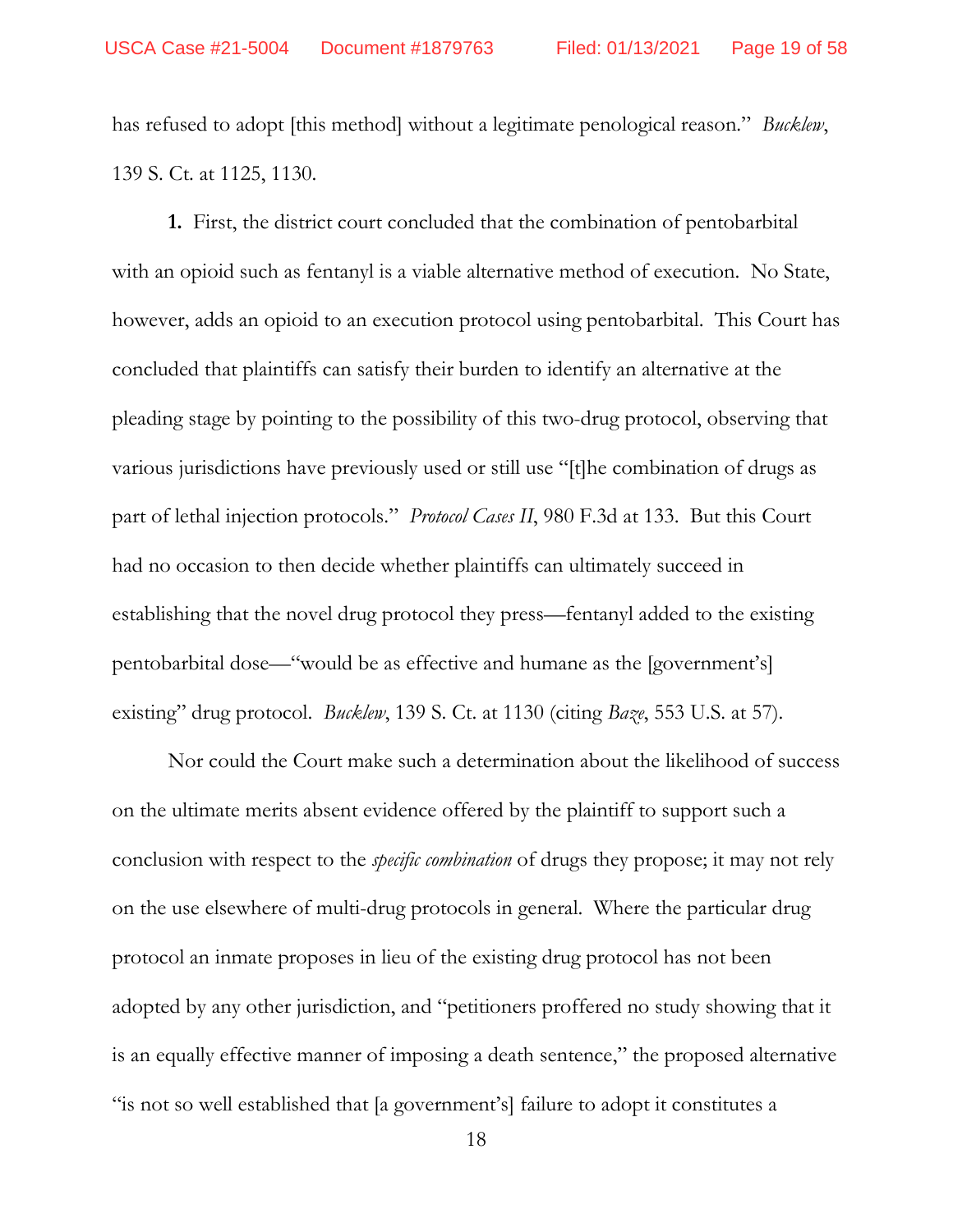violation of the Eighth Amendment." *Baze*, 553 U.S. at 57 (plurality opinion); *see also Bucklew*, 139 S. Ct. at 1130. Here, plaintiffs have "proffered no study showing" in support of their proposed fentanyl-pentobarbital combination, *Bucklew*, 139 S. Ct. at 1130, making the district court's conclusion that plaintiffs would ultimately be able to establish that the government was obliged to implement this novel regime difficult to fathom. That is particularly true given the years of litigation over other multi-drug execution protocols, and previous allegations that drug combinations designed to alleviate suffering in fact masked it. Moreover, plaintiffs are unlikely to succeed given their additional burden of showing "that the [government] has refused to adopt [their proposed alternative] without a legitimate penological reason." *Bucklew*, 139 S. Ct. at 1125. Although governments are free to implement novel execution methods to increase the humanity of capital sentences, a government may legitimately decline to adopt an untested method unsupported by scientific evidence assuring the government of its efficacy and reliability. *See id.* at 1130; *see also* AR871, 930-31 (documenting decision to avoid complications and increased risk of error inherent in multi-drug protocols).

**2.** The district court's conclusion that a firing squad is a constitutionally superior method to pentobarbital-based lethal injection is equally baseless. A23-26. Every other court to have considered the issue has rejected firing squad as an alternative method that renders lethal injection unconstitutional. *See, e.g., Gray v. McAuliffe*, No. 16-cv982, 2017 WL 102970, at \*19 (E.D. Va. Jan. 10, 2017); *McGehee v.*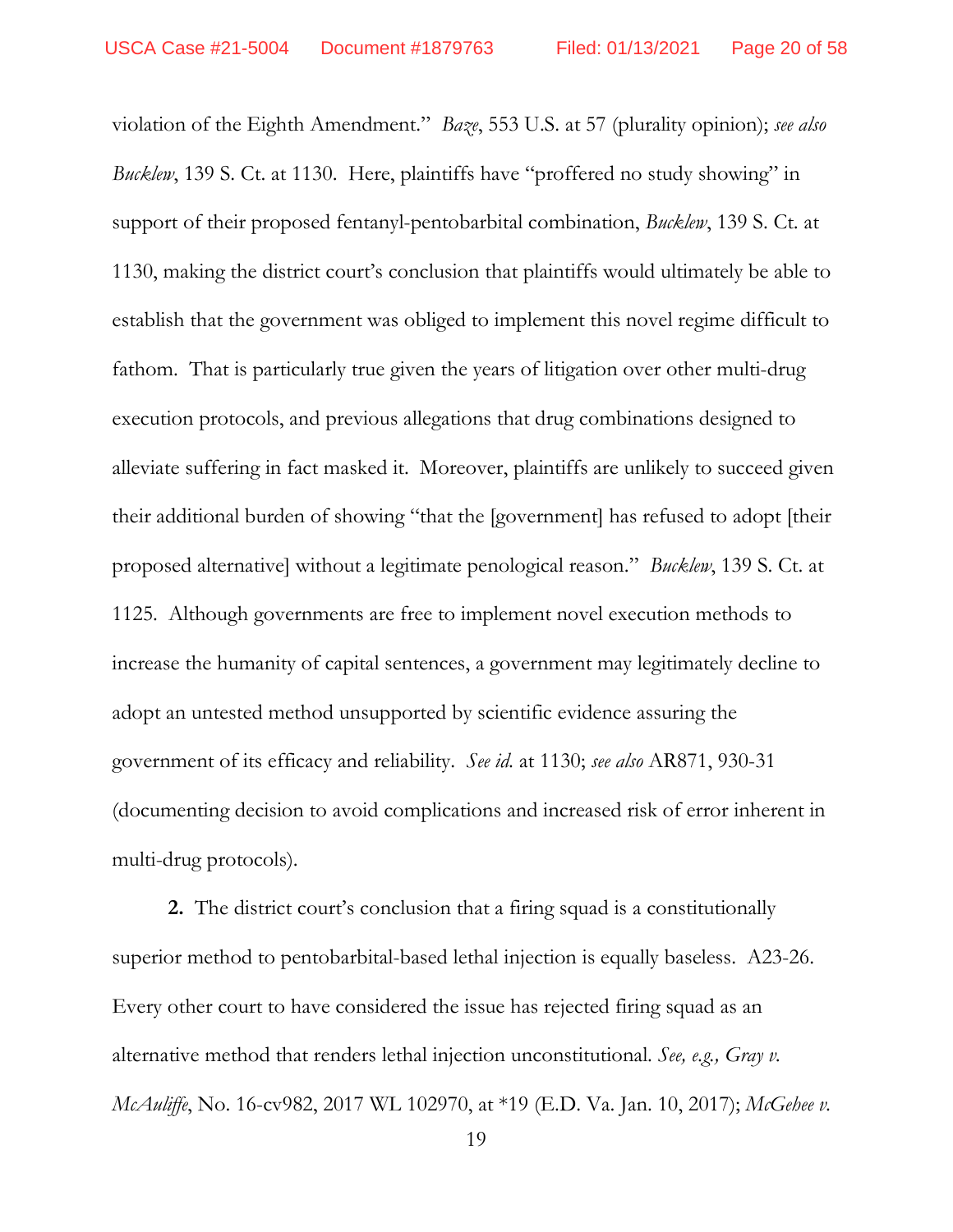*Hutchinson*, No. 17-cv-179, 2020 WL 2841589, at \*37 (E.D. Ark. May 31, 2020).

Despite being a constitutional means of execution, death by firing squad can involve "shattering of bone and damage to the spinal cord," and even for successfully implemented executions, "for the 8-10 seconds of consciousness after bullet entry, the injury would be severely painful." Dkt. 111-4, at 8. The difference between such a method and the seconds of lung-related pain that could occur even assuming plaintiffs' evidence regarding pulmonary edema is credited is not constitutionally cognizable. To the contrary, the permissibility of that method underscores why plaintiffs' as-applied claim fails. And regardless, the Constitution does not mandate the federal government to turn back the clock to a more primitive execution form. *See Baze*, 553 U.S. at 62 (plurality opinion).

# **II. The Balance Of Equities Strongly Favors Staying Or Vacating The Preliminary Injunction.**

The remaining equitable factors weigh heavily against any further delay of plaintiffs' sentences due to this litigation.

First, any cognizable "irreparable harm" that plaintiffs will suffer "in the absence of preliminary relief," *Glossip*, 576 U.S. at 876 (citation omitted), does not support "tak[ing] the extraordinary step of affirmatively proscribing a party's behavior before adjudicating its rights," *Protocol Cases II*, 980 F.3d at 134. To be sure, death is irreparable, but that cannot be the irreparable harm supporting an injunction, because plaintiffs' death sentences are not at issue here. *See Hill v. McDonough*, 547 U.S. 573,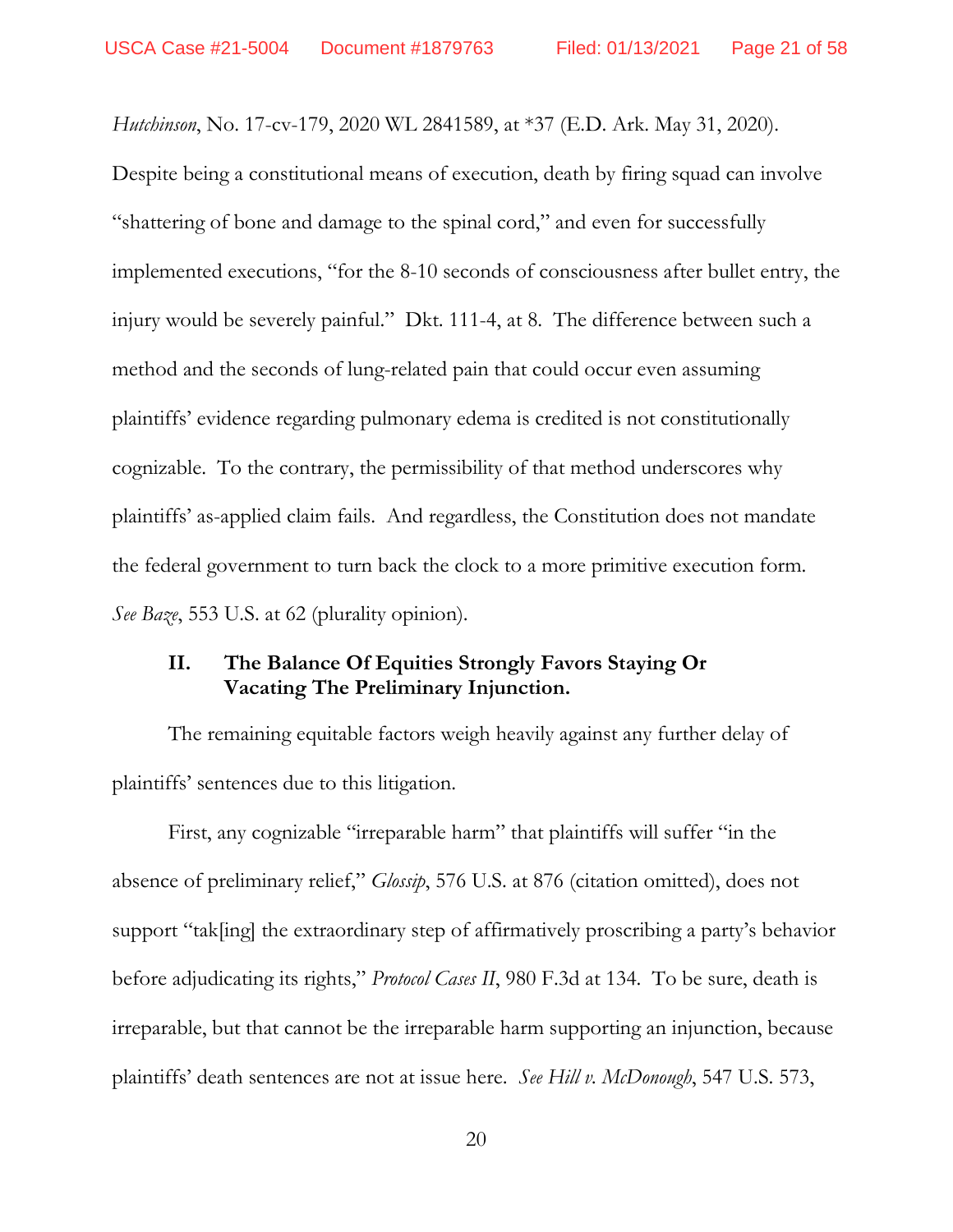580 (2006). And as discussed above, plaintiffs' as-applied Eighth Amendment claims turn on contested allegations regarding the brief period before pentobarbital renders them unconsciousness.

On the other side of the ledger, the injuries to the government and the public are clear and certain: the government will be unable to "carry[] out a sentence of death in a timely manner" *Baze*, 553 U.S. at 61 (plurality opinion), despite the Supreme Court's repeated emphasis on the public's "powerful and legitimate interest in punishing the guilty," *Calderon v. Thompson*, 523 U.S. 538, 556 (1998) (citation omitted). While the district court suggested that the 17-year period without a federal execution demonstrates that the government has a minimal interest in carrying out plaintiffs' sentences, A29, the years it took the government to carefully develop a humane and workable new protocol "does not diminish the importance of carrying out" his lawful punishment as scheduled. *In re Federal Bureau of Prisons' Execution Protocol Cases*, 955 F.3d 106, 128 (D.C. Cir. 2020) (Katsas, J., concurring).

The public interest also plainly lies with permitting this execution to proceed as scheduled. Higgs and Johnson each committed multiple murders decades ago. *See United States v. Higgs*, 353 F.3d 281, 290 (4th Cir. 2003); *United States v. Tipton*, 90 F.3d 861, 868-70 (4th Cir. 1996). Plaintiffs have exhausted all permissible appeals and collateral challenges. Over a dozen family members of plaintiffs' victims plan to begin their travel to Terre Haute today. Under these circumstances, the need for "finality acquires an added moral dimension." *Calderon*, 523 U.S. at 556.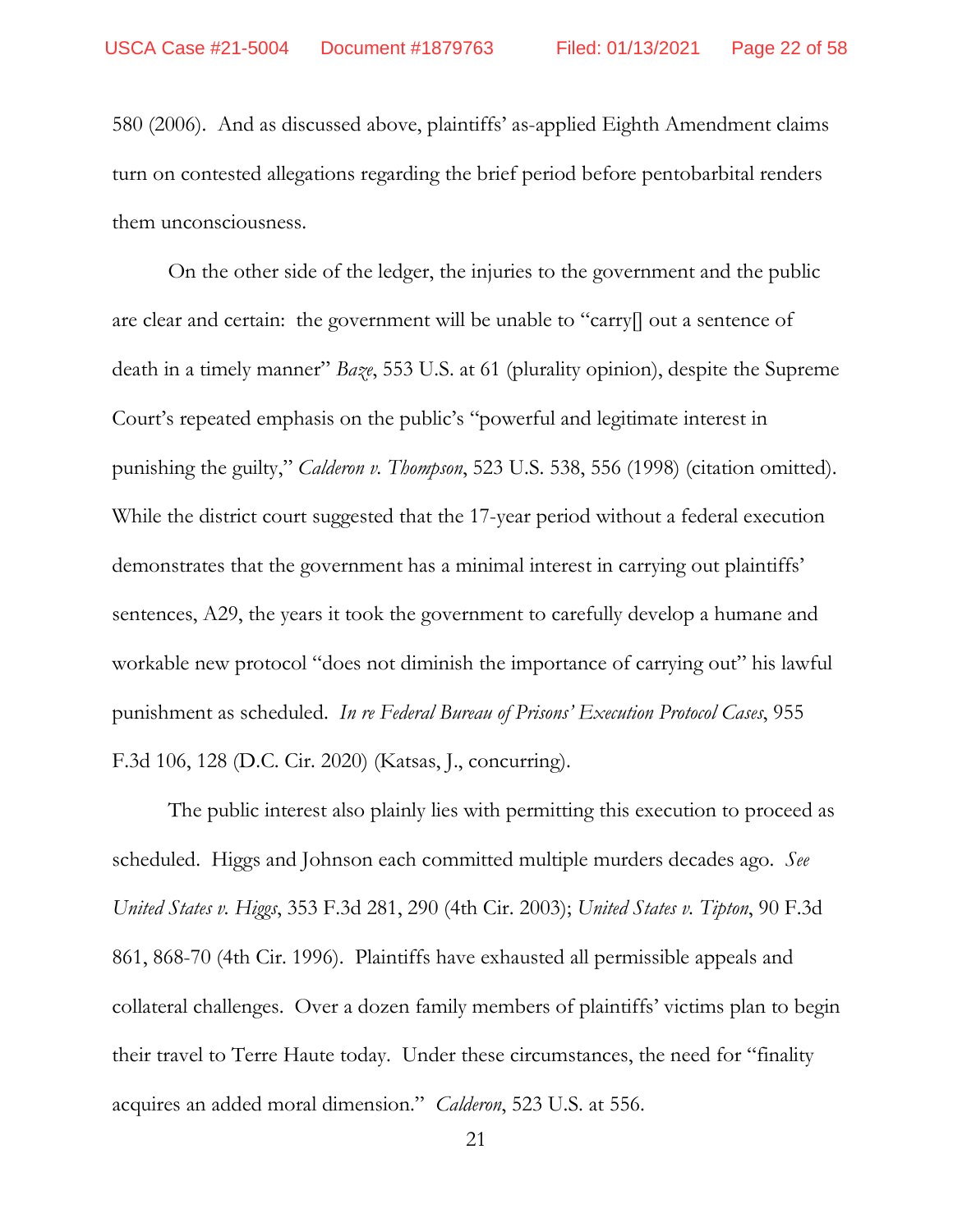## **CONCLUSION**

This Court should stay or immediately vacate the injunction barring plaintiffs'

executions.

Respectfully submitted,

JEFFREY BOSSERT CLARK *Acting Assistant Attorney General*

MICHAEL R. SHERWIN *Acting United States Attorney*

SOPAN JOSHI *Senior Counsel to the Assistant Attorney General*

*/s/ Melissa N. Patterson*  MELISSA N. PATTERSON AMANDA L. MUNDELL *Attorneys, Appellate Staff Civil Division, Room 7230 U.S. Department of Justice 950 Pennsylvania Avenue NW Washington, DC 20530 (202) 514-1201 melissa.patterson@usdoj.gov*

January 2021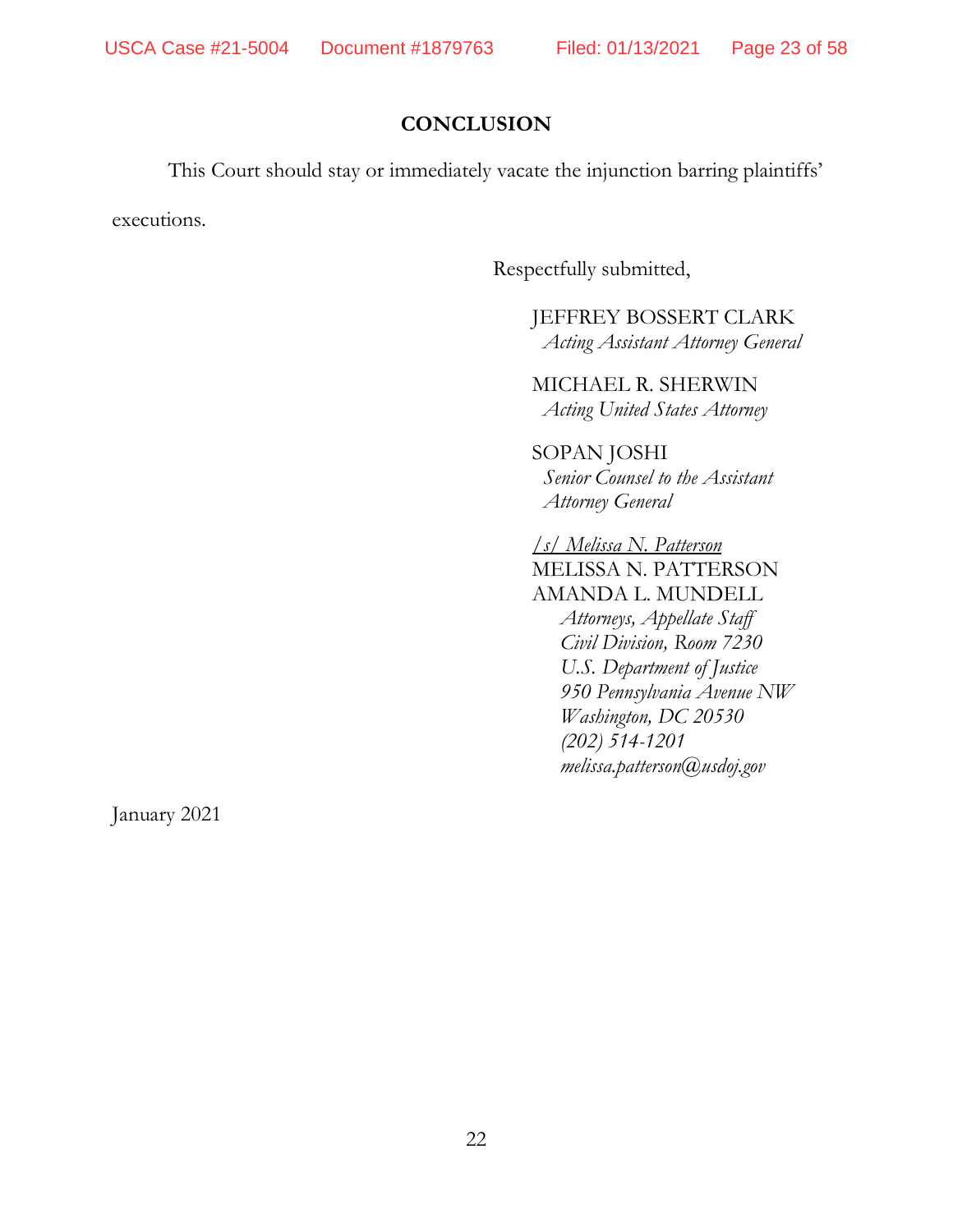# **CERTIFICATE OF COMPLIANCE**

I hereby certify that this motion satisfies the type-volume limitation in Rule 27(d)(2)(A) because it contains 5176 words. This brief also complies with the typeface and type-style requirements of Rule 32(a)(5) and Rule 32(a)(6) because it was prepared using Microsoft Word 2016 in Garamond 14-point font, a proportionally spaced typeface.

> */s/ Melissa N. Patterson* MELISSA N. PATTERSON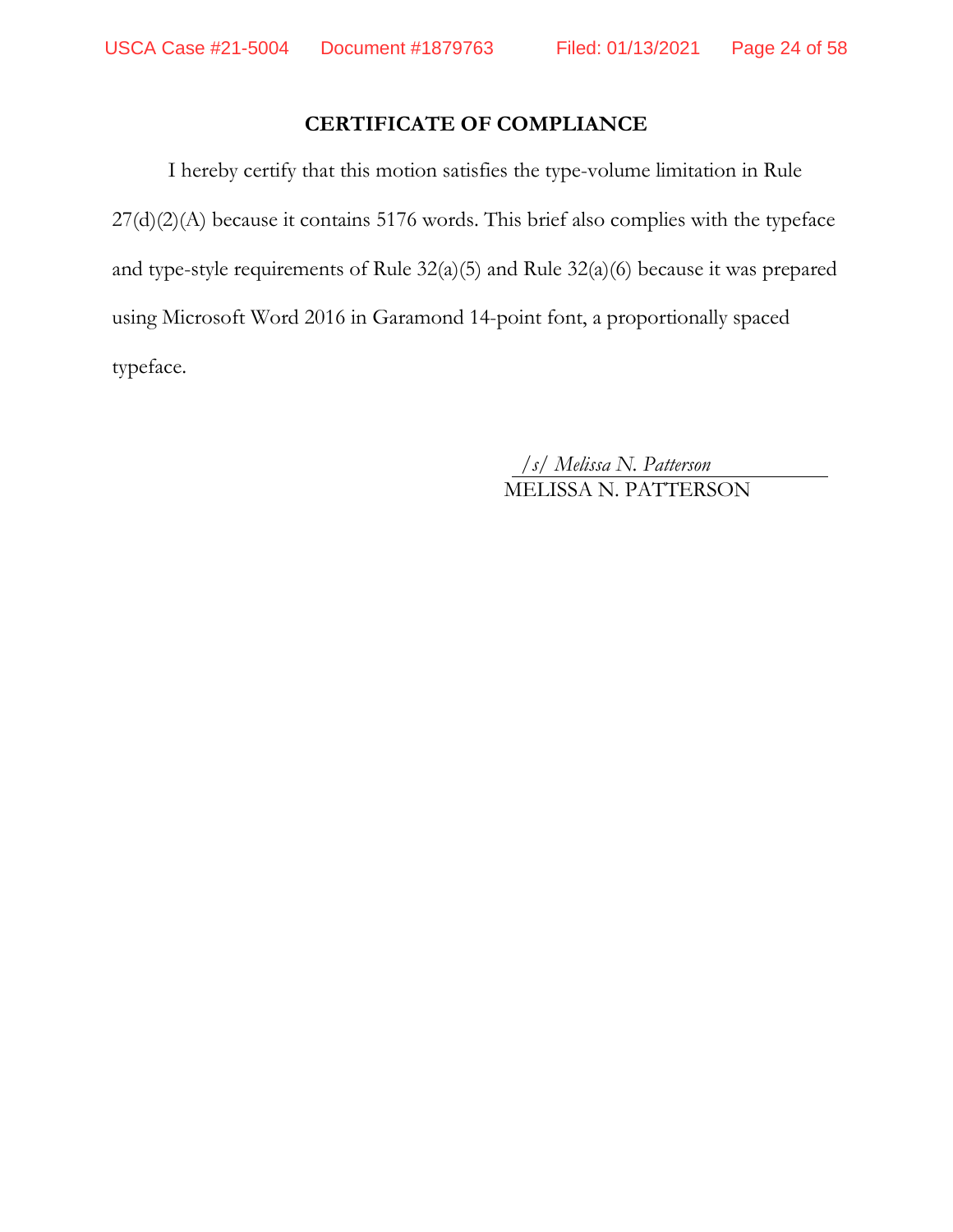# **CERTIFICATE OF SERVICE**

I hereby certify that on January 13, 2021, I electronically filed the foregoing

with the Clerk of the Court for the United States Court of Appeals for the District of

Columbia Circuit by using the appellate CM/ECF system. Participants in the case are

registered CM/ECF users, and service will be accomplished by the appellate

CM/ECF system, except for the following, who will be served by email:

Scott Matthew Wilson Braden Public Defender 1111 Richardson Road Tallahassee, FL 32301-0000 Email: scott\_braden@fd.org

Matthew Christopher Lawry Federal Public Defender 601 Walnut Street Suit 545 West-Curtis Building Philadelphia, PA 19106 Email: Matthew\_Lawry@fd.org

Joshua Christopher Toll King & Spalding LLP 1700 Pennsylvania Avenue, NW Suite 200 Washington, DC 20006-4706 Email: jtoll@kslaw.com

*/s/ Melissa N. Patterson*

Melissa N. Patterson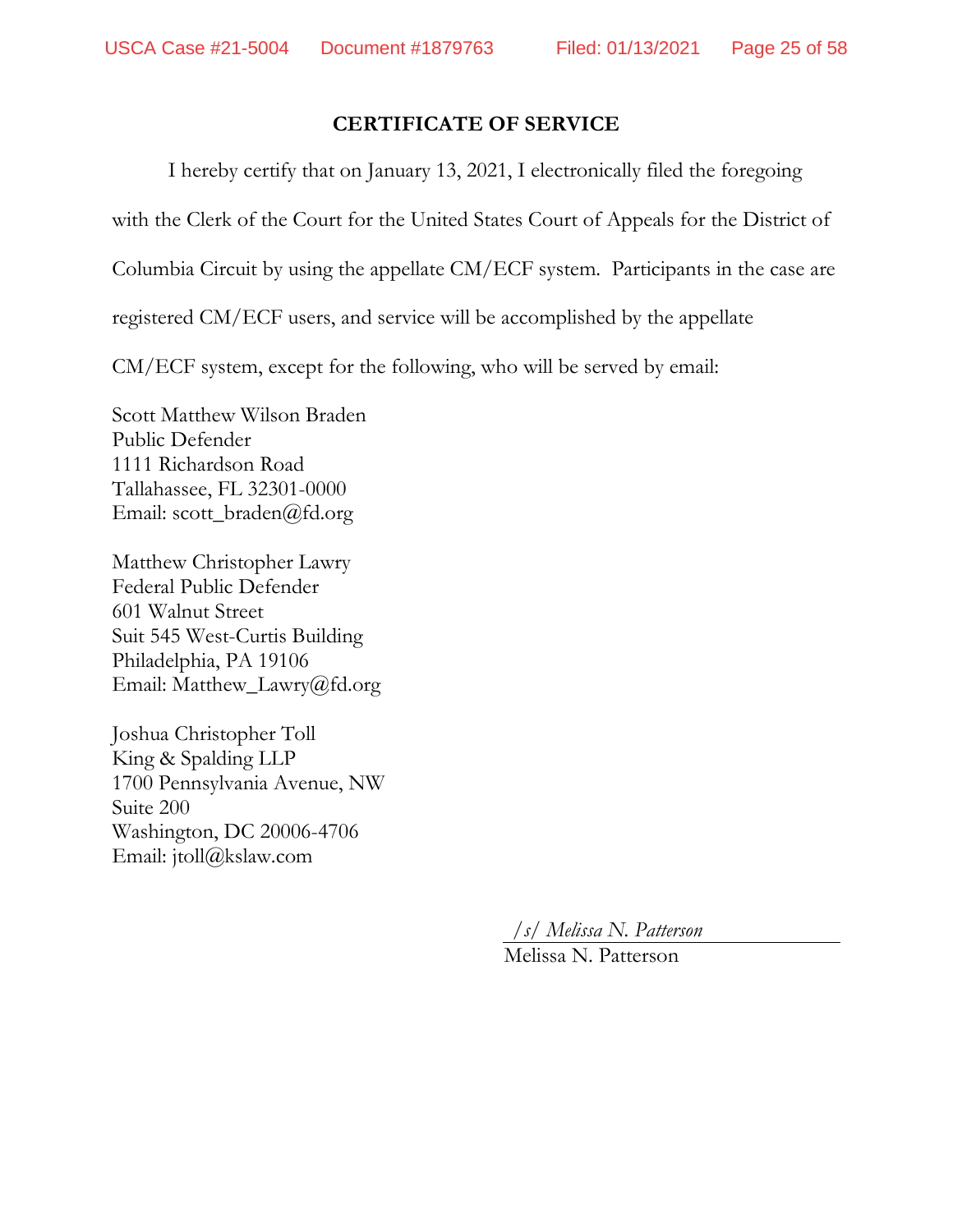# **ADDENDUM**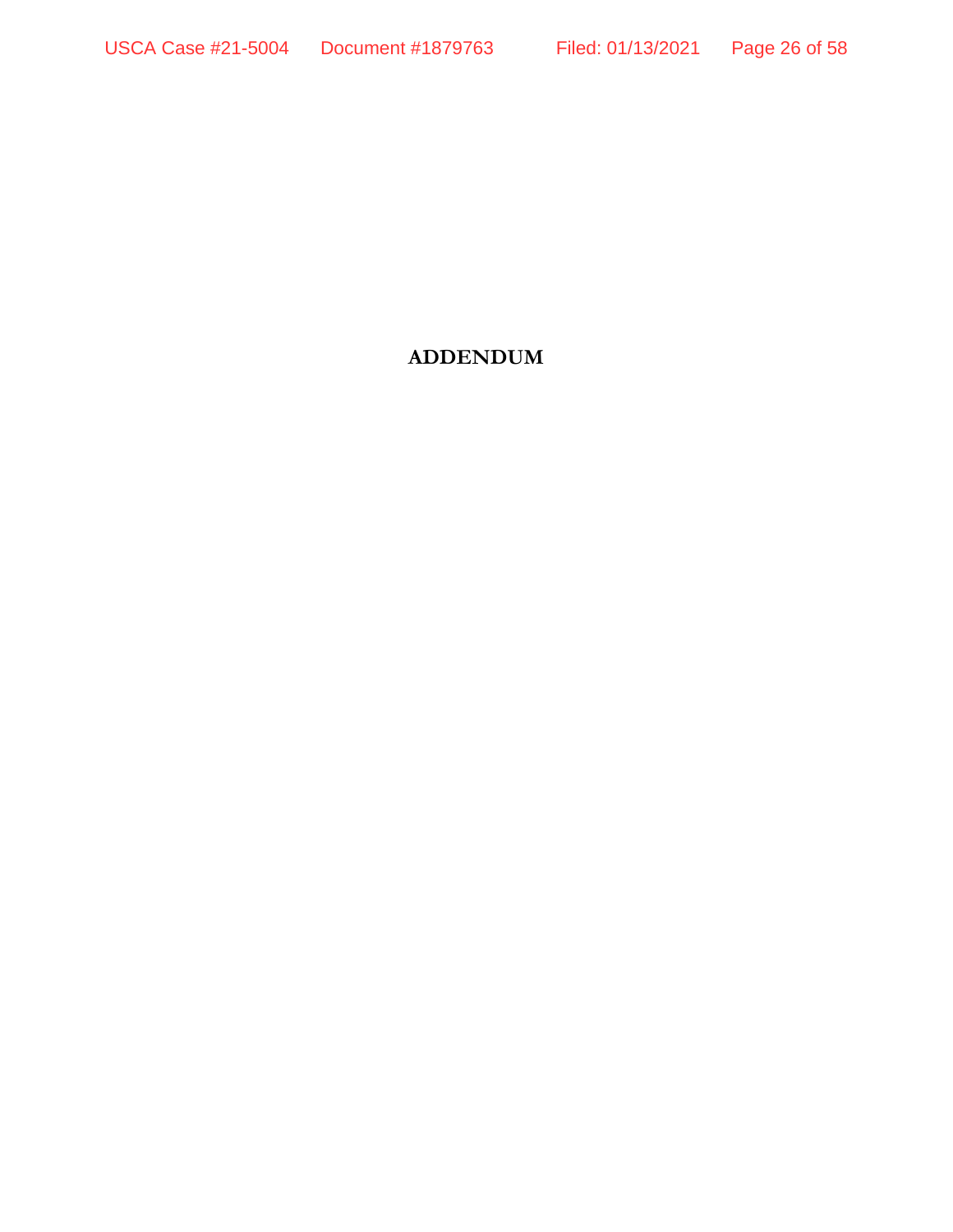## **UNITED STATES DISTRICT COURT FOR THE DISTRICT OF COLUMBIA**

)

)

)

)

)

In the Matter of the  $($ Federal Bureau of Prisons' Execution ) Protocol Cases, )

LEAD CASE: *Roane, et al. v. Barr* ) Case No. 19-mc-145 (TSC)

THIS DOCUMENT RELATES TO:  $\hskip10mm$  )

*Roane v. Barr*, 05-cv-2337 )

## **MEMORANDUM OPINION**

With over 376,000 Americans dead and more than twenty-one million infected, the COVID-19 pandemic "need[s] no elaboration." *Merrill v. People First of Ala.*, 141 S. Ct. 25, 26 (2020) (Sotomayor, J., dissenting). And with each day bringing a new record number of infections, "the COVID-19 pandemic remains extraordinarily serious and deadly." *Roman Cath. Diocese of Brooklyn v. Cuomo*, 141 S. Ct. 63, 73 (2020) (Kavanaugh, J., concurring).

Among the most susceptible to the spread of COVID-19 is the prison inmate population. As several outbreaks have shown, "COVID-19 can overtake a prison in a matter of weeks." *Valentine v. Collier*, 141 S. Ct. 57, 62 (2020) (Sotomayor, J., dissenting) (discussing one facility which recorded over 200 cases, 5 deaths, and 12 hospitalizations in less than three weeks). This is unsurprising given that most inmates are unable to socially distance, have limited access to adequate testing, and are often housed in buildings with poor circulation.

Despite the pandemic, and the current record high rates of infections and fatalities, Defendants intend to go forward with the scheduled executions of Plaintiffs Cory Johnson and Dustin Higgs on January 14 and 15, 2021, although both men have been diagnosed with COVID-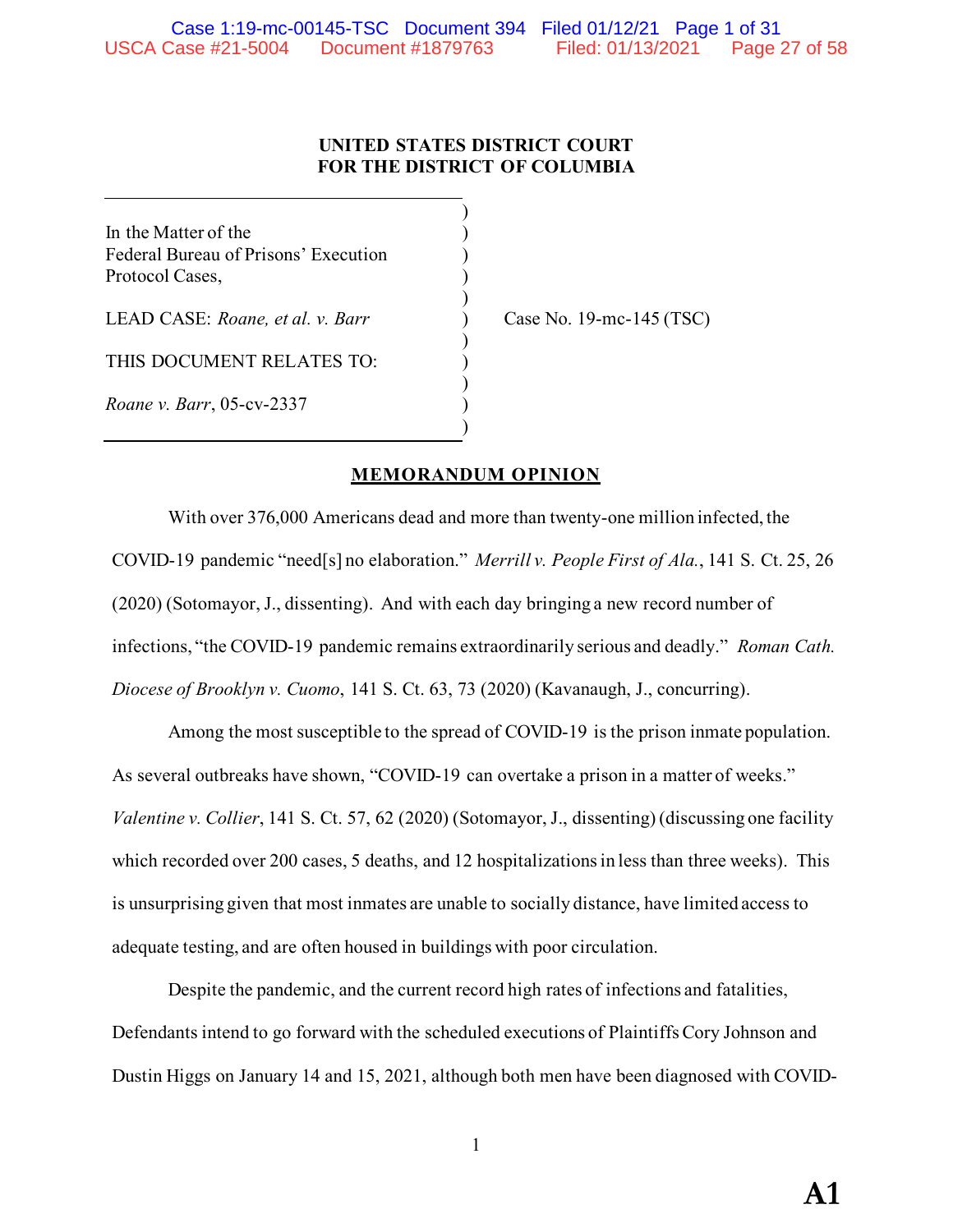19. Higgs and Johnson are housed at the Federal Correctional Institution in Terre Haute, Indiana, a facility experiencing its own "massive COVID-19 outbreak." Michael Balsamo & Michael R. Sisak, *Execution staff have COVID-19 after inmate put to death*, AP News (Dec. 8, 2020), https://apnews.com/article/prisons-coronavirus-pandemic-executions-terre-haute-indianae80af6a566bbff50ed5e9a097c305dbb.

Defendants intend to carry out the executions according to the procedures set forth in the Federal Bureau of Prisons 2019 Execution Protocol (the 2019 Protocol), which includes a lethal injection of five grams of pentobarbital. Plaintiffs received notice of their diagnoses less than a month before their executions—after Defendants assured the court that "allegations regarding the prevalence of COVID-19 at [] Terre Haute . . . are dated" and that adequate procedures were in place to protect the inmate population. (ECF No. 306-1 at 10 n.3.) Plaintiffs have asked the court to enjoin their executions, arguing that injection of a lethal dose of pentobarbital given their COVID-19 infections will cause them to suffer an excruciating death. Specifically, they argue that damage to their lungs and other organs will cause them to experience the sensation of drowning caused by flash pulmonary edema almost immediately after injection but before they are rendered unconscious.

Defendants argue that Plaintiffs' claims here are the same as those previously rejected by the Supreme Court. (See ECF No. 380, Defs. Opp'n at [1](#page-27-0)7.)<sup>1</sup> The court disagrees. Plaintiffs have

<span id="page-27-0"></span> $<sup>1</sup>$  Citing Sixth Circuit precedent, Defendants also argue that "even if any of the inmates did</sup> briefly experience the effects of 'flash' pulmonary edema prior to becoming insensate, it would not suffice to establish a violation of the Eighth Amendment." (Def. Opp'n at 16 (citing *In re Ohio Execution Protocol Litig.*, 946 F.3d 287, 298 (6th Cir. 2019) (holding that pulmonary edema does not "qualify as the type of serious pain prohibited by the Eighth Amendment.")).) This is at odds with D.C. Circuit precedent, which found that flash pulmonary edema could indeed give rise to an Eighth Amendment violation. *See Execution Protocol Cases*, 980 F.3d at 132. Defendants similarly contend that in *Bucklew*, the Supreme Court "rejected an Eighth Amendment challenge to a single-drug pentobarbital protocol "as applied to a prisoner with a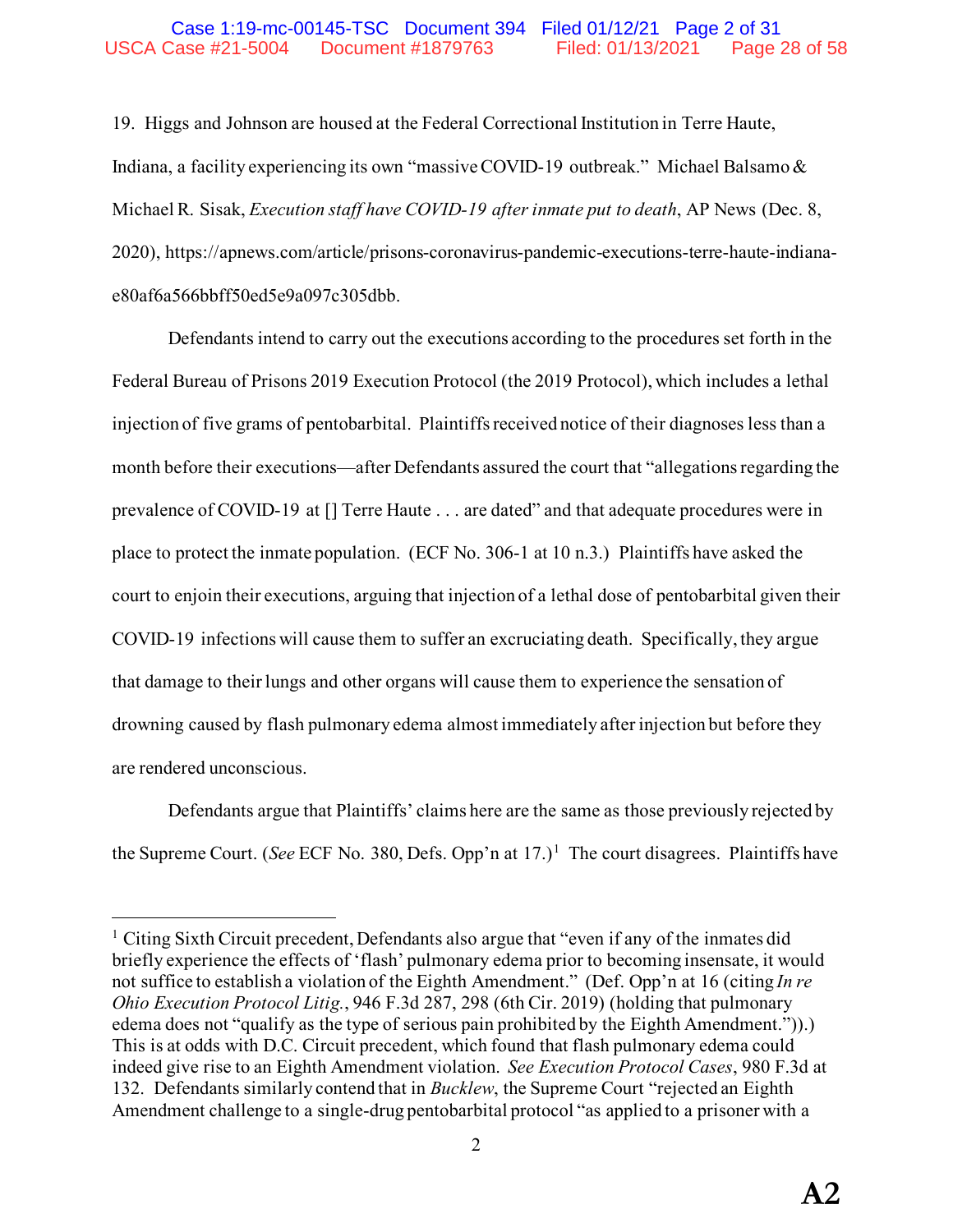### Case 1:19-mc-00145-TSC Document 394 Filed 01/12/21 Page 3 of 31 USCA Case #21-5004 Document #1879763 Filed: 01/13/2021 Page 29 of 58

pleaded as-applied Eighth Amendment challenges based on their specific health conditions. Moreover, they allege that their health has been worsened by their infection with COVID-19, an illness which has resulted in a global pandemic for the better part of a year. Given these unique circumstances, the court held an evidentiary hearing to assess the credibility of the parties' expert opinions.

Having heard and reviewed the expert testimony, the court finds that Plaintiffs are likely to succeed on the merits of their as-applied Eighth Amendment challenge. Specifically, they have demonstrated that as a result of their COVID-19 infection, they have suffered significant lung damage such that they will experience the effects of flash pulmonary edema one to two seconds after injection and before the pentobarbital has the opportunity to reach the brain. This will subject Plaintiffs to a sensation of drowning akin to waterboarding, a side effect that could be avoided were Defendants to implement certain precautions, such as administering a pre-dose analgesic or carrying out the execution by firing squad.

For the reasons set forth below, and in light of these unprecedented circumstances, the court will grant a *limited* injunction to allow Plaintiffs the opportunity to adequately recover from COVID-19, at which point it will evaluate whether to extend the injunction in light of any new medical evidence submitted by the parties.

#### **I. BACKGROUND**

After a hiatus of more than fifteen years, on July 25, 2019, the Department of Justice announced plans to resume federal executions. *See* Press Release, Dep't of Justice, Federal

unique medical condition that could only have increased the baseline risk of pain associated with pentobarbital." (Defs. Opp'n at 17 (discussing *Bucklew*, 140 S. Ct. at 2159).) The D.C. Circuit disagrees. "Allegations regarding flash pulmonary edema were not [] before the Supreme Court in *Bucklew*." *Execution Protocol Cases*, 980 F.3d at 131.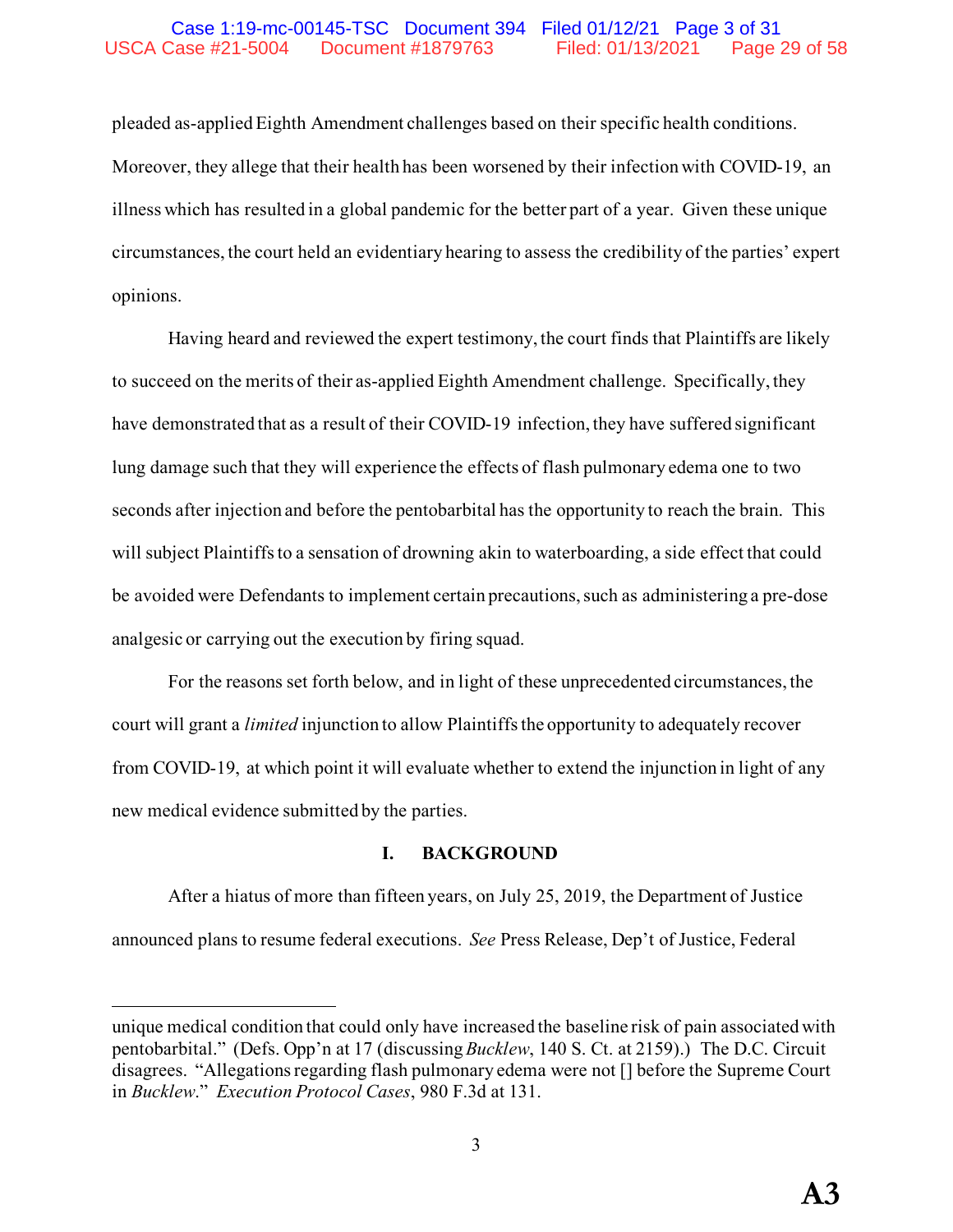#### Case 1:19-mc-00145-TSC Document 394 Filed 01/12/21 Page 4 of 31 USCA Case #21-5004 Document #1879763 Filed: 01/13/2021 Page 30 of 58

Government to Resume Capital Punishment After Nearly Two Decade Lapse (July 25, 2019), https://www.justice.gov/opa/pr/federal-government-resume-capital-punishment-after-nearly-twodecade-lapse. To implement these executions, the Federal Bureau of Prisons (BOP) adopted a new execution protocol: the 2019 Protocol. (ECF No. 39-1, Admin. R. at 1021–75.)

On September 1, 2020, the court granted Higgs' unopposed motion to intervene in *Roane v. Gonzales*, No. 05-2337, a case brought by several death row inmates (including Plaintiff Cory Johnson) challenging the legality of the [2](#page-29-0)019 Protocol. (ECF Nos. 229, 229-1.)<sup>2</sup> Higgs' claims were largely the same as those asserted by the other Plaintiffs, with one exception: he brought an as-applied challenge under the Eighth Amendment, alleging that because of his asthma and because he believed that had contracted COVID-19 in February 2020, he faced a unique and individualized risk of serious harm if executed using pentobarbital. (ECF No. 229-1 ¶¶ 166–72.)

Defendants moved to dismiss Higgs's as-applied claim, (*see* ECF No. 306), arguing that the claim was speculative because Higgs did not allege that he had tested positive for COVID-19, nor had he actually suffered lung damage from the disease. The court agreed and granted the motion on December 9, 2020. (ECF Nos. 354–55.)

During a status conference on December 17, 2020, Higgs' counsel reported that Higgs had tested positive for COVID-19. Higgs was granted leave to file a Second Amended and Supplemental Complaint, (ECF No. 370), in which he alleges that his heart condition, combined with his asthma, puts him at a greater risk of pulmonary edema, which is further aggravated by

<span id="page-29-0"></span> $2$  The case originated as a challenge to the federal government's death penalty procedures in 2005 but was subsequently amended to challenge the 2019 Protocol.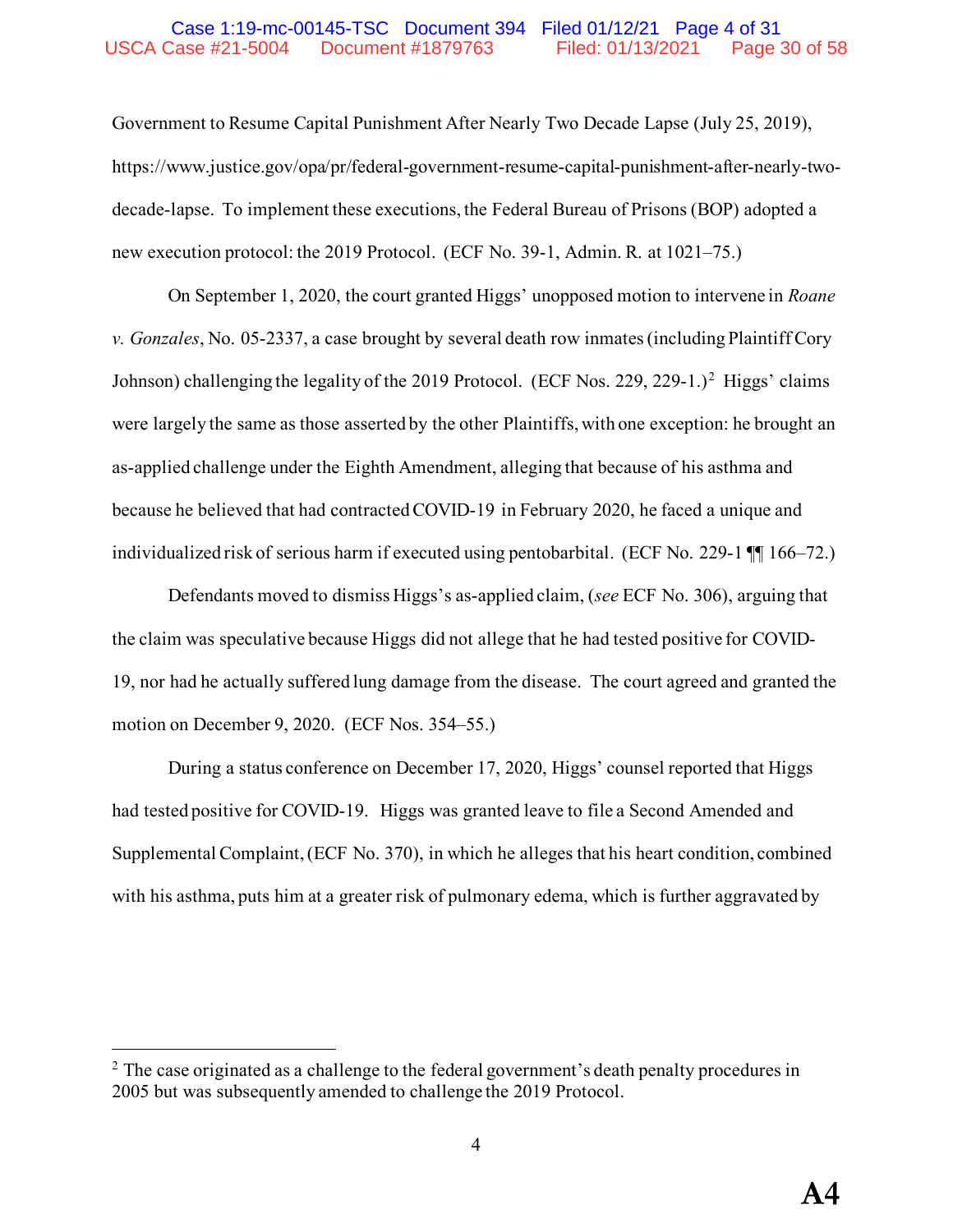his COVID-19 diagnosis.<sup>3</sup> Higgs also filed a second motion for a preliminary injunction. (ECF No. 371, Higgs Mot.)

On December 16, 2020, Johnson also tested positive for COVID-19 and was also permitted to file a supplemental complaint and motion for a preliminary injunction. (*See* ECF No. 372; ECF No. 373.) Johnson's allegations are similar to Higgs' except Johnson does not allege any underlying medical conditions, and he has experienced slightly different symptoms. (*See generally* ECF No. 375, Johnson Mot.)

Defendants argue that Plaintiffs have shown only that there is competing testimony between credible experts, which is insufficient to succeed on a method-of-execution Eighth Amendment claim.

On January 4 and 5, the court held an evidentiary hearing to assess the expert testimony proffered on Plaintiffs' COVID-19 related claims. Drs. Kendall von Crowns and Todd Locher testified for Defendants and Drs. Gail Van Norman and Michael Stephen testified for Plaintiffs.<sup>[4](#page-30-1)</sup>

#### **II. ANALYSIS**

A preliminary injunction is an "extraordinary remedy" requiring courts to assess four factors: (1) the likelihood of the plaintiff's success on the merits, (2) the threat of irreparable harm to the plaintiff absent an injunction, (3) the balance of equities, and (4) the public interest. *Winter v. Nat. Res. Def. Council, Inc.*, 555 U.S. 7, 20, 24 (2008) (citations omitted); *John Doe Co. v. Consumer Fin. Prot. Bureau,* 849 F.3d 1129, 1131 (D.C. Cir. 2017). The D.C. Circuit has traditionally evaluated claims for injunctive relief on a sliding scale, such that "a strong showing

<span id="page-30-0"></span><sup>&</sup>lt;sup>3</sup> Higgs has another Amended and Supplemental Complaint and accompanying motion for a preliminary injunction pending before the court. (*See* ECF Nos. 343–44.) The court will address that motion for a preliminary injunction in a separate opinion.

<span id="page-30-1"></span><sup>4</sup> The court also briefly heard from Dr. Mitchell Glass, who was slated to testify in favor of Plaintiffs, but his testimony was stricken on Defendants' unopposed motion.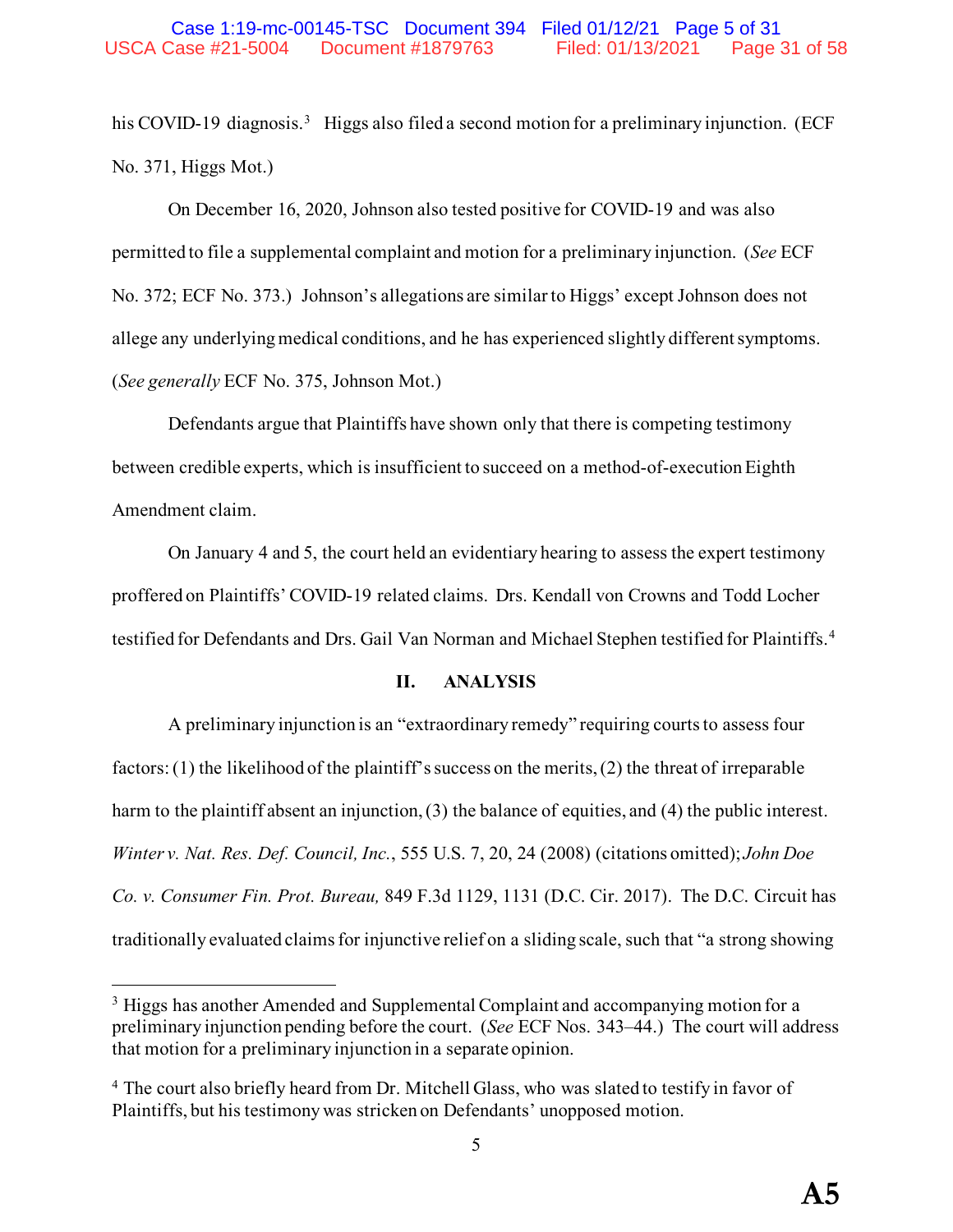on one factor could make up for a weaker showing on another." *Sherley v. Sebelius,* 644 F.3d 388, 392 (D.C. Cir. 2011). It has been suggested, however, that a movant's showing regarding success on the merits "is an independent, free-standing requirement for a preliminary injunction." *Id.* at 393 (quoting *Davis v. Pension Benefit Guar. Corp.*, 571 F.3d 1288, 1296 (D.C. Cir. 2009) (Kavanaugh, J., concurring)).

#### **A. Likelihood of Success on the Merits**

Plaintiffs bringing an Eighth Amendment challenge to a method of execution face a high bar. They must demonstrate that the 2019 Protocol presents a "substantial risk of serious harm," and they must identify an alternative method of execution that will significantly reduce the risk of serious pain and that is feasible and readily implemented. *Glossip v. Gross*, 576 U.S. 863, 877 (2015) (quoting *Baze v. Rees*, 553 U.S. 35, 50 (2008)); *see also Bucklew v. Precythe*, 139 S. Ct. 1112, 1129 (2019) (confirming that "anyone bringing a method of execution claim alleging the infliction of unconstitutionally cruel pain must meet the *Baze*-*Glossip* test."). Indeed, the Supreme Court "has yet to hold that a State's method of execution qualifies as cruel and unusual." *Bucklew*, 139 S. Ct. at 1124.

The court has been down this road before. In July, it enjoined four executions on the basis that the use of pentobarbital would subject Plaintiffs to suffer a cruel and unusual death in violation of the Eighth Amendment. In so ruling, the court found that Plaintiffs had provided scientific evidence that "overwhelmingly" indicated they would suffer the effects of flash pulmonary edema, including a sensation of drowning, while they were still conscious. (ECF No. 135 at 9.) The court weighed the declarations of several experts, including Drs. Gail Van Norman and Joseph Antognini.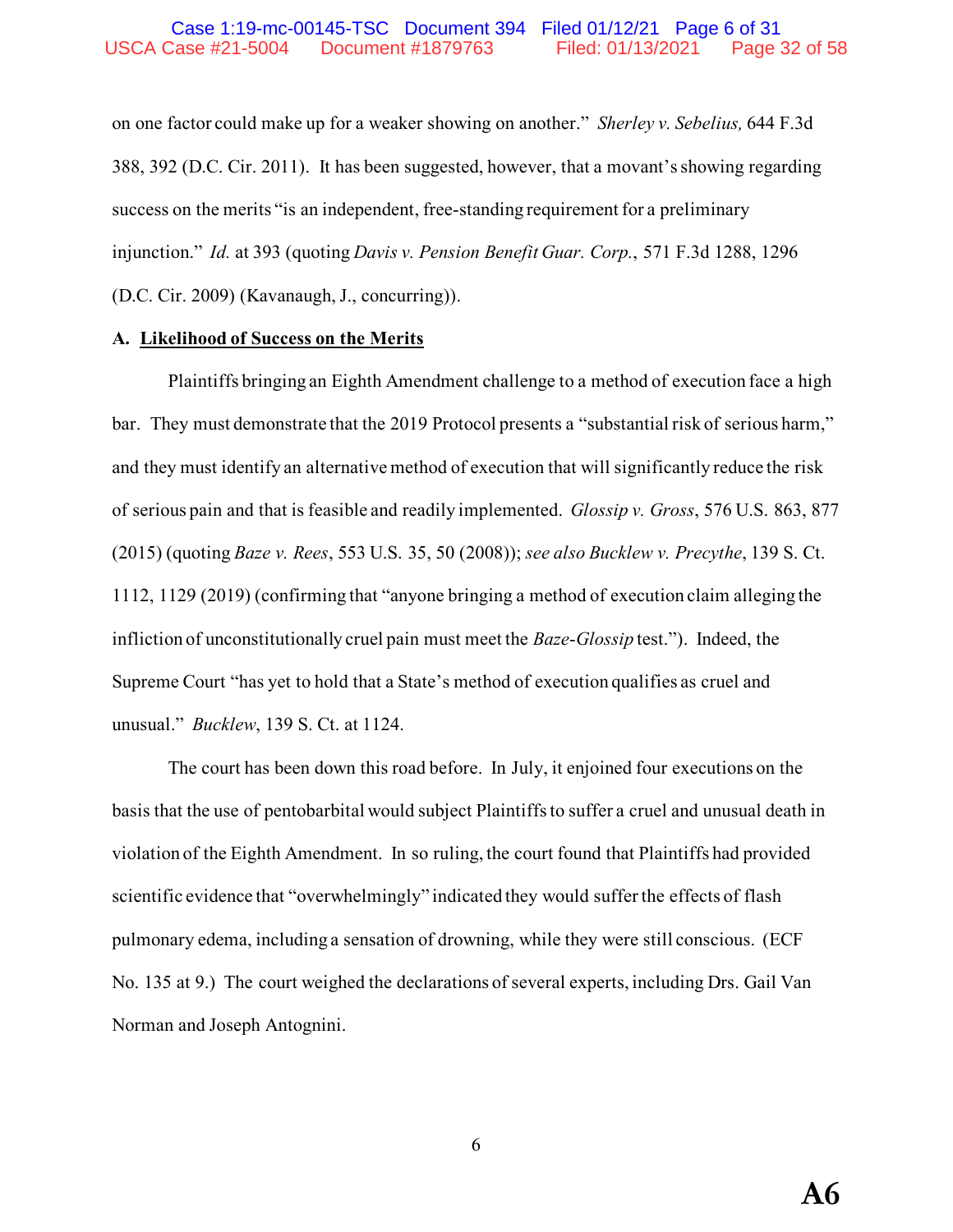#### Case 1:19-mc-00145-TSC Document 394 Filed 01/12/21 Page 7 of 31 USCA Case #21-5004 Document #1879763 Filed: 01/13/2021 Page 33 of 58

On appeal, the Supreme Court vacated this court's injunction, concluding that Plaintiffs were unlikely to succeed on the merits of their Eighth Amendment claim. *See Barr v. Lee*, 140 S. Ct. 2590, 2591 (2020). The Court noted that pentobarbital "has become a mainstay of state executions . . . [h]as been used to carry out over 100 executions, without incident," and was upheld "as applied to a prisoner with a unique medical condition that could only have increased any baseline risk of pain associated with pentobarbital as a general matter." *Id.* The Court acknowledged Plaintiffs' expert declarations regarding flash pulmonary edema but noted that "the government has produced competing evidence of its own, indicating that any pulmonary edema occurs only *after* the prisoner had died or been rendered fully insensate." *Id.* In light of the competing evidence—and despite this court's assessment that Plaintiffs' evidence was more credible—the Supreme Court found that Plaintiffs had "not made the showing required to justify last-minute relief." *Id.* It further emphasized that "[I]ast-minute stays" must be "the extreme exception, not the norm." *Id.* (quoting *Bucklew*, 139 S. Ct. at 1134).

Given the Supreme Court's decision in *Lee*, this court subsequently dismissed Plaintiffs' general Eighth Amendment claim, finding that "no amount of new evidence will suffice to prove that the pain pentobarbital causes reaches unconstitutional levels." (ECF No. 193 at 4.) The D.C. Circuit reversed. "By pleading that the federal government's execution protocol involves a 'virtual medical certainty' of severe and torturous pain that is unnecessary to the death process and could readily be avoided by administering a widely available analgesic first, the Plaintiffs' complaint properly and plausibly states an Eighth Amendment claim." *In Re Fed. Bureau of Prisons Execution Protocol Cases*, 980 F.3d 123, 133 (D.C. Cir. 2020). However, the Court of Appeals noted that Plaintiffs had a "difficult task ahead [] on the merits" and that if all they could produce was a "'scientific controvers[y]' between credible experts battling between 'marginally

7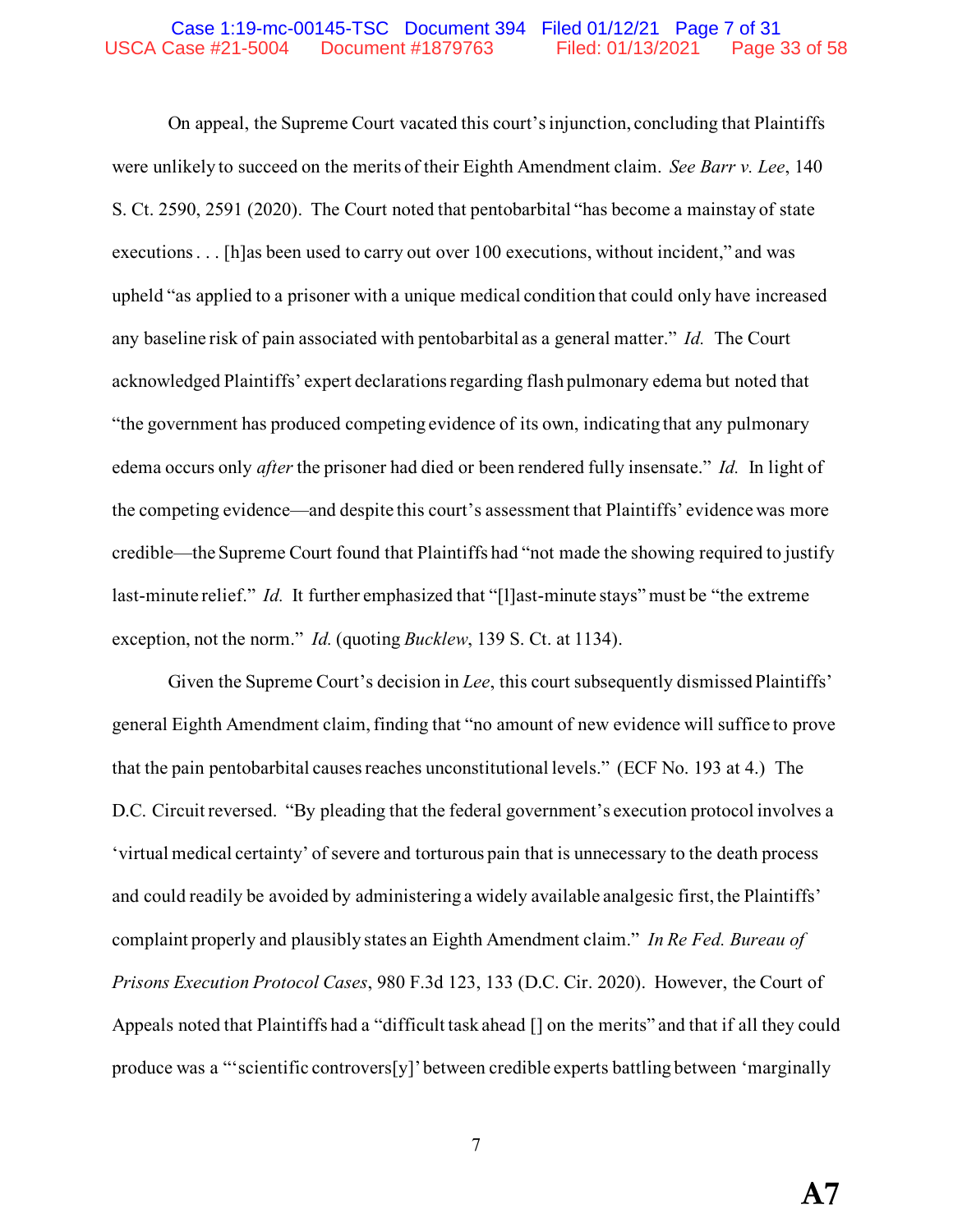safer alternative[s],' their claim is likely to fail on the merits." *Id.* at 135 (quoting *Baze v. Rees*, 553 U.S. 35, 51 (2008)).

#### 1. Substantial Risk of Serious Harm

In order to succeed on their Eighth Amendment claim, Plaintiffs must show that execution under the 2019 Protocol presents a risk of severe pain that is "sure or very likely to cause serious illness and needless suffering" and gives rise to "sufficiently imminent dangers," such that prison officials cannot later plead "that they were subjectively blameless." *Baze*, 553 U.S. at 49–50 (citations omitted). Although the Supreme Court has cautioned against federal courts becoming "boards of inquiry charged with determining 'best practices' for executions," *id.* at 51, this question necessarily requires some weighing of scientific evidence. *See, e.g.*, *Glossip*, 576 U.S. at 881 (affirming district court's findings that midazolam was "highly likely" to render inmates unable to feel pain during execution).

It is undisputed that both Higgs and Johnson have been diagnosed with COVID-19 and have been exhibiting symptoms consistent with that diagnosis, including shortness of breath, an unproductive cough, headaches, chills, fatigue, etc. To date, neither has been hospitalized or required treatment in an intensive care unit.

It is further undisputed that Plaintiffs will suffer flash pulmonary edema as a result of the 2019 Protocol, "a medical condition in which fluid rapidly accumulates in the lungs causing respiratory distress and sensation of drowning and asphyxiation." *See Execution Protocol Cases*, 980 F.3d at 131. Thus, the question is whether these two Plaintiffs will experience the symptoms of flash pulmonary edema while they are still conscious, an issue that has been the subject of much debate amongst the experts in this case. After the Supreme Court's decision in *Lee*, this court has found that the question of whether an inmate, *absent aggravating factors*, will suffer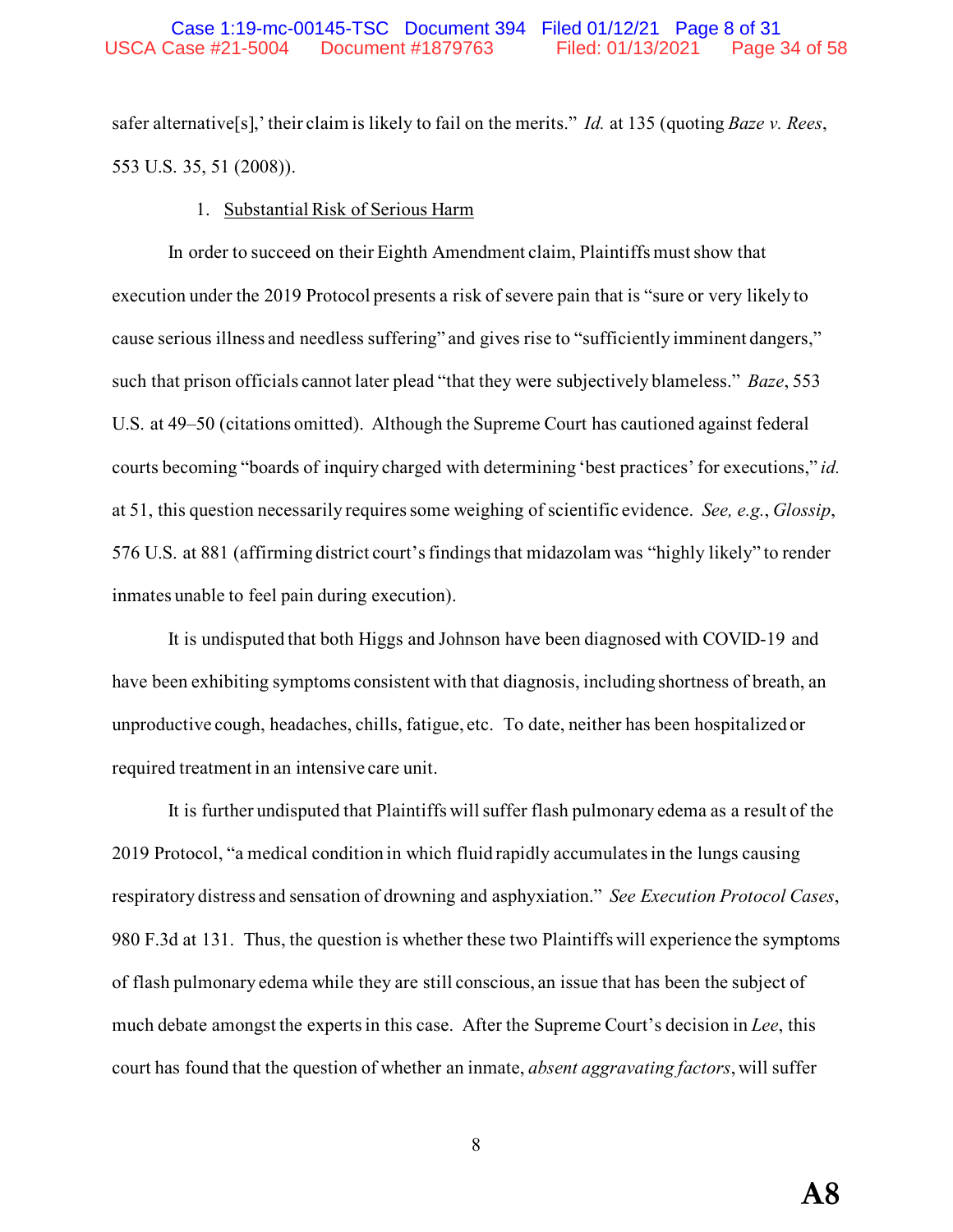flash pulmonary edema while sensate is one on which reasonable minds can differ. (*See* ECF No. 261 at  $38.$ )<sup>[5](#page-34-0)</sup>

But the issue presently before the court is whether Plaintiffs will suffer flash pulmonary edema while sensate given the extensive lung damage they have suffered from COVID-19. The court had not previously received expert testimony on this issue. And having no meaningful way to resolve the dispute on the expert declarations alone, it exercised its discretion and held an evidentiary hearing.

"A preliminary injunction may be granted on less formal procedures and on less extensive evidence than a trial on the merits, but if there are genuine issues of material fact raised . . . an evidentiary hearing is required." *Cobell v. Norton*, 391 F.3d 251, 261 (D.C. Cir. 2004) (internal citations omitted); *but see* LCvR 65.1(d) ("The practice in this jurisdiction is to decide preliminary injunction motions without live testimony *where possible*." (emphasis supplied)). And where "a court must make credibility determinations to resolve key factual disputes in favor of the moving party, it is an abuse of discretion for the court to settle the question on the basis of documents alone, without an evidentiary hearing." *Cobell*, 391 F.3d at 262 (citing *Prakash v. Am. Univ.*, 727 F.2d 1174, 1181 (D.C. Cir. 1984)); *see also* Alan Wright & Arthur R. Miller, 11A Fed. Prac. & Proc. Civ. § 2949 (3d ed. 1998) (explaining that when a motion for a preliminary injunction "depends on resolving a factual conflict by assessing the

<span id="page-34-0"></span><sup>5</sup> In denying injunctive relief for Plaintiffs' Food, Drug, and Cosmetic Act claim, the court previously found that they had failed to demonstrate that they were sure to suffer flash pulmonary edema while they were sensate. (*See* ECF No. 261 at 40.) But in doing so, the court did not find that Defendants' experts had definitively answered the question. Rather, the court found that given the expert testimony—which did not involve individual medical records— Plaintiffs had failed to meet their burden. Furthermore, that dispute centered on the question of whether *every* plaintiff executed with pentobarbital would suffer flash pulmonary edema before being rendered insensate. The dispute here involves aggravating factors not previously before the court.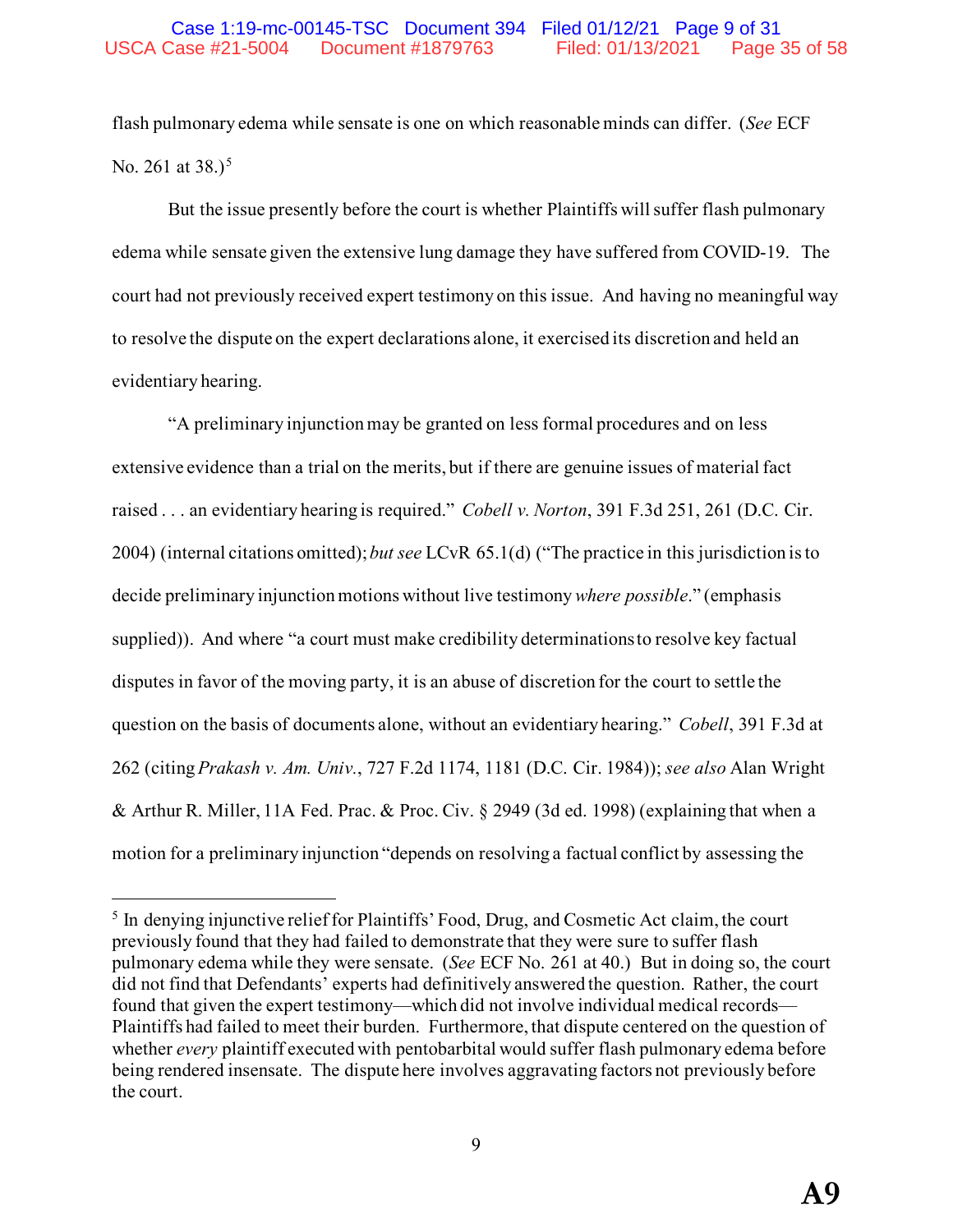credibility of opposing witnesses, it seems desirable to require that the determination be made on the basis of their demeanor during direct and cross-examination, rather than on the respective plausibility of their affidavits.").

## *i. COVID-19 Lung Damage – Higgs*

Dr. Gail Van Norman, an anesthesiologist and professor in the Department of Anesthesiology and Pain Medicine at the University of Washington in Seattle, opined that "the COVID-19 virus leads to significant lung damage" and that "[f]or prisoners experiencing COVID-related lung damage at the time of their execution, flash pulmonary edema will occur even earlier in the execution process, and before brain levels of pentobarbital have peaked." (ECF No. 374-1, Van Norman Supp. Decl. at 1.) "To a reasonable degree of medical certainty, these prisoners will experience sensations of drowning and suffocation sooner than a person without COVID-related lung damage and, therefore, their conscious experience of the symptoms of pulmonary edema will be prolonged." (*Id.*) She explained that COVID-19 causes "severe damage to many areas in the airways and lungs, but most specifically to the alveolar-capillary membrane, which is also the site of damage of massive barbiturate overdose." (*Id.* at 2.) These effects "can be seen by radiography in . . . at least 79% of patients who have symptomatic COVID-19 infection, even when such infections are mild." (*Id.*) Damage to the lungs may eventually resolve, though studies indicate that "severe pulmonary functional changes have been demonstrated for more than 90 days after infection." (*Id.*; *see also id.* at 5 (listing studies).) She reiterated these points during her direct examination.

The court found Dr. Van Norman highly credible. She testified that she has personally tended to patients hospitalized with COVID-19 who needed airway management, which included administering anesthesia. (*See* ECF No. 389, H'rg Tr. at 145.) She also testified that when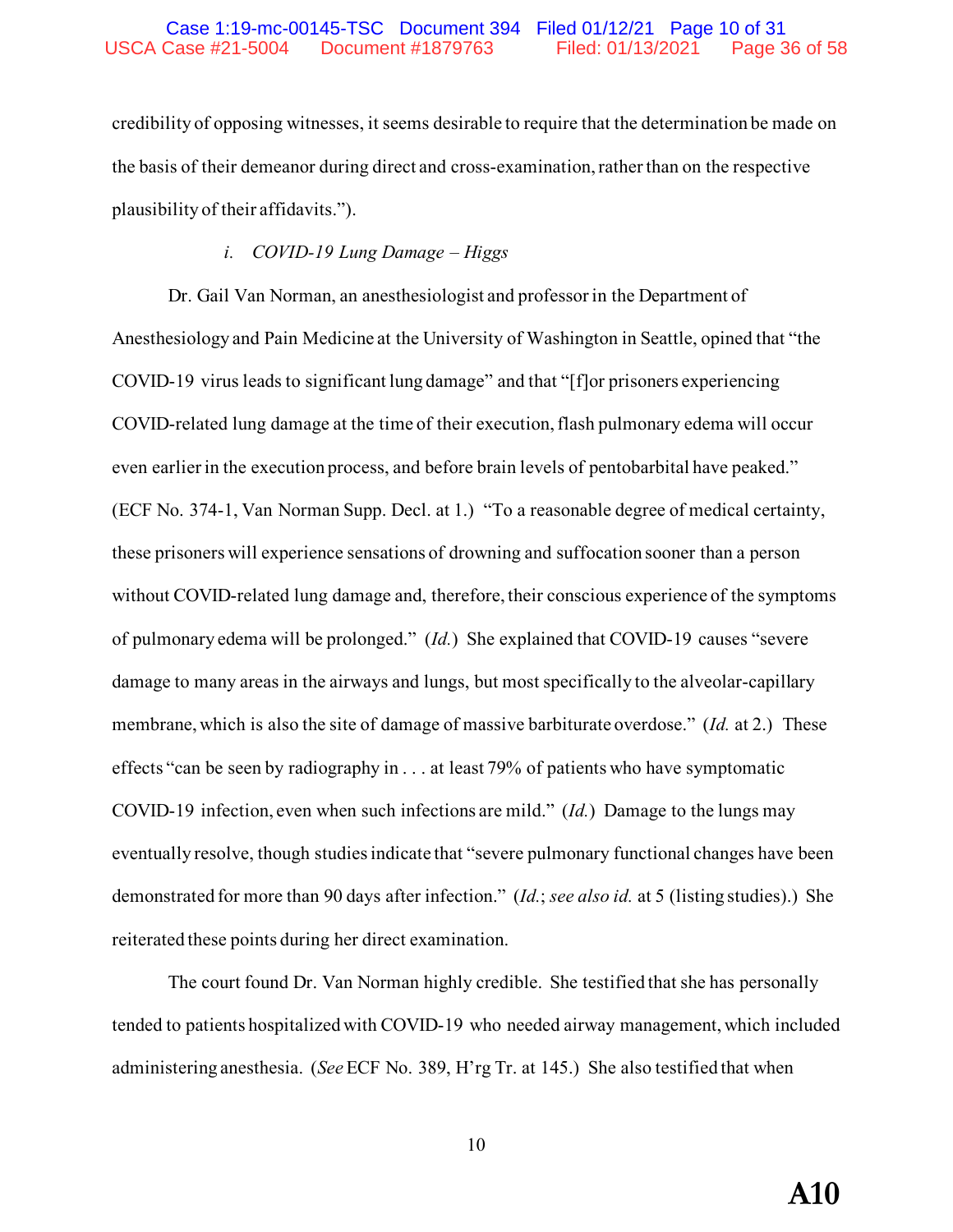#### Case 1:19-mc-00145-TSC Document 394 Filed 01/12/21 Page 11 of 31 USCA Case #21-5004 Document #1879763 Filed: 01/13/2021 Page 37 of 58

pentobarbital is injected, it flows first to the heart and is then pumped to the lungs before going to the rest of the body. (*Id.* at 147.) Because pentobarbital is caustic, a high concentration dose will burn the alveoli-capillary membrane in the lungs within a second or two of injection. (*Id.* at 192.) A person with COVID-19 related lung damage will experience flash pulmonary edema before the pentobarbital reaches the brain. (*Id.* at 147–48.) Dr. Van Norman also explained that while pentobarbital's anesthetic effect can take anywhere from thirty seconds to two-and-a-half minutes, it takes longer to reach peak effectiveness. (*Id.* at 150.) Thus, Plaintiffs will suffer the effects of flash pulmonary edema anywhere from thirty seconds to two-and-a-half minutes after injection.

Dr. Van Norman provided credible and persuasive responsesto criticism of her opinions. In his fifth amended declaration, Defendants' expert, Dr. Joseph Antognini criticized Dr. Van Norman for not: 1) providing published evidence that asymptomatic or mildly symptomatic patients have increased propensity for pulmonary edema when administered lethal doses of pentobarbital; 2) providing published evidence that pulmonary damage increases the risk of pulmonary edema from pentobarbital; and 3) specifying when the onset of the pulmonary edema might occur in someone who has suffered COVID-19 lung damage. (ECF No. 380-2, Antognini 5th Supp. Decl. ¶¶ 3–5.) As to the first two criticisms, Dr. Van Norman explained that there are no such studies because no physician or scientist has administered massive overdoes of intravenous pentobarbital to COVID-19 patients. (*Id.* at 153.) Dr. Van Norman also stated that, in her opinion, inmates with lung damage from COVID-19 will experience flash pulmonary edema within a second or two after injection, before pentobarbital has reached the brain. (*Id.* at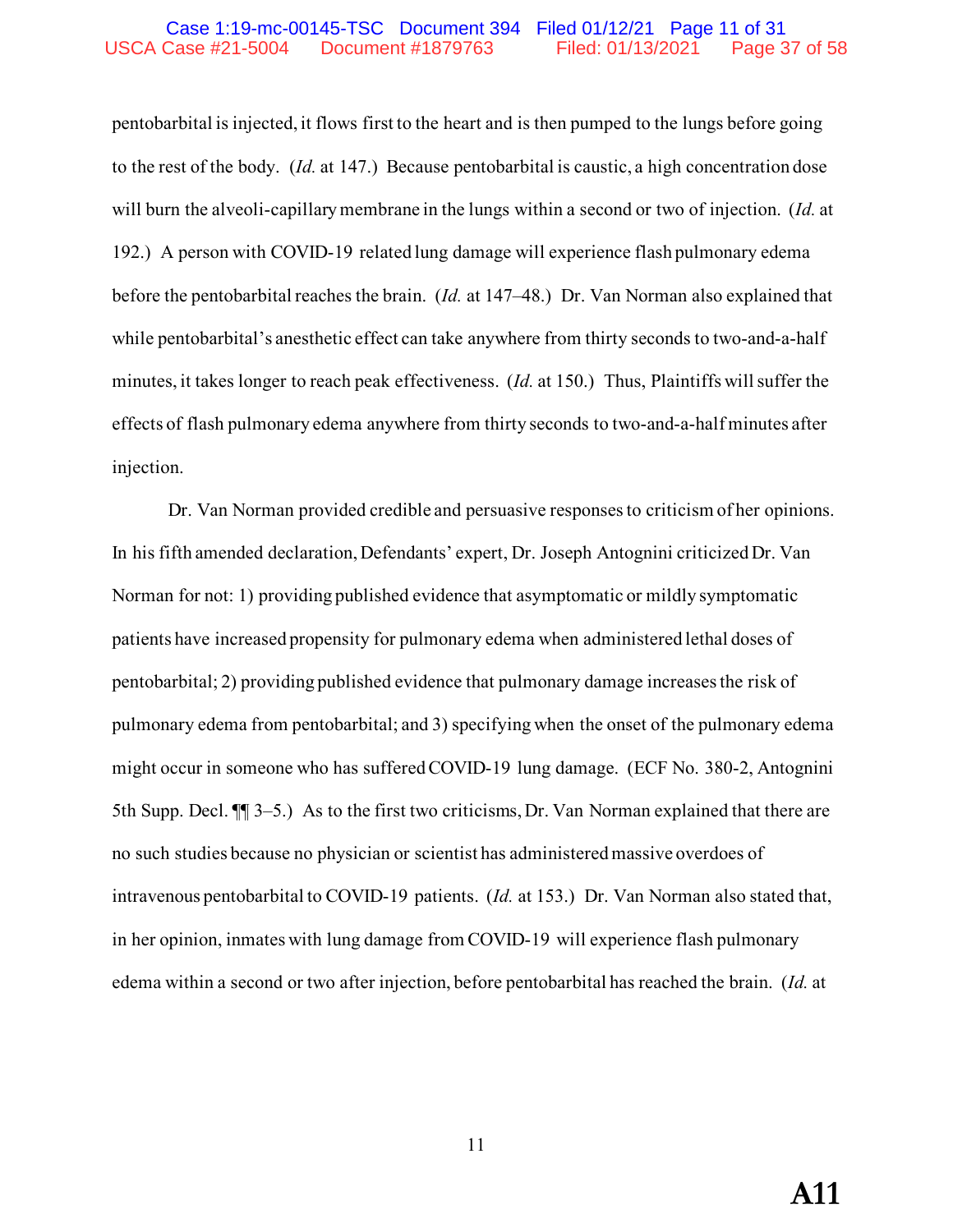192 (explaining that pentobarbital is "a caustic chemical" which is "going to attack an already leaky membrane").) $<sup>6</sup>$  $<sup>6</sup>$  $<sup>6</sup>$ </sup>

The court found Dr. Antognini's opinions less helpful.<sup>[7](#page-37-1)</sup> Although he faulted Dr. Van Norman for not providing support for her conclusions, Dr. Antognini's opinions regarding the effect of a pentobarbital injection on a person with COVID-19 symptoms were themselves conclusory. In fact, Dr. Antognini cited two studies in his entire declaration, neither of which involved COVID-19. His declaration did not indicate whether he even treats COVID-19 patients. (Antognini Fifth Supp. Decl. ¶ 5.) Relying in large part on his prior testimony, he stated that "unconsciousness occurs when a clinical dose of pentobarbital is administered (around 500 mg—a tenth of the execution dose)." (*Id.*) This statement does not address Dr. Van Norman's explanation that injected pentobarbital will begin to attack damaged lungs before it reaches the brain, and Dr. Antognini did not proffer how long it would take for an inmate to be rendered unconscious. Thus, his declaration did not adequately refute Dr. Van Norman's opinions.

Dr. Michael Stephen corroborated Dr. Van Norman's theory regarding lung damage. During his testimony, Dr. Stephen, an associate professor in the Department of Medicine and Division of Pulmonary and Critical Care at Thomas Jefferson University, who actively treats and reviews x-rays of COVID-19 patients, interpreted x-rays of Higgs' lungs taken in October 2018 and December 2020. Dr. Stephen testified that Higgs' lungs were severely hyperinflated, as

<span id="page-37-0"></span> $6$  On cross examination, Dr. Van Norman admitted that she was opposed to the death penalty, but the court has no reason to believe her opposition has biased her scientific assessments, particularly in light of other evidence in the record.

<span id="page-37-1"></span><sup>7</sup> Defendants did not call Dr. Antognini as a witness and Plaintiffs declined to call him for crossexamination.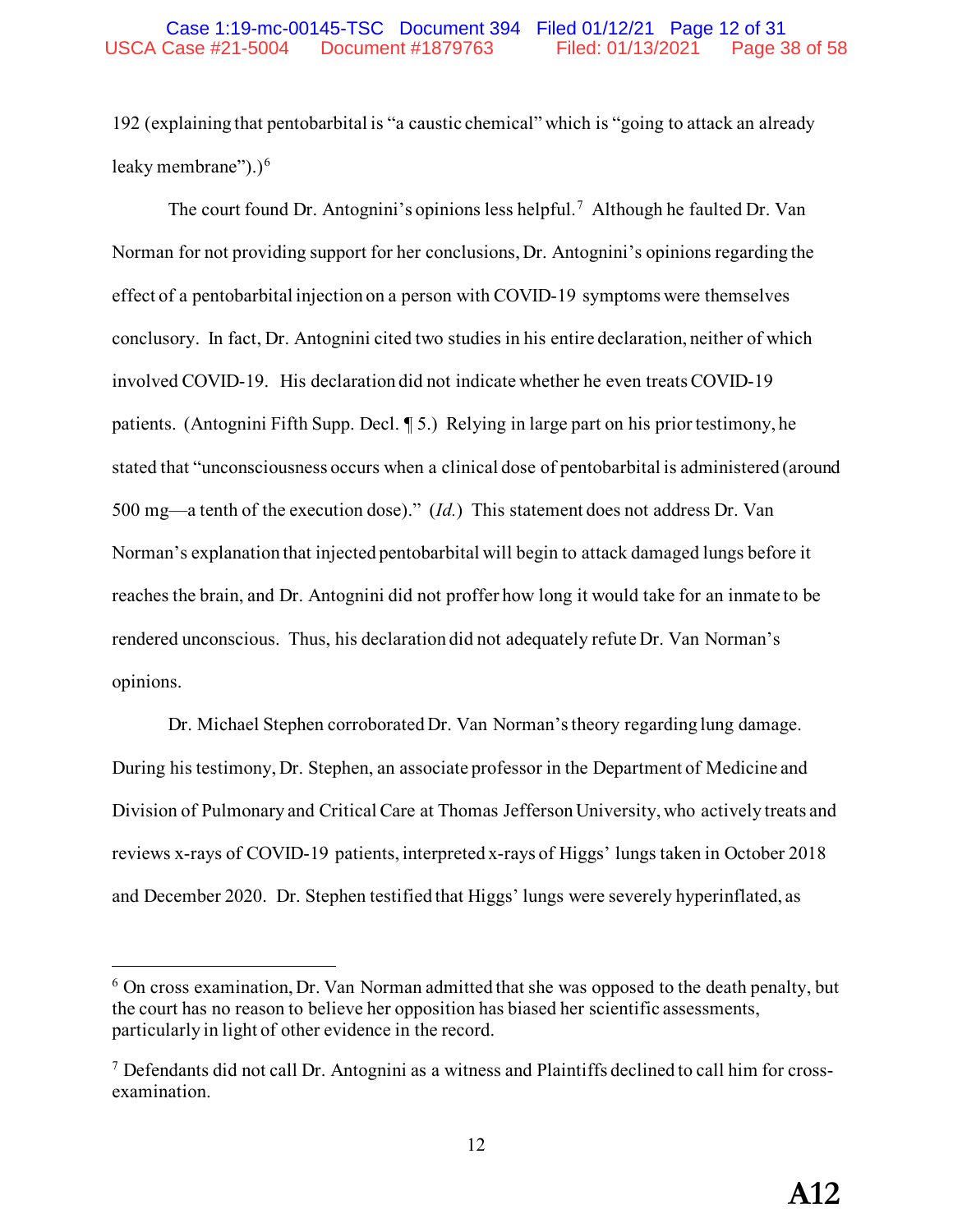#### Case 1:19-mc-00145-TSC Document 394 Filed 01/12/21 Page 13 of 31 USCA Case #21-5004 Document #1879763 Filed: 01/13/2021 Page 39 of 58

shown by the fact that on the x-ray, his lungs could not fit on one lung plate. (H'rg Tr. at 99.) Consequently, he explained, the radiologist had to take three views, which in Dr. Stephen's experience was very rare absent a very serious obstructive lung disease such as asthma. (*Id.*) Dr. Stephen also explained that chest x-rays typically only show seven to nine ribs, but Higgs' x-ray films showed eleven ribs, which indicated that Higgs has so much air in his lungs from poorly controlled asthma that his diaphragm is being pushed down, causing the x-ray to capture more ribs than it normally would. (*Id.*) Dr. Stephen also noted evidence of a tabletop (or flat) diaphragm that has become exaggerated between 2018 and 2020, suggesting severely poorly controlled asthma. (*Id.* at 99–100.)

Dr. Stephen's testimony was particularly persuasive and helpful, as he walked the court through a comparison of Higgs' lung images to show the extensive damage caused by COVID-19. As was readily apparent, the right lung exhibited more opacity in certain areas in 2020 than in 2018. (*Id.* at 95.) Dr. Stephen described these opacities as interstitial markings, which are more visible as a result of inflammation caused by "viral pneumonia from COVID-19." (*Id.* at 97.) Because of this inflammation, he concluded that Higgs' alveoli-capillary membrane has already been breached by COVID-19 particles, and white blood cells are flooding into his lungs to combat them. (*Id.* at 97.) Thus, he concluded, Higgs' heart will be pumping very hard to supply blood to the inflamed parts of the lung, a condition that places Higgs at high risk for pulmonary edema. (*Id.* at 98.)

 To rebut Drs. Van Norman and Stephen's testimony, Defendants submitted a declaration from Dr. Todd Locher. Interpreting studies relied upon by Drs. Van Norman and Stephen, Dr. Locher opined that "asymptomatic and mildly symptomatic cases [of COVID-19] have a lower percentage of lung involvement." (ECF No. 381-1, Locher Decl. ¶ 11.) After reviewing both

13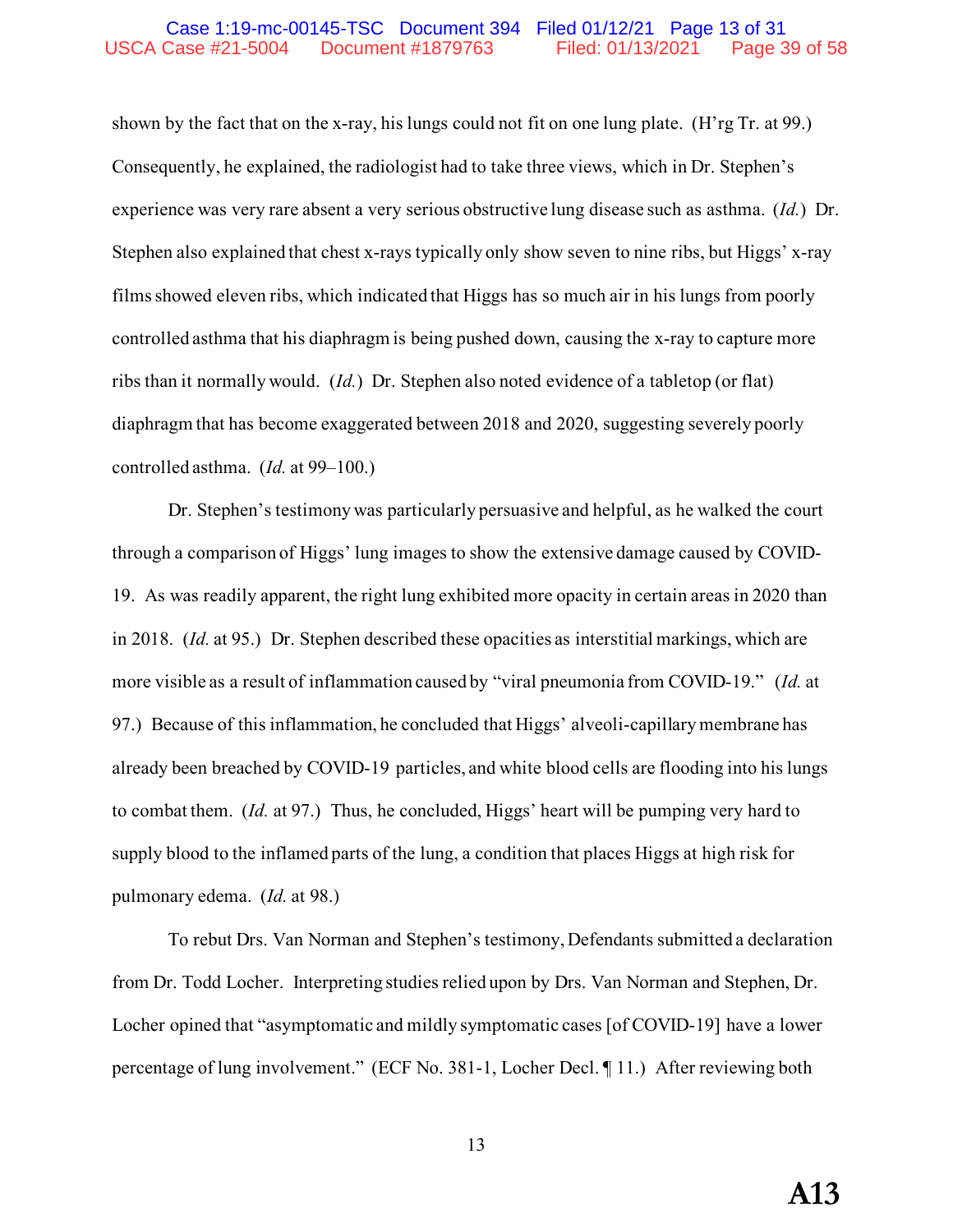#### Case 1:19-mc-00145-TSC Document 394 Filed 01/12/21 Page 14 of 31 USCA Case #21-5004 Document #1879763 Filed: 01/13/2021 Page 40 of 58

Higgs' and Johnson's medical records, Dr. Locher concluded that both men were experiencing "minimal symptoms." (*Id.* ¶ 12.) With regard to Higgs' x-rays, Dr. Locher agreed with Dr. Justin Yoon, the interpreting radiologist proffered by the government, that there was no "acute cardiopulmonary process" and that Higgs had clear lungs "except for an unchanged right apical reticular nodular density." (*Id.*) He concluded that there was "no evidence [] of lung involvement due to COVID-19." (*Id.*)

Dr. Locher further noted that "there is no evidence in the medical literature suggesting an injection with pentobarbital would somehow exacerbate symptoms or physiologic abnormalities in patients with COVID-19." (*Id.* ¶ 14.) Thus, he concluded, "if pulmonary edema were to occur upon the injection of 5 g of pentobarbital, it is not likely that these inmates would experience pulmonary edema more quickly or severely than inmates who have been diagnosed with COVID-19." (*Id.*)

 The court is unpersuaded by this testimony. For one, as Dr. Van Norman explained, there have been no studies involving the injection of large doses of pentobarbital in COVID-19 patients, nor would one expect any. Dr. Locher also stated that a chest x-ray is not as sensitive as a CT scan in detecting lung involvement for COVID-19, but nevertheless concluded that "any findings on a CT scan would likely be minor in view of a normal chest x-ray." (*Id.* ¶ 13.) He appeared to be relying on a less accurate measurement to postulate that a more accurate one would be less useful.

Dr. Locher's live testimony cast further doubt on his credibility. On cross-examination, it was unclear how closely he had reviewed the relevant medical records. For instance, his declaration stated that Higgs was not experiencing any symptoms on December 29, 2020, despite the fact that Higgs' medical records indicates he had a persistent cough. (*Compare* Locher Decl.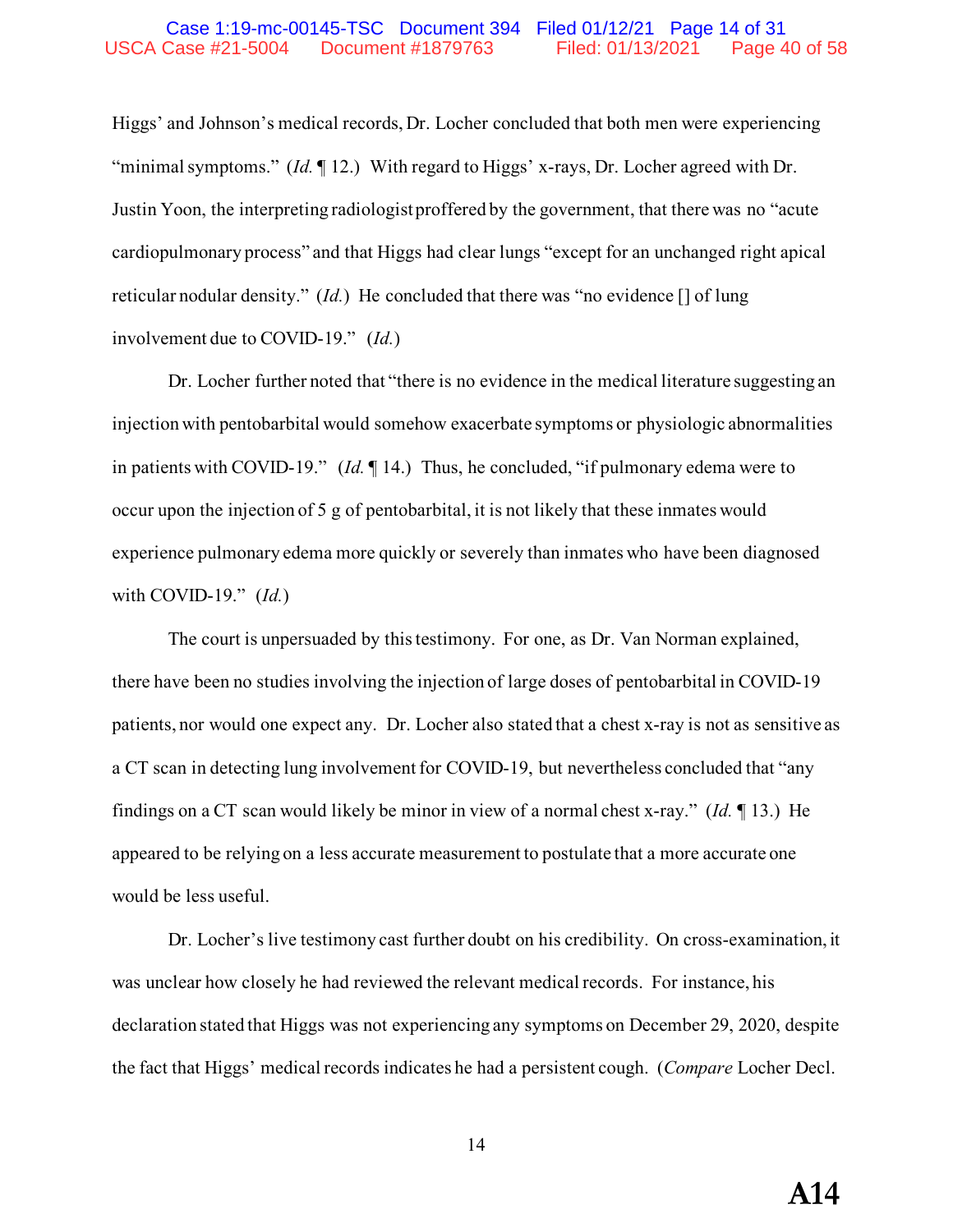#### Case 1:19-mc-00145-TSC Document 394 Filed 01/12/21 Page 15 of 31 USCA Case #21-5004 Document #1879763 Filed: 01/13/2021 Page 41 of 58

¶ 12 ("On 12/29/2020, the medical record reports no shortness of breath, sore throat or other symptoms"), *with* ECF No. 380-4, Smilege Decl. at 58 ("Cough (Duration/Describe: persistent").) Similarly, Dr. Locher's declaration states that Johnson exhibited no symptoms of COVID-19 on December 22 and 23, whereas the records clearly indicate Johnson reported a headache on December 22. (*Compare* Locher Decl. ¶ 12, *with* Smiledge Decl. at 138.) Dr. Locher confirmed during cross-examination that a headache is indeed a common symptom of COVID-19. (H'rg Tr. at 65.) These inaccuracies alone do not cast Dr. Locher's entire testimony in doubt, but they do call into question the amount of time he spent reviewing the evidence, particularly in light of his conclusion that Higgs and Johnson have had mild cases of COVID-19, and the implication that their cases have mostly resolved. (*See* Locher Decl. ¶ 12.) Indeed, Dr. Locher stated that it would not surprise him if either Higgs or Johnson reported persistent shortness of breath into January. (Hr'g Tr. at 72.)

More concerning was Dr. Locher's interpretation of Higgs' x-rays. In his declaration, Dr. Locher agreed with Dr. Yoon, the reviewing radiologist that Higgs' 2020 x-ray indicated a "stable chest examination without acute cardiopulmonary process" and that Higgs has "[c]lear lungs except for unchanged right apical reticular density" when compared to the 2018 x-rays. (Locher Decl. ¶ 12.) He reiterated his opinion that Higgs' 2020 x-ray was "unchanged compared to the previous file dated in October 2018" aside from a small upper right lobe shadow. (H'rg Tr. at 60.) Comparing the two images, one does not have to be an expert to see that this statement is inaccurate. As Dr. Stephen pointed out, the right lung in the 2020 image has more prevalent cloudier streaks when compared to the same lung in 2018. The opacity is present in the left lung, but not to the same extent, which suggests that this is not merely an imaging error. It is troubling that Dr. Locher did not account for these obvious differences between the two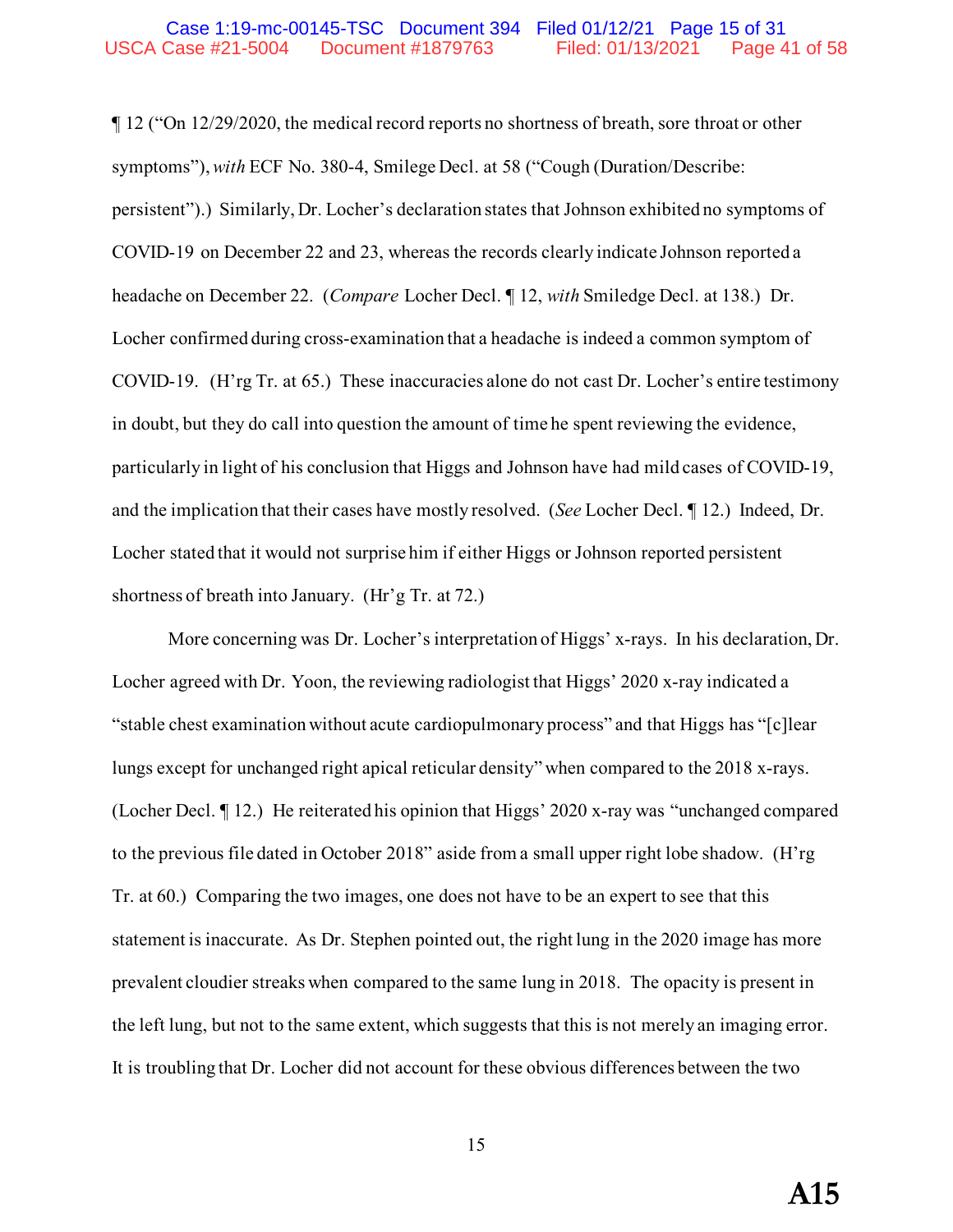### Case 1:19-mc-00145-TSC Document 394 Filed 01/12/21 Page 16 of 31 USCA Case #21-5004 Document #1879763 Filed: 01/13/2021 Page 42 of 58

scans, even when asked about Dr. Stephen's assessment by Defendants' counsel during direct examination. Instead, he merely stated his disagreement with Dr. Stephen. (*See id.*)

And while Dr. Locher reached the same conclusion as Dr. Yoon, the court has little information on Yoon, who was not called to testify and who did not submit a declaration in support of his conclusions. $8$  The court does not know if Dr. Yoon routinely reviews x-rays of COVID-19 patients.

Based on the declarations and live testimony, the court finds that Higgs has shown that if his execution proceeds as scheduled—less than a month after his COVID-19 diagnosis—he will suffer flash pulmonary edema within one or two seconds of injection but before the pentobarbital reaches the brain and renders him unconscious. Though the Eighth Amendment does not guarantee a painless death, it does prohibit needless suffering. *See Baze*, 553 U.S. at 49–50. The pulmonary edema that Higgs will endure while he is still conscious would not occur were his execution to be delayed. A *brief* injunction will allow Higgs' lungs to sufficiently recover so that he may be executed in a humane manner. Thus, Higgs has successfully demonstrated a substantial risk of serious harm.<sup>[9](#page-41-1)</sup>

#### *ii. COVID-19 Lung Damage – Johnson*

Despite the lack of x-ray evidence in Johnson's case, the court reaches the same conclusion for Johnson for several reasons. The assessment of the live testimony above applies

<span id="page-41-0"></span><sup>8</sup> Dr. Yoon's interpretation of Higgs' 2020 x-ray is included in Higgs' BOP medical record. (*See* Smiledge Decl. at 107.)

<span id="page-41-1"></span> $9$  Higgs also alleges that his COVID-19 diagnosis, given his severe asthma, makes it more likely that he will experience flash pulmonary edema while still conscious. Higgs does not allege that his asthma alone will cause him to suffer these effects. Having already found that Higgs' COVID-19 symptoms will cause him to suffer from flash pulmonary edema while sensate, the court need not determine whether and to what effect asthma has damaged his lungs.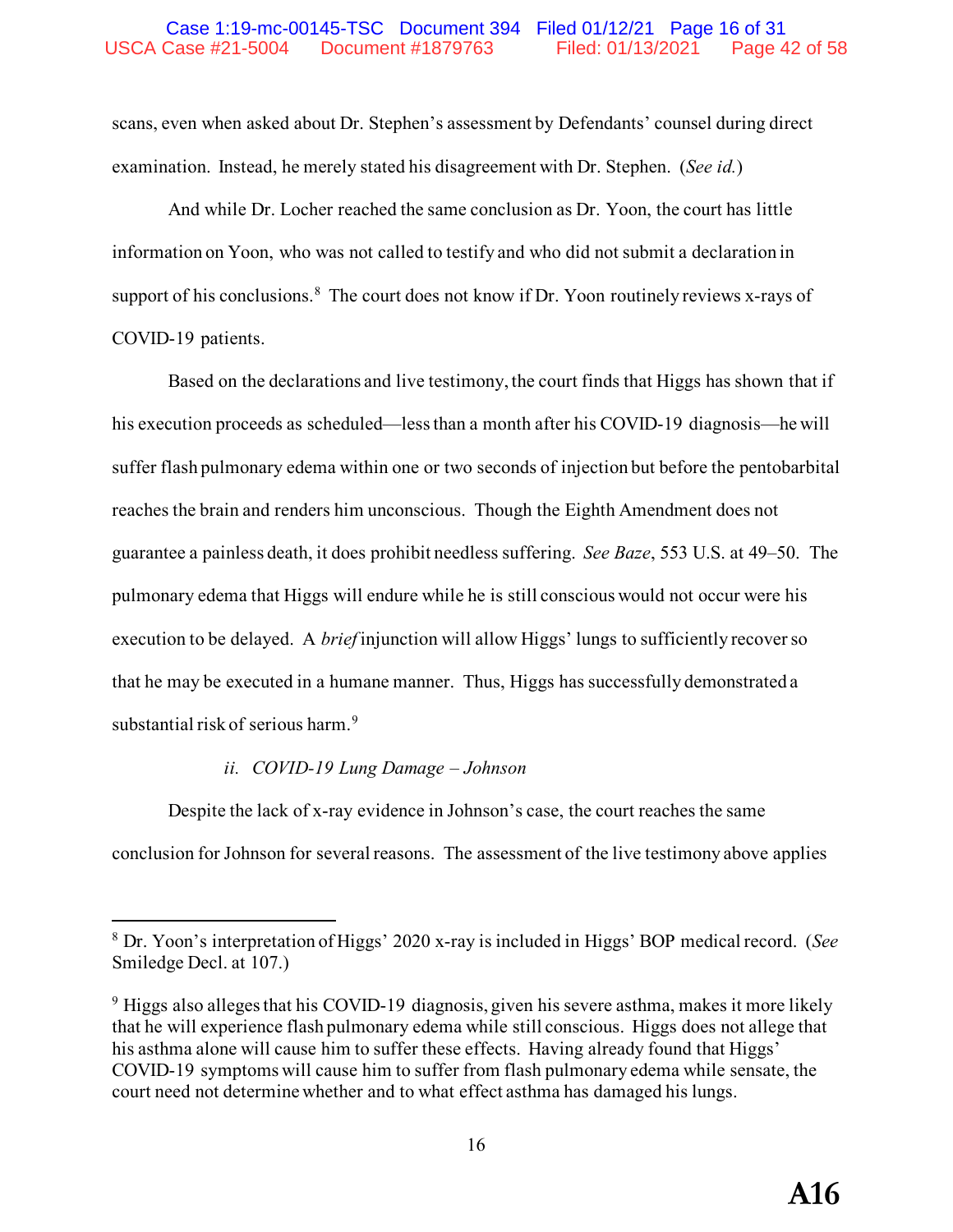#### Case 1:19-mc-00145-TSC Document 394 Filed 01/12/21 Page 17 of 31 USCA Case #21-5004 Document #1879763 Filed: 01/13/2021 Page 43 of 58

with equal force to Johnson's COVID-19 as-applied claim. It is undisputed that Johnson is suffering from symptoms of COVID-19, which, as Drs. Van Norman and Stephen have shown, means he has suffered damage to his alveoli-capillary membrane. Were he to be injected with pentobarbital in his current state, the drug would travel first to his heart and then to his lungs. As the drug courses through his lungs, it will burn the alveoli-capillary membrane which has already been damaged from COVID-19, triggering flash pulmonary edema, all before the pentobarbital even reaches his brain and begins to have an anesthetizing effect.

And though Johnson's lungs have not been x-rayed (despite a request by Plaintiffs, *see* ECF No. 386), the court can infer from the expert testimony that Johnson has suffered COVID-19 related lung damage. Here again, Dr. Antognini's declaration failed to adequately account for the biological sequence of events that occurs after injection, particularly given COVID-19 symptoms. And Dr. Locher's failure to account for obvious changes in Higgs' x-ray undermines his opinion that patients with mild COVID-19 symptoms are unlikely to suffer extensive lung damage.

The record contains several pulse oximetry readings taken from Johnson over the course of his illness, the interpretation of which was also debated amongst the experts. But the court found this evidence less helpful. As Dr. Van Norman explained in a supplemental declaration she prepared for Johnson, "[a] clear change from 99% to 97%, as Mr. Johnson's pulse oximetry results show, is clinically significant and indicates significant changes have occurred in gas exchange in the lungs, particularly in the setting of early COVID-19 infection." (ECF No. 374- 3, Van Norman Decl. Re Johnson ¶ 11.) She explained that "pulse oximetry is both a late and relatively crude method of examining impairments in oxygen exchange in the lungs." (*Id.* ¶ 9.)

17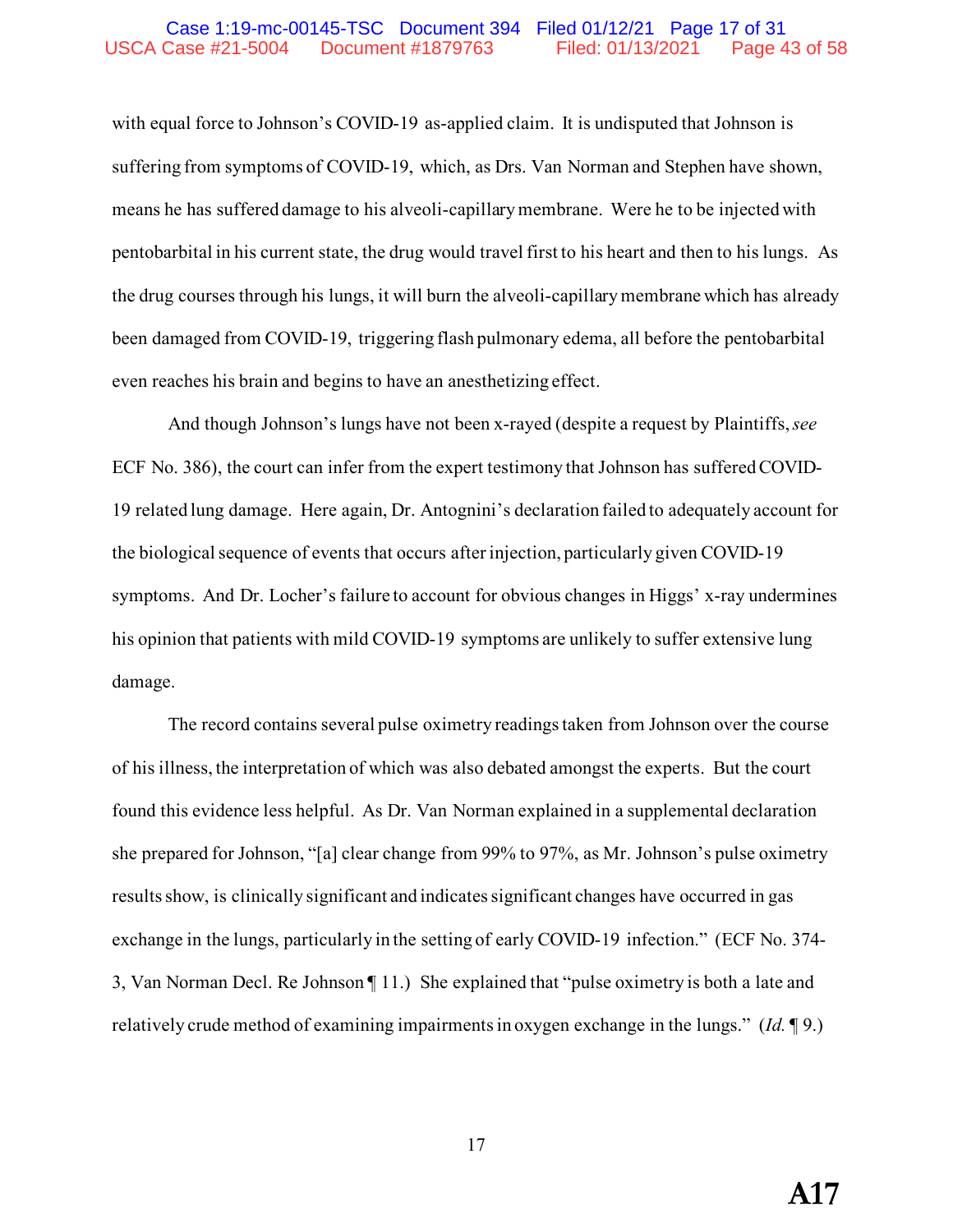Thus, "a person's oxygen level can fall by  $80\%$  and still show  $100\%$  SaO<sub>2</sub> [(the reading captured by a pulse oximetry test)]." (*Id.* ¶ 10.)

Dr. Antognini disputed this characterization. In his view, "[i]t is misleading to state that going from 99% to 97% is a trend," a change which is "clinically insignificant" because Johnson's pulse oximetry readings have been in the normal range. (Antognini 5th Supp. Decl. ¶ 7.) Dr. Antognini also explained that "[p]ulse oximetry readings are subject to variation and depend considerably on the placement of the probe, the amount of circulation to the finger, motion artifact, etc." (*Id.*)

Dr. Van Norman did not address this critique and did not appear to account for the fact that pulse oximetry readings are subject to variation or that, despite a drop in his pulse oximetry readings, Johnson's oxygen saturation level have remained in the normal range. In fact, even if the court accepts Dr. Van Norman's assertion that a decrease in pulse oximetry *could* signal a steep deprivation of oxygen, it is unclear whether that has occurred in Johnson's case and to what extent. (*See* Van Norman Decl. Re Johnson ¶ 9.) In any event, Dr. Van Norman confirmed that *"[e]ven if [Johnson's] pulse oximetry readings had not decreased* at this point in his infection, the studies I previously cited indicate that he is experiencing ongoing damage to the alveolar capillary membrane that will persist for a prolonged period of time after symptoms resolve." (*Id.* ¶ 12.) The court further notes that Johnson received a 98% reading in a pulse oximetry test performed on January 2, 2021. (*See* ECF No. 387-1 at 3.) Because the interpretation of these results is unclear, the court will accord them minimal weight.

Nevertheless, given the testimony proffered for Higgs and the relative weight the court has afforded the experts, Johnson has demonstrated a substantial risk of serious harm.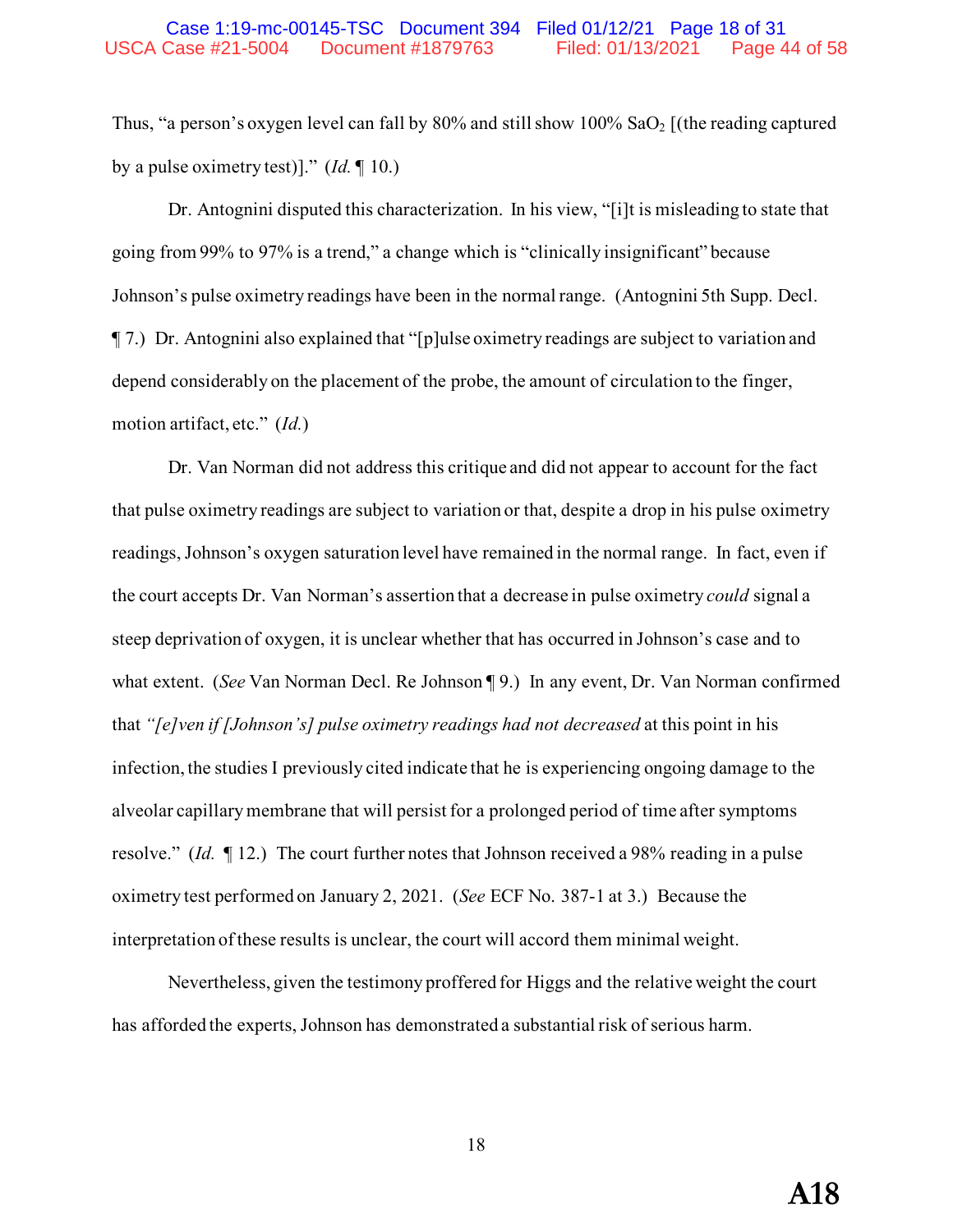## *iii. Heart Issues – Higgs*

Higgs' claim based on his heart conditions was less compelling and, standing alone, would not be enough to show a likelihood of success on an as-applied challenge. Ultimately, Higgs has not convincingly shown that his heart conditions make him more likely to suffer the effects of flash pulmonary edema before he is rendered insensate.

Higgs suffers from various heart conditions, including structural heart disease (by virtue of left atrial enlargement) and mitral valve disease (with moderate mitral valve regurgitation and anterior leaflet dysfunction). (Stephen Decl. ¶ 12.) Dr. Stephen explained that Higgs' enlarged left atrium ineffectively pumps blood to the left ventricle, putting Higgs at risk for fluid backup in his lungs (pulmonary edema). (*Id.* ¶ 13.) An injection of pentobarbital, a cardiac depressant, will induce a sudden onset of congestive heart failure and flash pulmonary edema. (*Id.* ¶ 14.) Dr. Joel Zivot offered similar opinions in his declaration. (*See generally* ECF No. 374-6 ¶¶ 7–9, 19.)

Again, Dr. Locher's declaration was of little value to the court. Dr. Locher confirmed that studies show that "COVID-19 can affect cardiac structure and function which may lead to pulmonary edema." (Locher Decl. ¶ 8.) He qualified his statement by noting that such studies were only performed on symptomatic and hospitalized patients, although he also acknowledges that Higgs is symptomatic. Dr. Locher's other opinions on the issue exhibited the same inconsistencies as his assessment of COVID-19 related lung damage. For instance, Dr. Locher stated that "there is no way for anyone to know if Mr. Higgs has any cardiac decompensation without performing a physical exam, laboratory studies such as serum troponin level . . . [or] a current EKG and echocardiogram." (*Id.* ¶ 8). He then went on to say that such an evaluation would not be helpful for a patient with minimal or no symptoms. (*Id.*) Dr. Locher also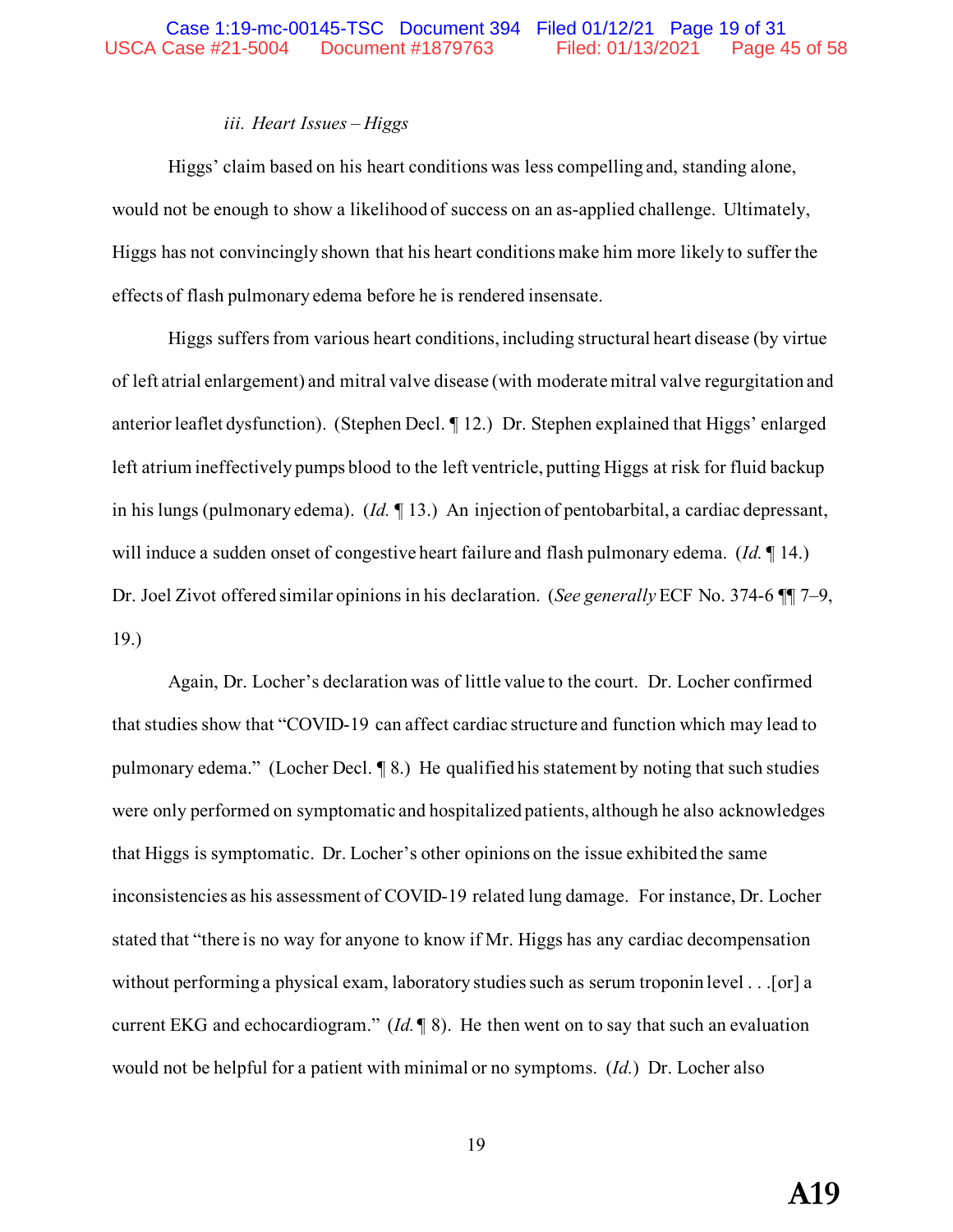#### Case 1:19-mc-00145-TSC Document 394 Filed 01/12/21 Page 20 of 31 USCA Case #21-5004 Document #1879763 Filed: 01/13/2021 Page 46 of 58

contended that there is no evidence in the medical literature to suggest mitral regurgitation would lead to earlier or more severe pulmonary edema after an injection of five grams of pentobarbital. (*Id.* ¶ 8). The court does not find this argument persuasive—it is not surprising that there is a lack of evidence in the medical literature, given that individuals with mitral regurgitation (or any individuals) are not routinely injected with a lethal dose of pentobarbital.

Dr. Crowns' declaration was more persuasive.<sup>[10](#page-45-0)</sup> He opined that Higgs' mitral valve prolapse/regurgitation is a common condition that presents no symptoms in most people. (ECF No. 380-5, Crowns Decl.  $\P$  4.) He further stated that Higgs has not shown signs that he is progressing to heart failure. (*Id.* ¶ 5.) A May 2019 echocardiogram revealed a preserved left ventricular ejection fraction well within a "normal" range. (*Id.*) And during a cardiac consultation in November 2020, Higgs denied any chest pain, palpitations or shortness of breath, and confirmed that he can participate in vigorous exercise. (*Id.*) Thus, Crowns opined that Higgs is not suffering from heart failure and his heart condition would not cause him to experience flash pulmonary edema while sensate.  $(Id, \P \cdot 6)$ <sup>11</sup>

The court has no meaningful way of resolving this dispute. Unlike the expert testimony regarding his lung damage, Higgs' cardiac history indicates that he has a heart abnormality that has not materially impacted his overall health. And despite the abnormality, Higgs' cardiac

<span id="page-45-0"></span> $10$  Plaintiffs point out that in an earlier evidentiary hearing, Dr. Crowns described "a case report of an individual who developed flash pulmonary edema [upon administration of pentobarbital], but he had underlying heart issues, specifically mitral valve issues . . . So, in his situation, his flash pulmonary edema was the result of a compromised heart." (Higgs Mot. at 9 (quoting ECF No. 271 at 18).) Dr. Crowns asserted that this statement was taken out of context, noting that the study to which he was referring included one patient who had clear symptoms of heart failure. (Crowns Decl. ¶¶ 3–4.)

<span id="page-45-1"></span> $11$  Though Plaintiffs established that Crowns is not an expert in anesthesiology, the court finds his assessment of Higgs' cardiac health credible.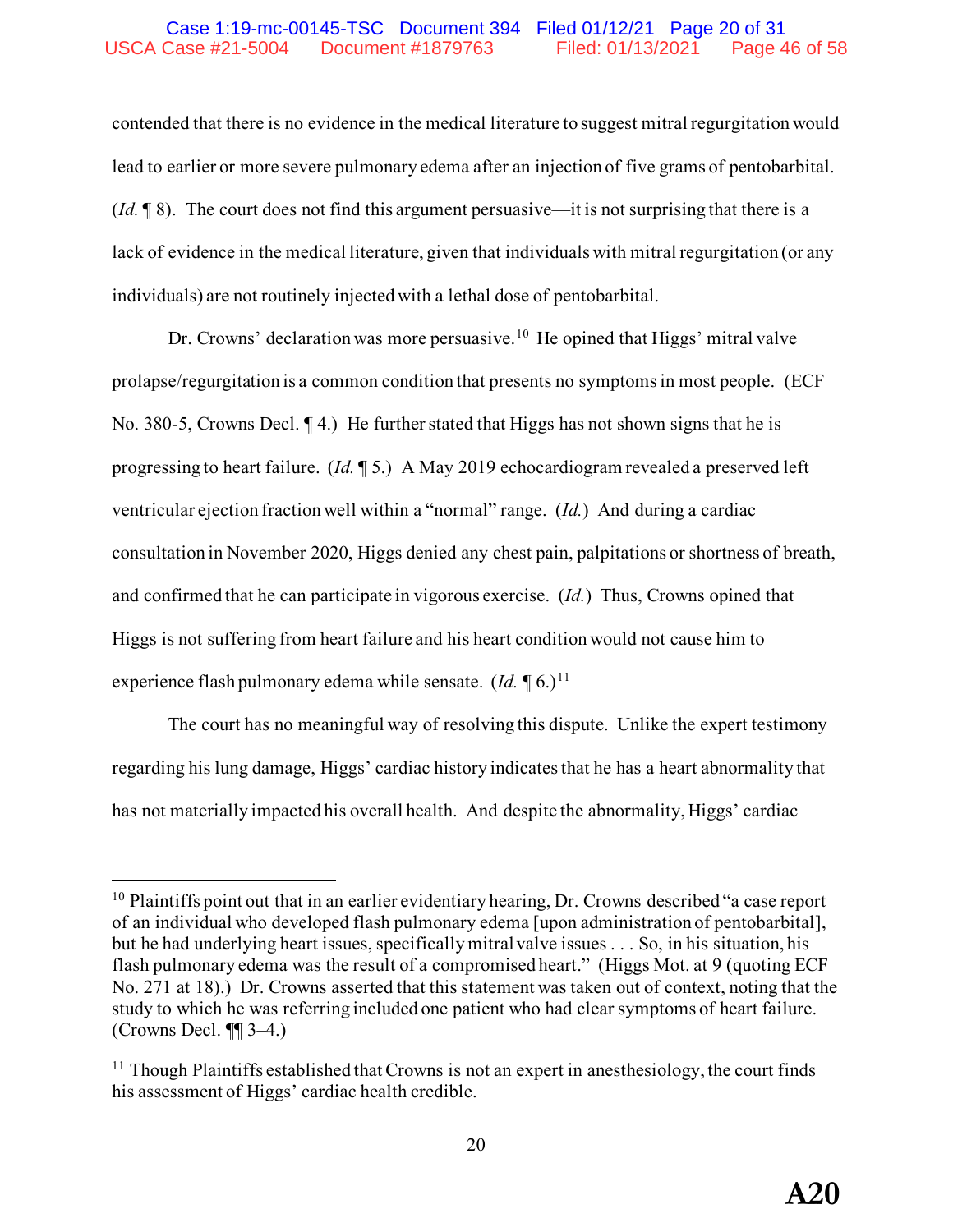#### Case 1:19-mc-00145-TSC Document 394 Filed 01/12/21 Page 21 of 31 USCA Case #21-5004 Document #1879763 Filed: 01/13/2021 Page 47 of 58

measurements fall within a normal range. Higgs' experts opine that his heart conditions weaken his heart and are therefore highly likely to cause him to suffer flash pulmonary edema while sensate. But given credible expert testimony on both sides, and absent abnormal measurements showing deteriorating cardiac health, the court cannot find that Higgs has a *substantial* risk of suffering flash pulmonary edema during his execution because of his heart condition.

Higgs also theorizes that his COVID-19 diagnosis will further aggravate his heart condition. However, there is no evidence showing that Higgs has suffered cardiac damage as a result of his COVID-19 diagnosis. Indeed, none of the experts raised any flags about Higgs' cardiac measurements. And while the court accepts the scientific conclusion—proffered by both sides—"that COVID-19 can affect cardiac structure and function which may lead to pulmonary edema" (Locher Decl. ¶ 8), Higgs' own expert testified that COVID-19 impacts patients in different ways, (*see* Stephen Decl. ¶ 11). Based on the evidence before it, the court cannot conclude that Higgs will succeed on this as-applied challenge.

#### 2. Known and Available Alternatives

#### *i. Pre-dose of opioid pain or anti-anxiety medication*

Plaintiffs proffer evidence that a pre-dose of certain opioid pain medications, such as morphine or fentanyl, will significantly reduce the risk of severe pain during the execution. (Higgs Mot. at 11–12 (quoting ECF No. 25, Decl. of Craig Stevens, ¶¶ 15–16).) Defendants argue that no state currently uses analgesics in its execution procedures, that pentobarbital alone is sufficiently painless, and that BOP has concluded that a one-drug protocol is preferable, because it will reduce "the risk of errors during administration" and "avoid the complications inherent in obtaining multiple lethal injection drugs and in navigating the expiration dates of multiple drugs." (Defs. Opp'n at 29–30 (citation omitted).)

21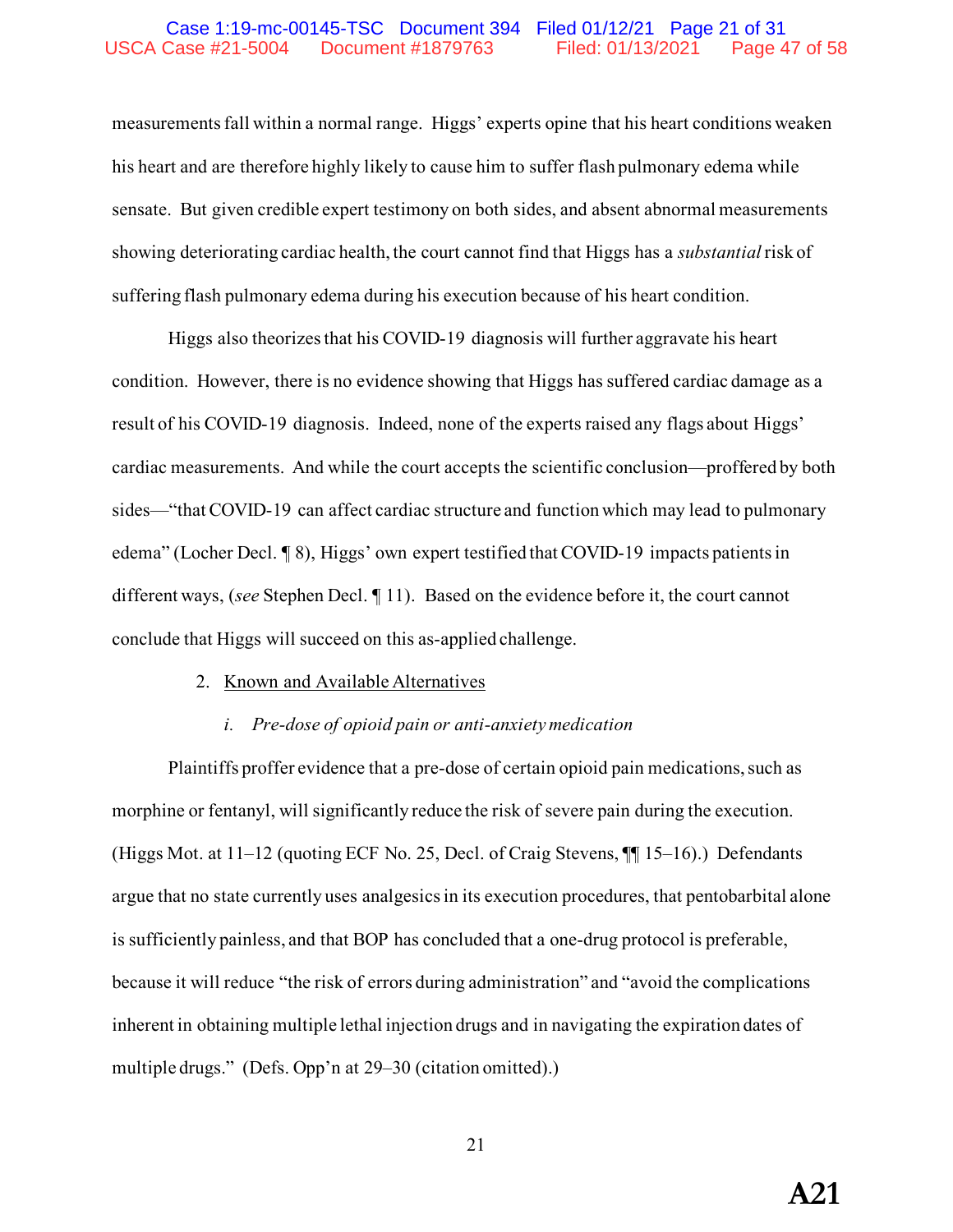#### Case 1:19-mc-00145-TSC Document 394 Filed 01/12/21 Page 22 of 31 USCA Case #21-5004 Document #1879763 Filed: 01/13/2021 Page 48 of 58

 The court finds Defendants' positions unavailing. While they contend that "no State adds an opioid to an execution protocol using pentobarbital," and the government is therefore not required to do so, (*Id.* at 30 (citing *Bucklew*, 139 S. Ct. at 1130)), this argument misses the mark. As this court has previously noted, Nebraska recently used a pre-dose of fentanyl to reduce the risk of serious pain during an execution (ECF No. 135 at 15), whereas in *Bucklew*, the plaintiff presented only "reports from correctional authorities in other States indicating that additional study [was] needed to develop a protocol" for the proposed execution mechanism. *Bucklew*, 139 S. Ct. at 1129. Even if Defendants were correct, however, the fact that other states do not use pain medication would not be dispositive. *See Bucklew*, 139 S. Ct. at 1136 (Kavanaugh, J., concurring) ("I write to underscore the Court's additional holding that the alternative method of execution need not be authorized under current state law. . . . Importantly, all nine Justices today agree on that point.").

Finally, Defendants contend that BOP has "legitimate reasons" for choosing not to use a pre-dose of an opioid because it has concluded that a one-drug protocol will reduce "the risk of errors during administration" and "avoid the complications inherent in obtaining multiple lethal injection drugs and in navigating the expiration dates of multiple drugs." (Defs. Opp'n at 30 (citations to Admin. R. omitted).) The court does not question BOP's conclusions regarding the administrative efficiency of a one-drug protocol. It does, however, question Defendants' conclusion that the administrative ease of administering and procuring a single drug over two drugs—apparently without having made a good faith attempt at the latter, *cf. Glossip*, 576 U.S. at 878–79—is a "legitimate penological reason" to select a particular method of execution despite evidence that the risk of pain associated with that method is "substantial when compared to a known and available alternative." *Bucklew*, 139 S. Ct. at 1125 (quoting *Glossip*, 576 U.S. at

22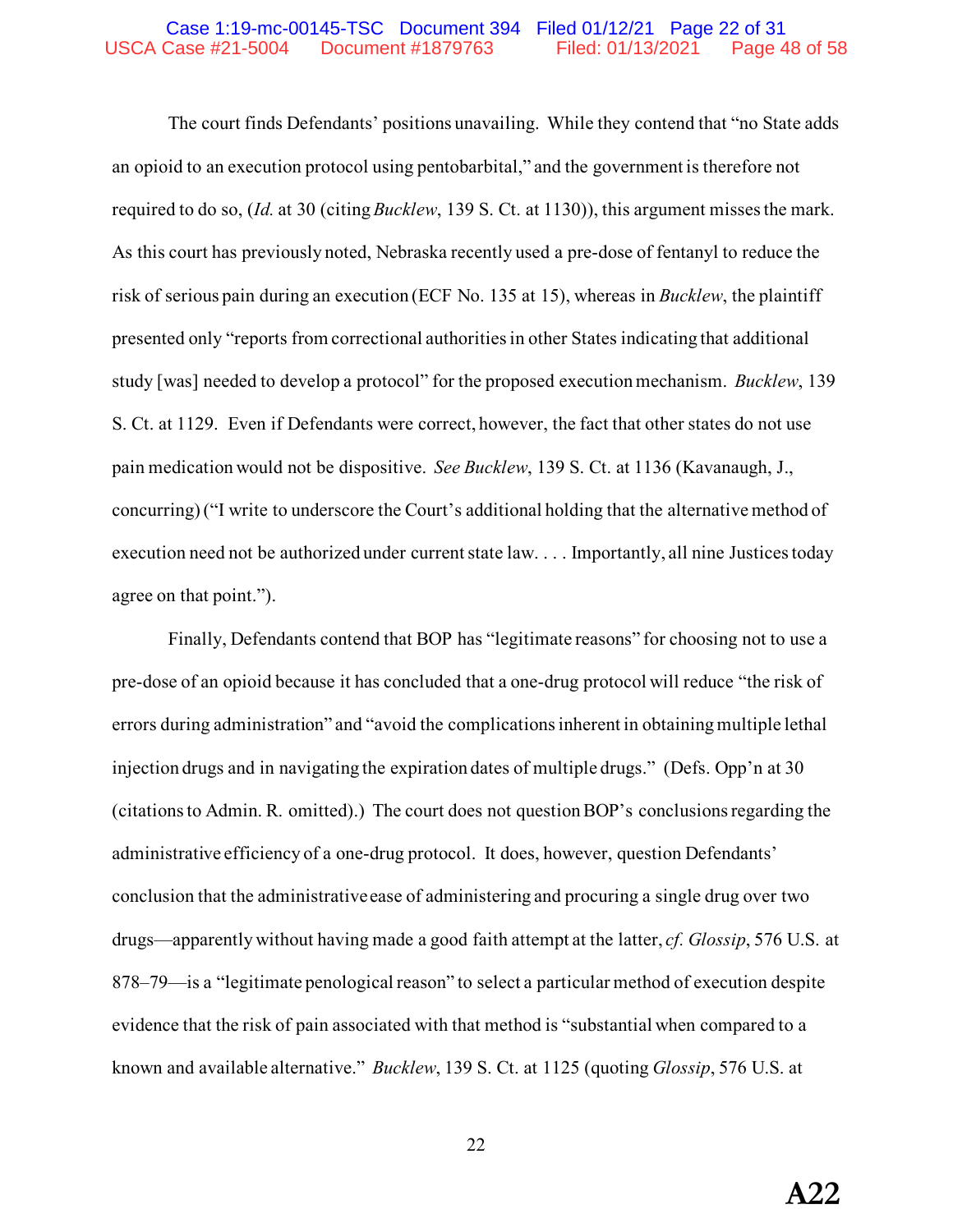878); *see also Henness v. DeWine*, 141 S. Ct. 7, 9 (2020) (Sotomayor, J., statement on denial of certiorari).

The Supreme Court has previously found a "legitimate penological reason" where a particular drug "hasten[ed] death," *Baze*, 553 U.S. at 57–58 (plurality op.); where a state chose "not to be the first to experiment with a new method of execution" that had "no track record of successful use," *Bucklew*, 139 S. Ct. at 1130 (citation omitted); and where a state was unable to procure particular drugs "despite a good-faith effort to do so," *Glossip*, 576 U.S. at 868–79 (detailing state's efforts and implying without stating that this reason was "legitimate"). Defendants have presented no evidence that they have tried to either procure or administer the two-drug protocol proffered by Plaintiffs, or that any such efforts were unsuccessful. *Cf.* Admin. R. at 869 (asserting that manufacturers would "most likely" resist efforts to use fentanyl in executions); *Execution Protocol Cases*, 980 F.3d at 133 ("The combination of drugs as part of lethal injection protocols has been used by both states and the federal government, and is still used in a number of jurisdictions. The two-drug protocol also fits squarely within the plain text of the federal execution protocol." (citations omitted)). Nor have Defendants provided this court with any authority to support their contention that administrative concerns are a sufficient "legitimate penological reason" under the Supreme Court's Eighth Amendment jurisprudence.

In sum, Plaintiffs have proposed a simple addition to the execution procedure that is likely to be as effective as it is easily and quickly administered. *See Bucklew*, 139 S. Ct. at 1129.

#### *ii. Firing squad.*

Alternatively, Plaintiffs proffer execution by firing squad. (Higgs Mot. at 12–13; ECF No. 92  $\P$  114(c).) Because that method of execution is feasible, readily implemented, and would significantly reduce the risk of severe pain, it satisfies the *Blaze*-*Glossip* requirements for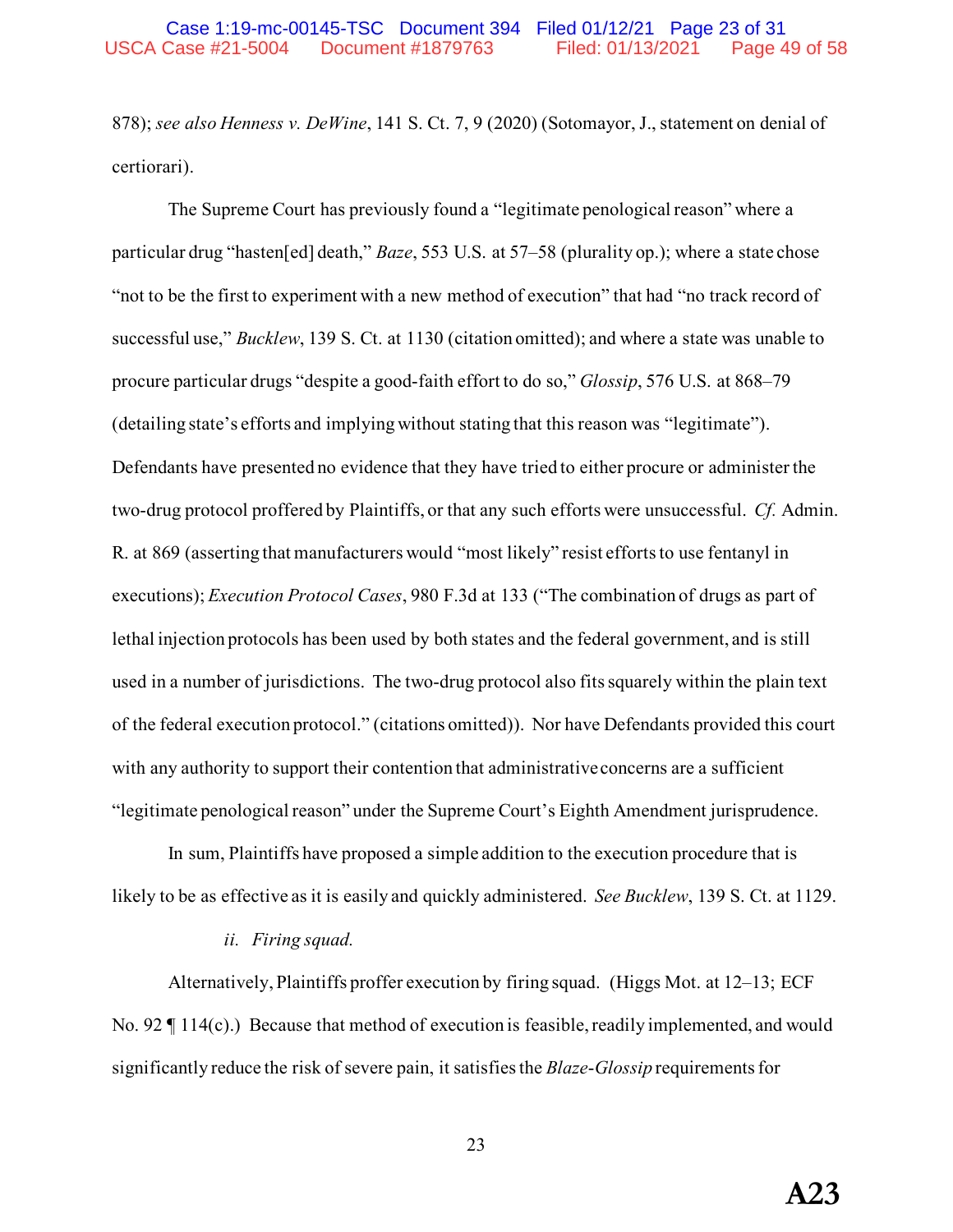### Case 1:19-mc-00145-TSC Document 394 Filed 01/12/21 Page 24 of 31 USCA Case #21-5004 Document #1879763 Filed: 01/13/2021 Page 50 of 58

proposed alternatives. Execution by firing squad is currently legal in three states, Utah, Oklahoma, and Mississippi, and can hardly be described as "untried" or "untested" given its historical use as a "traditionally accepted method of execution." *Bucklew*, 139 S. Ct. at 1125, 1130. Moreover, the last execution by firing squad in the United States occurred just over a decade ago, on June 18, 2010, in Utah.

Both the historical use of firing squads in executions and more recent evidence suggest that, in comparison to the 2019 Protocol, execution by firing squad would significantly reduce the risk of severe pain. *See, e.g.*, Deborah Denno, *Is Electrocution an Unconstitutional Method of Execution? The Engineering of Death Over the Century*, 35 Wm. & Mary L. Rev. 551, 688 (1994) ("A competently performed shooting may cause nearly instant death"); Austin Sarat, *Gruesome Spectacles: Botched Executions and America's Death Penalty* app. A at 177 (2014) (calculating that while 7.12% of the 1,054 executions by lethal injection between 1900 and 2010 were "botched," none of the 34 executions by firing squad had been, the lowest rate of any method).<sup>12</sup>

Defendants point to two cases from other Circuits in which courts appeared skeptical of these conclusions. (Defs. Opp'n at 30–31.) But again, they overlook the Supreme Court's

<span id="page-49-0"></span><sup>&</sup>lt;sup>12</sup> Defendants contend that Sarat "does not discuss execution by firing squad" and that "there is insufficient data in the cited appendix to draw any statistically significant conclusions," given that there "were only two executions by firing squad" since 1980. Setting aside the inconsistency of Defendants' arguments—first claiming that Sarat does not discuss firing squads, and then critiquing the data Sarat provides on that precise subject—Defendants simply misrepresent the facts. Although Sarat's work does not contain a specific chapter devoted to execution by firing squad, it does contain specific mentions of firing squads throughout the main text and associated footnotes, *see* Sarat, *supra* at 4, 10–11, 167, 219 n.131, and the referenced appendix provides data on all executions performed in the United States from 1900 through 2010, including the rate of botched executions separated by execution method. *Id.* app. A at 177. While only two executions by firing squad have been performed since 1980, Defendants inexplicably choose to ignore the first statistics provided in the Appendix, which note that there were 34 executions by firing squad between 1900 and 2010, none of which were botched. *Id.*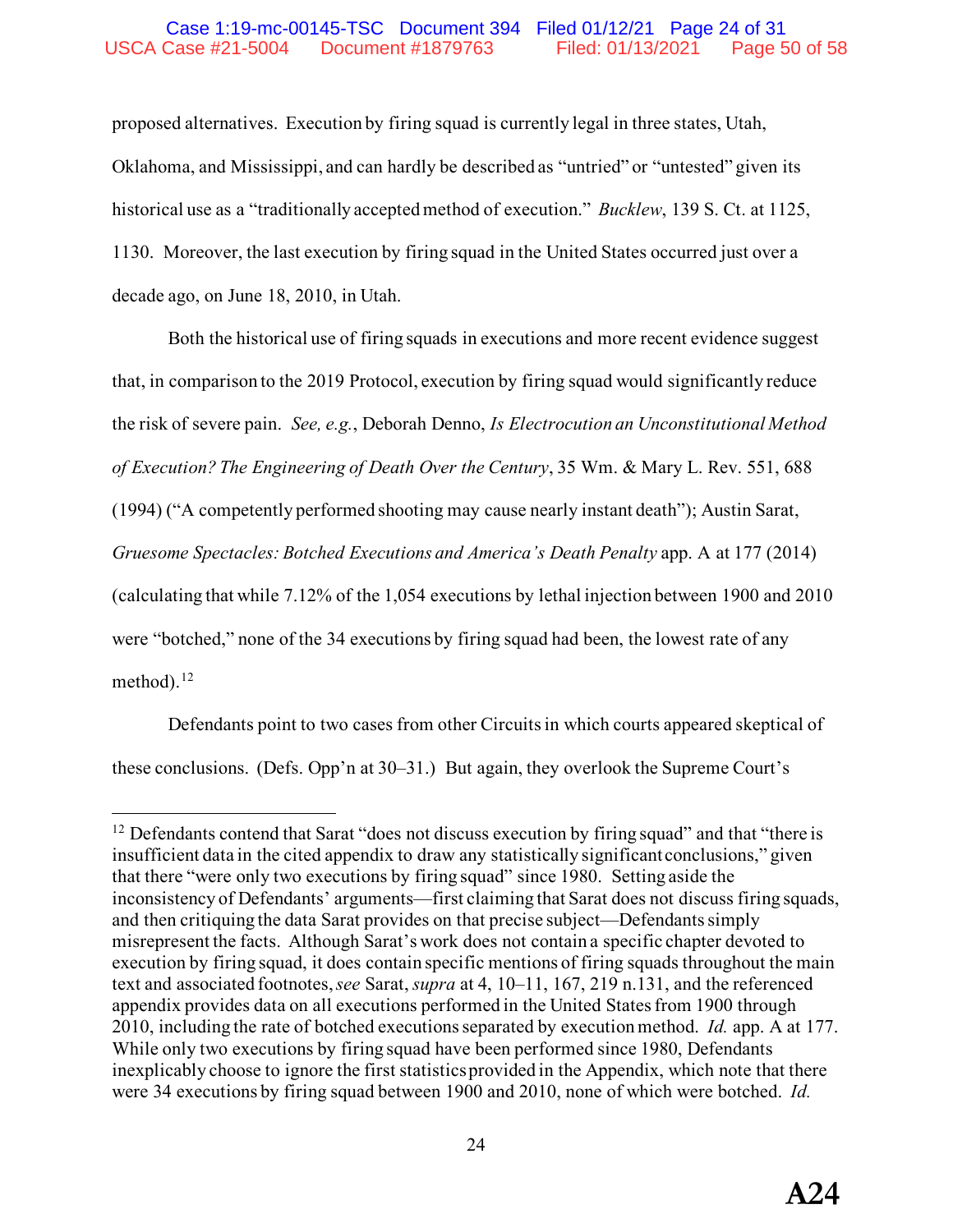#### Case 1:19-mc-00145-TSC Document 394 Filed 01/12/21 Page 25 of 31 USCA Case #21-5004 Document #1879763 Filed: 01/13/2021 Page 51 of 58

guidance in *Bucklew* that a plaintiff's burden in identifying an alternative method of execution "can be overstated" and that there is "little likelihood that an inmate facing a serious risk of pain will be unable to identify an available alternative." 139 S. Ct. at 1128–29. Indeed, members of the Court, including at least one Justice in the *Bucklew* majority, have opined that the firing squad may be an immediate and sufficiently painless method of execution. *See, e.g.*, *id.* at 1136 (Kavanaugh, J., concurring); *Arthur v. Dunn*, 137 S. Ct. 725, 733–34 (2017) (Sotomayor, J., dissenting from denial of cert.) ("In addition to being near instant, death by shooting may also be comparatively painless."). Moreover, given that use of the firing squad is "well established in military practice," *Baze*, 553 U.S. at 102 (Thomas, J., concurring in the judgment), Defendants are, if anything, more capable than state governments of finding "trained marksmen who are willing to participate," and who possess the skill necessary to ensure death is near-instant and comparatively painless. *Cf. McGehee v. Hutchinson*, 854 F.3d 488, 494 (8th Cir. 2017).

Defendants also argue that the court should defer to the government's "legitimate reason[]" for choosing not to adopt the firing squad as a method of execution—that legitimate reason being the government's interest in "preserving the dignity of the procedure" in light of what they deem the "'consensus' among the States that lethal injection is more dignified and humane." (Defs. Opp'n at 32–33 (quoting *Baze*, 553 U.S. at 57, 62 (plurality op.).) Yet in *Baze,* the plurality opinion, joined by three Justices, found that the "consensus" to which Defendants refer went "not just to the method of execution, but also to the specific three-drug combination" at issue in that case. *Baze*, 553 U.S. at 53. The same plurality also found that the state's decision to administer a paralytic agent as part of its execution protocol did not offend the Eighth Amendment where the state's interest in "preserving the dignity of the procedure" by preventing convulsions that "could be misperceived as signs of consciousness or distress" was coupled with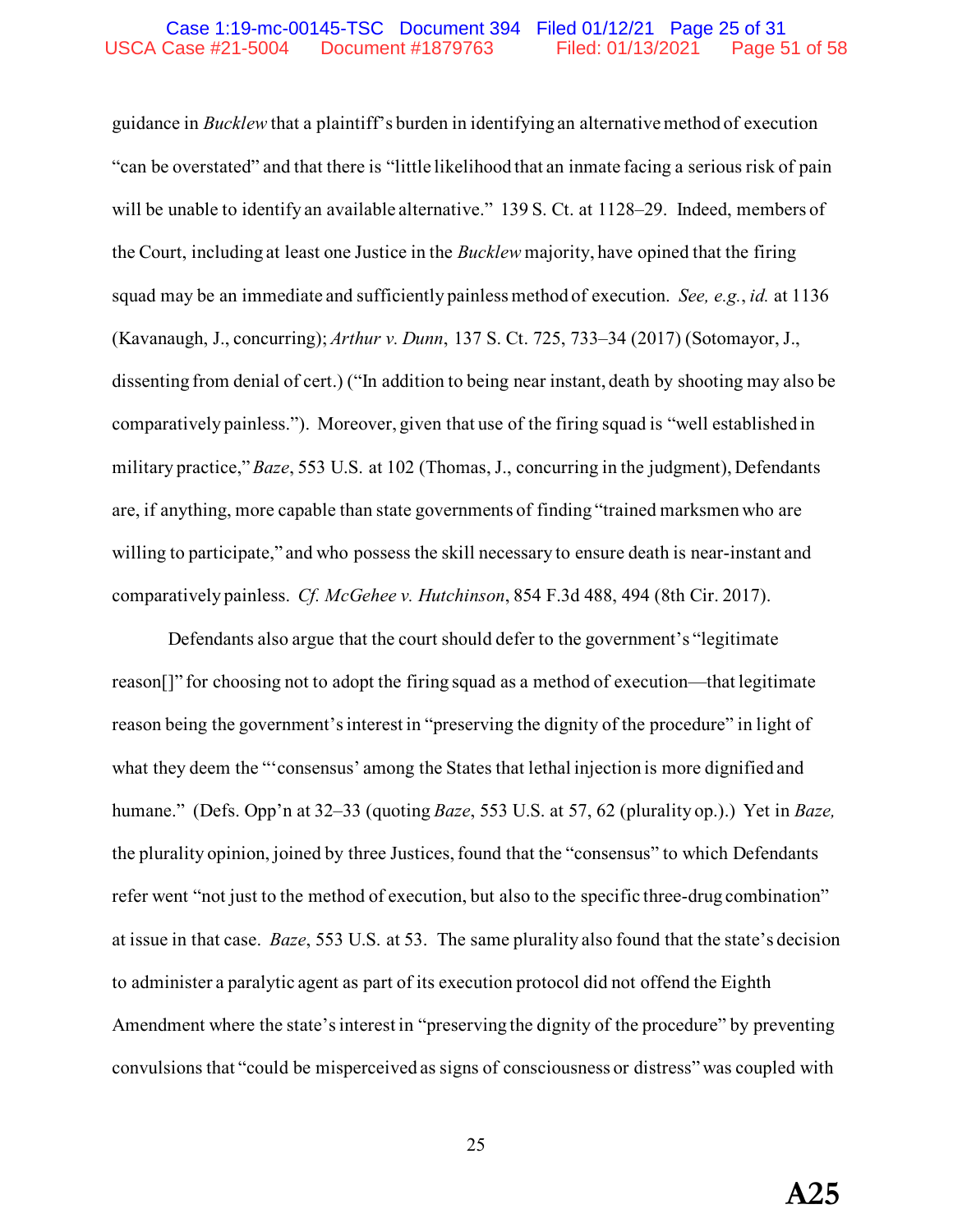#### Case 1:19-mc-00145-TSC Document 394 Filed 01/12/21 Page 26 of 31 USCA Case #21-5004 Document #1879763 Filed: 01/13/2021 Page 52 of 58

the "the States' legitimate interest in providing for a quick, certain death," and the paralytic had the effect of "hastening death." *Id.* at 57–58.

In his opinion concurring in the judgment in *Baze*, Justice Stevens noted that concern with the "dignity of the procedure" alone constituted a "woefully inadequate justification." "Whatever minimal interest there may be in ensuring that a condemned inmate dies a dignified death, and that witnesses to the execution are not made uncomfortable . . . is vastly outweighed by the risk that the inmate is actually experiencing excruciating pain." *Id.* at 73 (Stevens, J., concurring in the judgment); *cf. Bucklew*, 139 S. Ct. at 1130 (finding that "choosing not to be the first to experiment with a new method of execution" that had "no track record of successful use" constituted a "legitimate reason." (citation omitted)). Defendants' argument that the *perception* of a method of execution as less dignified or "more primitive" is a "legitimate penological reason" for declining to adopt a different protocol thus misconstrues the standard set by the Supreme Court's precedent on this issue.

 The court does not find that execution by firing squad would be an acceptable alternative in every case. In this case, however, Defendants could readily adopt Plaintiffs' proposal.

Finally, Defendants argue that Plaintiffs' stated preference for execution by firing squad is disingenuous. But Plaintiffs have argued for it at length throughout this litigation, (*see, e.g.*, ECF No. 92), and have shown that it is readily implemented, available, and would significantly reduce the risk of severe pain. *Cf. Bucklew*, 139 S. Ct. at 1136 (Kavanaugh, J., concurring) (rejecting possibility of execution by firing squad where the plaintiff had chosen not to plead it as an alternative).

26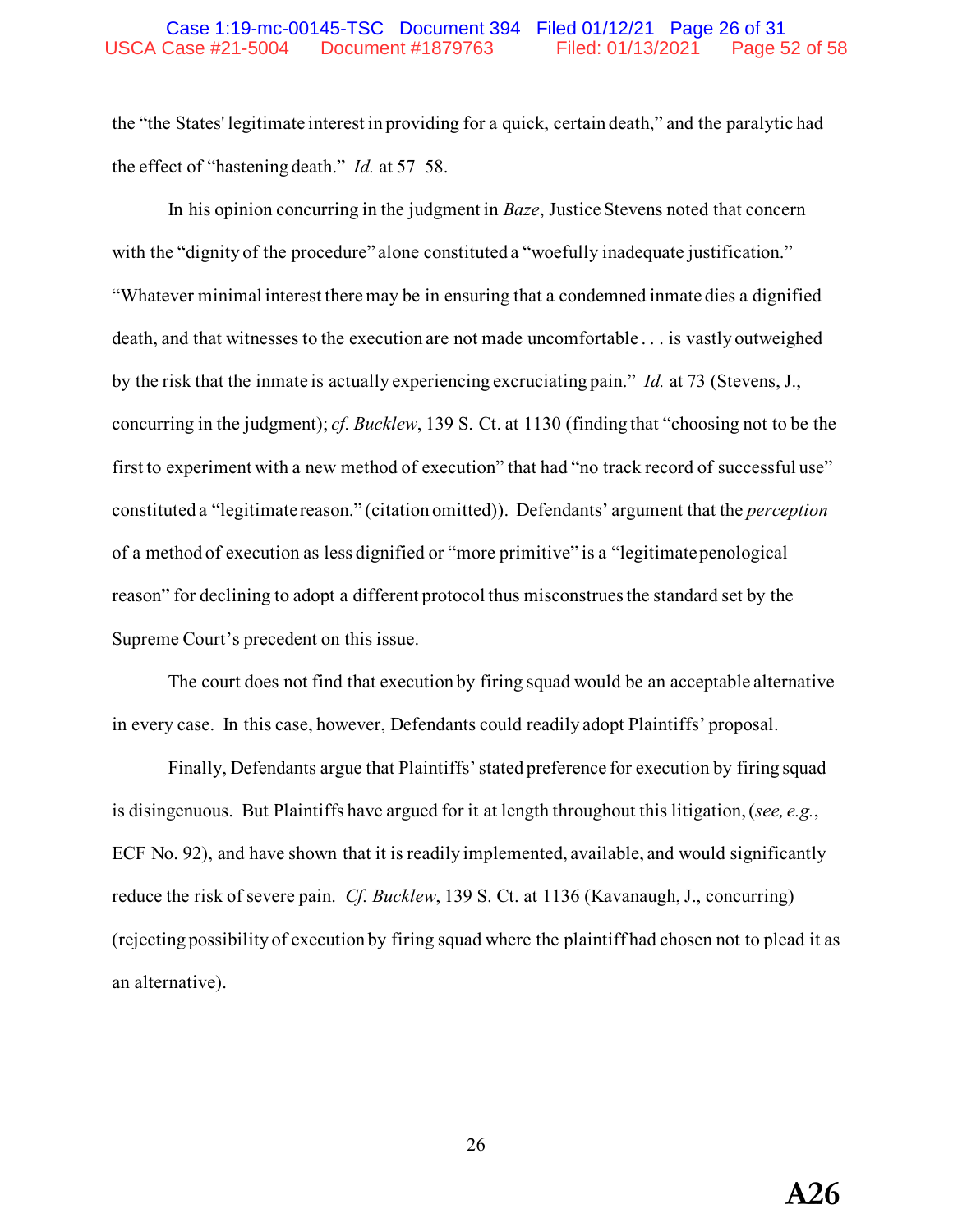### *iii. Postponement*

Plaintiffs have alternatively proffered the option of delaying their execution until they have recovered from COVID-19. (Higgs Mot. at 13–14.) This is not, as precedent requires, "a known and available alternative method of execution," *see Glossip*, 576 U.S. at 864, but rather an alternative *date* of execution. Even so, the court is likewise unpersuaded by Defendants' contention that postponing the executions "directly contradicts [Plaintiffs'] general Eighth Amendment claim and belies every argument they have made in support of that claim over the last 15 months." (Defs. Opp'n at 34.) If lethal injection of pentobarbital will create a significant risk of suffering even in otherwise healthy persons, as Plaintiffs have long attested, then the risk to an individual with severe respiratory illness, such COVID-19, would only be heightened. This proposal therefore does not contradict Plaintiff's other arguments.

Plaintiffs have identified two available and readily implementable alternative methods of execution that would significantly reduce the risk of serious pain: a pre-dose of opioid pain or anti-anxiety medication, or execution by firing squad. Thus, they have established a likelihood of success on the merits of their claims that the 2019 Protocol's method of execution constitutes cruel and unusual punishment in violation of the Eighth Amendment.

#### **B. Irreparable Harm**

In order to prevail on a request for preliminary injunction, irreparable harm "must be certain and great, actual and not theoretical, and so imminent that there is a clear and present need for equitable relief to prevent irreparable harm," and it "must be beyond remediation." *League of Women Voters of U.S. v. Newby,* 838 F.3d 1, 7–8 (D.C. Cir. 2016) (citing *Chaplaincy of Full Gospel Churches v. England*, 454 F.3d 290, 297 (D.C. Cir. 2006)) (internal quotation marks and brackets omitted). Here, without injunctive relief, Plaintiffs would be subjected to an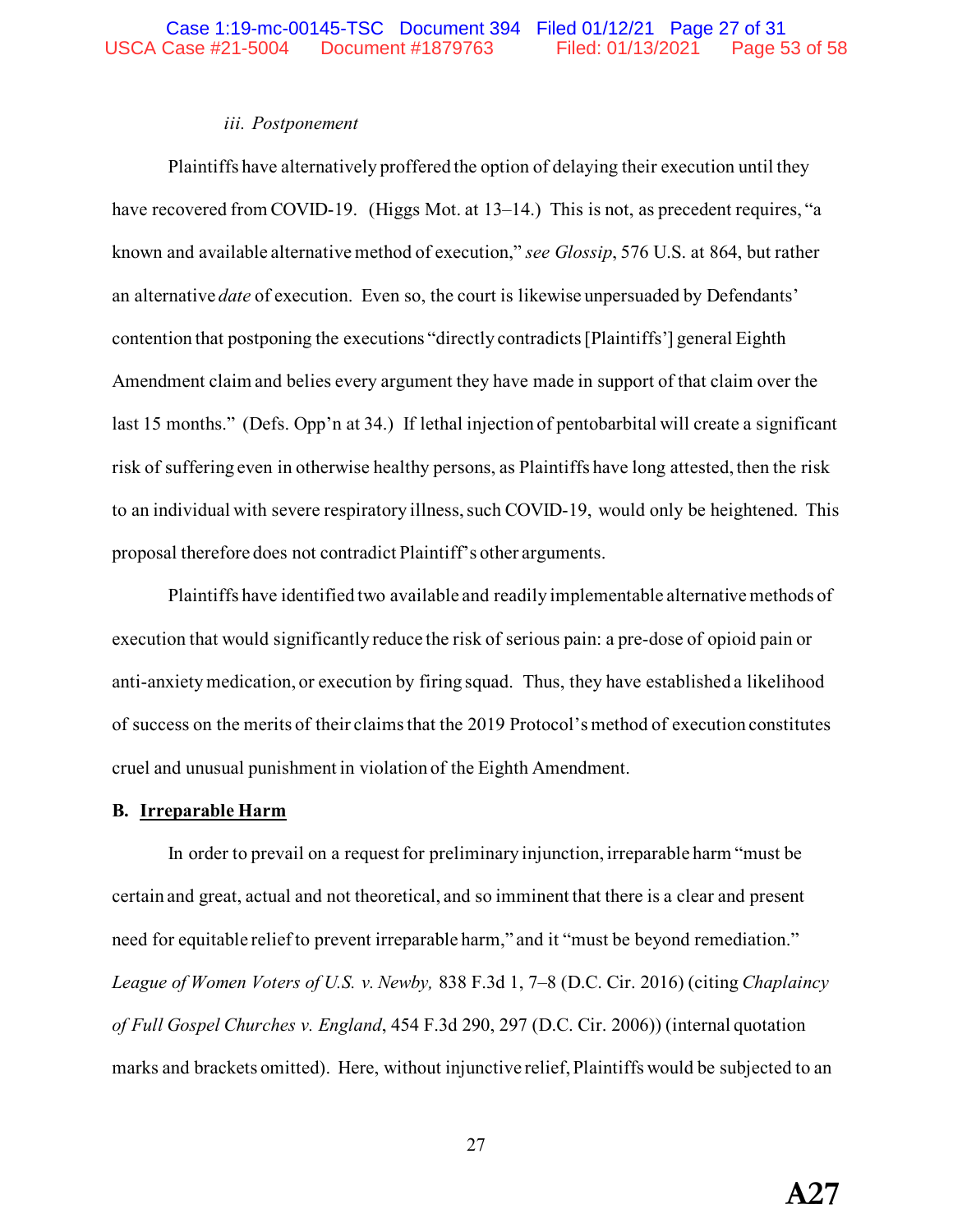#### Case 1:19-mc-00145-TSC Document 394 Filed 01/12/21 Page 28 of 31 USCA Case #21-5004 Document #1879763 Filed: 01/13/2021 Page 54 of 58

excruciating death in a manner that is likely unconstitutional. This harm is manifestly irreparable. *See Karem v. Trump*, 960 F.3d 656, 667 (D.C. Cir. 2020) (explaining that "prospective violation[s] of . . . constitutional right[s] constitute[] irreparable injury for [equitable-relief] purposes" (internal quotation marks omitted)).

Other courts in this Circuit have found irreparable harm in similar, but less dire circumstances. *See, e.g.*, *Damus v. Nielsen*, 313 F. Supp. 3d 317, 342 (D.D.C. 2018) (finding irreparable injury where plaintiffs faced detention under challenged regulations); *Stellar IT Sols., Inc. v. USCIS*, No. 18-2015, 2018553 U.S. at 49 WL 6047413, at \*11 (D.D.C. Nov. 19, 2018) (finding irreparable injury where plaintiff would be forced to leave the country under challenged regulations); *FBME Bank Ltd. v. Lew*, 125 F. Supp. 3d 109, 126–27 (D.D.C. 2015) (finding irreparable injury where challenged regulations would threaten company's existence); *N. Mariana Islands v. United States*, 686 F. Supp. 2d 7, 19 (D.D.C. 2009) (finding irreparable injury where challenged regulations would limit guest workers).

Defendants argue that Plaintiffs have failed to demonstrate irreparable harm given "the absence of any evidence that [Plaintiffs], as a result of contracting COVID-19, will experience pulmonary edema prior to falling insensate." (Defs. Opp'n at 36.) But, for the reasons discussed above, the court has found otherwise. Furthermore, Defendants appear to imply that if Plaintiffs experience flash pulmonary edema for thirty seconds, at most, that would not constitute irreparable harm. (*See id.* at 35–36.) The court has already addressed this argument. *See* supra n.1. The Eighth Amendment does not permit "substantial" and "needless" suffering so long as it will only be experienced for a short time. *See Baze*, 553 U.S. at 49–50. Here, the risk of substantial suffering can be avoided by using one of Plaintiffs' proffered alternatives or by waiting several weeks to allow Plaintiffs to recover from a novel disease before executing them.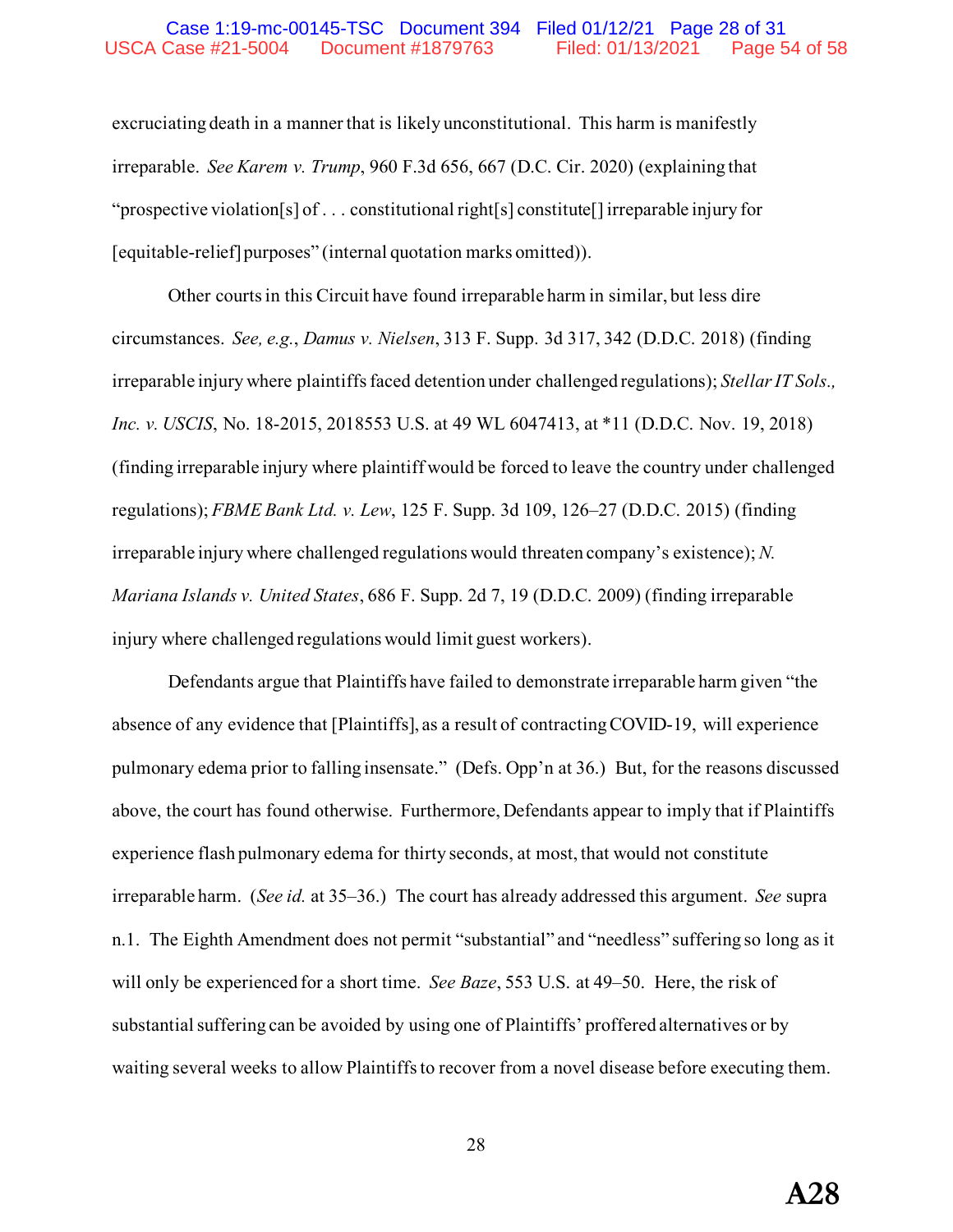Thus, Plaintiffs have sufficiently shown they will suffer irreparable harm if their executions proceed as planned.

#### **C. Balance of Equities**

The need for closure in this case—particularly for the victims' families—is significant. *See Calderon v. Thompson*, 523 U.S. 538, 556 (1998) ("Only with an assurance of real finality can the [government] execute its moral judgment in a case . . . [and] the victims of crime move forward knowing the moral judgment will be carried out."). And this court is mindful of the Supreme Court's caution against last minute stays of execution. *See Bucklew*, 139 S. Ct. at 1134. But the government's ability to enact moral judgment is a great responsibility and, in the case of a death sentence, cannot be reversed. After suspending federal executions for over seventeen years, the government announced a new Execution Protocol and a resumption of executions in July 2019, and since July of this year has executed eleven inmates. Any potential harm to the government caused by a brief stay is not substantial. Indeed, the government has not shown that it would be significantly burdened by staying these two executions for several more weeks until Plaintiffs have recovered from COVID-19. Accordingly, the court sees no reason why this execution *must* proceed this week. Thus, the balance of the equities favors a stay.

#### **D. Public Interest**

The court is deeply concerned that the government intends to execute two prisoners who are suffering from COVID-19 infection, particularly given that the disease impacts individuals in drastically different ways and can have particularly devastating long-term effects, even for those with mild symptoms. This is to say nothing of the fact that executing inmates who are positive for COVID-19 in a facility with an active COVID-19 outbreak will endanger the lives of those performing the executions and those witnessing it. This is irresponsible at best, particularly

**A29**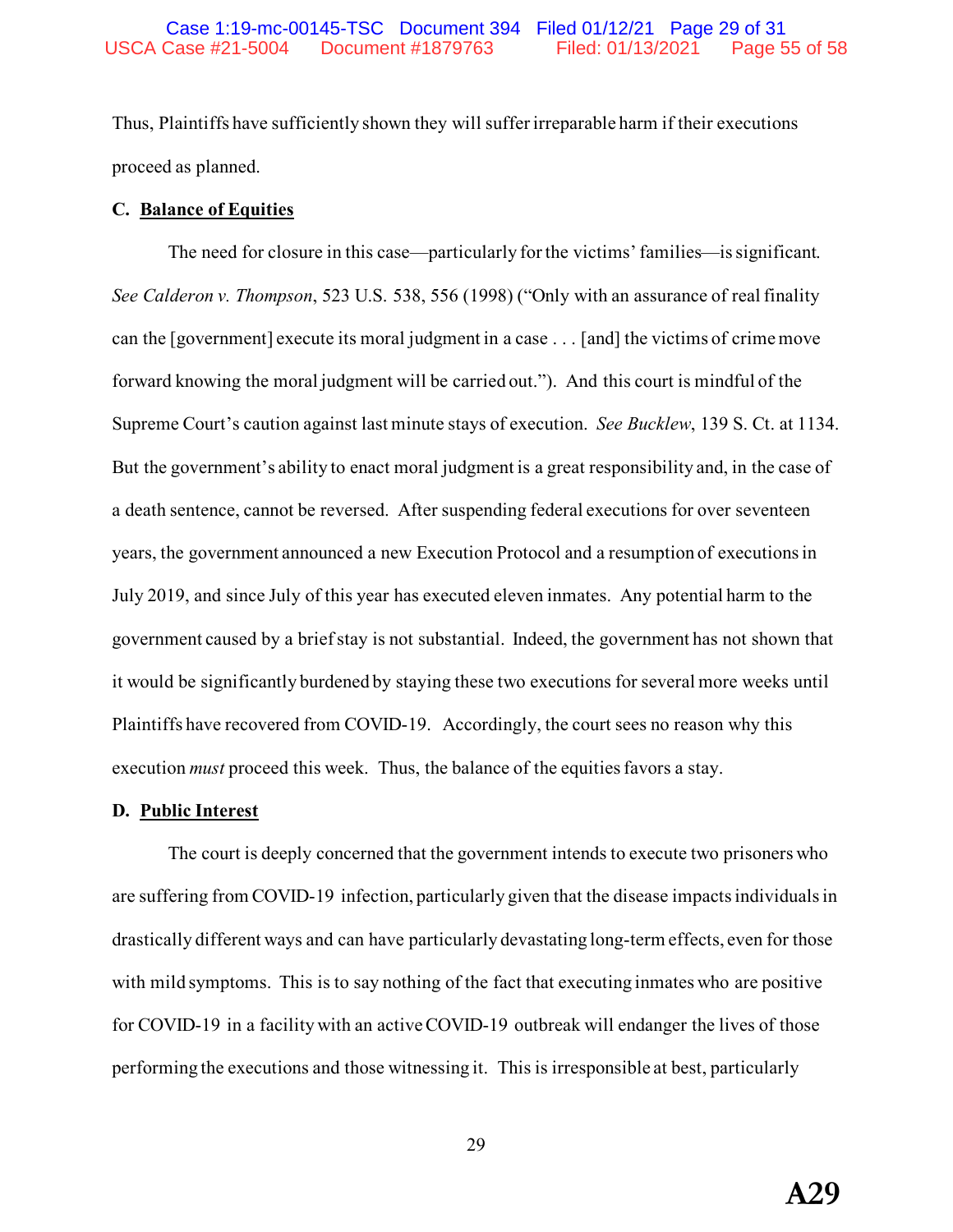#### Case 1:19-mc-00145-TSC Document 394 Filed 01/12/21 Page 30 of 31 USCA Case #21-5004 Document #1879763 Filed: 01/13/2021 Page 56 of 58

when a temporary injunction will reduce these risks. The public interest is not served by executing individuals in this manner. *See Harris v. Johnson*, 323 F. Supp. 2d 797, 810 (S.D. Tex. 2004) ("Confidence in the humane application of the governing laws . . . must be in the public's interest.").

Thus, the court finds that all four factors weigh in favor of injunctive relief, and once again finds itself in the unenviable position of having to issue yet another last-minute stay of execution. Nonetheless, this is the nature of death penalty litigation, and this court has had a disproportionate number of such claims given the nature of the case. Moreover, this result could not have been avoided given that Plaintiffs were diagnosed with COVID-19 in late December, at which point Plaintiffs filed amended complaints. The court held an evidentiary hearing to assess the likelihood of success on the merits of these claims and scheduled that hearing at the earliest possible date.

#### **III. CONCLUSION**

The court finds that Plaintiffs have demonstrated a likelihood of success on the merits and that absent a preliminary injunction, Plaintiffswill suffer irreparable harm. It further finds that the likely harm that Plaintiffs would suffer if the court does not grant injunctive relief far outweighs any potential harm to Defendants. Finally, because the public is greatly served by attempting to ensure that the most serious punishment is imposed in a manner consistent with our Constitution, the court finds that it is in the public interest to issue a preliminary injunction.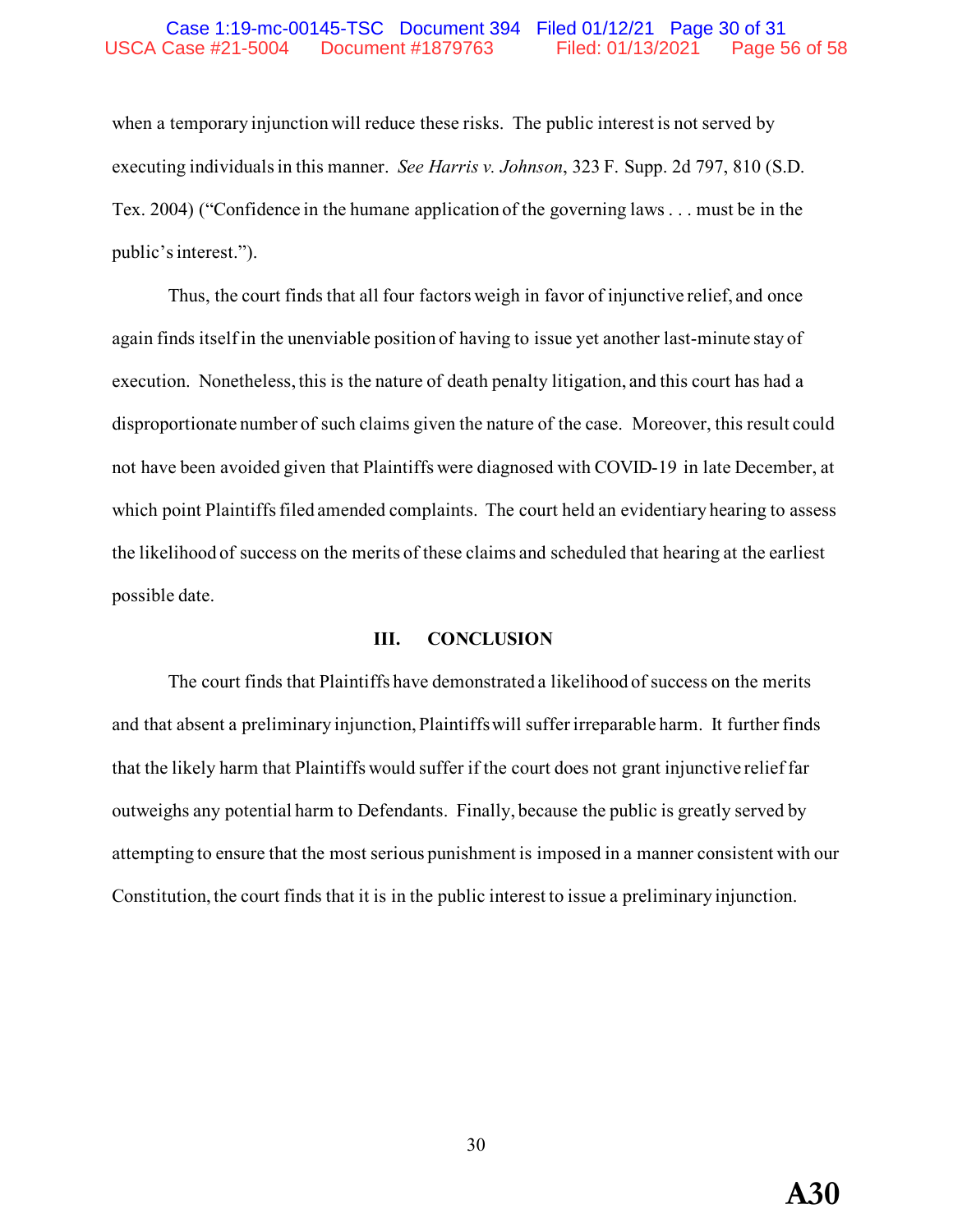Accordingly, for the reasons set forth above, the court will GRANT Plaintiffs' motions for a preliminary injunction. The injunction will remain in effect until March 16, 2021.<sup>[13](#page-56-0)</sup> A corresponding order will be issued simultaneously.

Date: January 12, 2021

*Tanya S. Chutkan*

TANYA S. CHUTKAN United States District Judge

<span id="page-56-0"></span><sup>&</sup>lt;sup>13</sup> The court calculated this date based on Dr. Van Norman's assessment that COVID-19-related lung damage can persist for as long as ninety days after infection. (*See* Van Norman Decl. at 6.) Both Plaintiffs tested positive for COVID-19 on December 16, 2020. The court will not enjoin these executions indefinitely, however. Accordingly, it will consider extending the injunction only if Plaintiffs can provide *demonstrated* evidence of continued lung damage from COVID-19. And the court expects that Defendants will, in good faith, comply with reasonable requests for follow-up medical assessment which, at the bare minimum, should include an x-ray for each Plaintiff in several weeks.